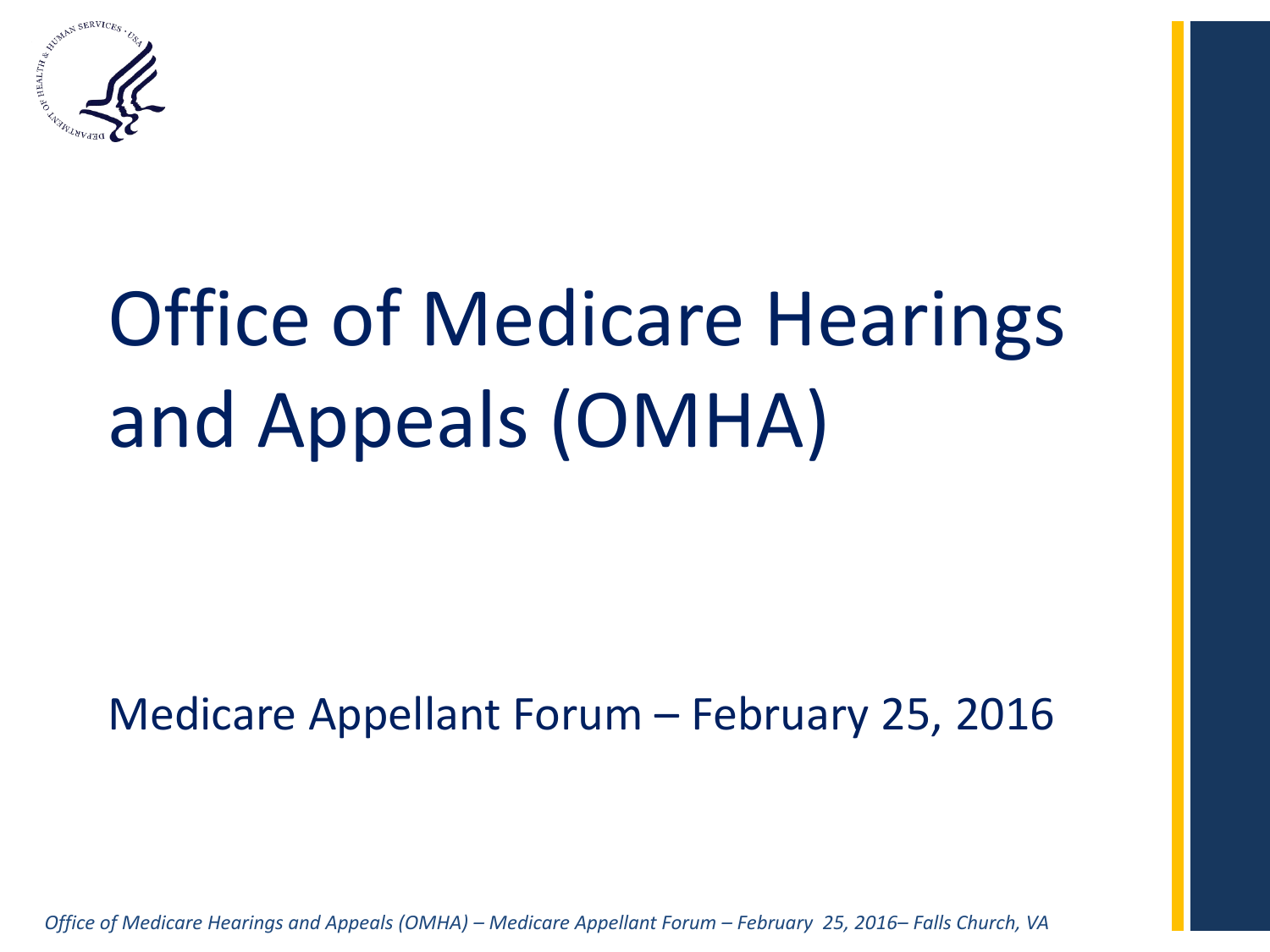

## *Current Status and Initiatives* **Office of Medicare Hearings and Appeals**

Nancy J. Griswold, Chief Administrative Law Judge Office of Medicare Hearings and Appeals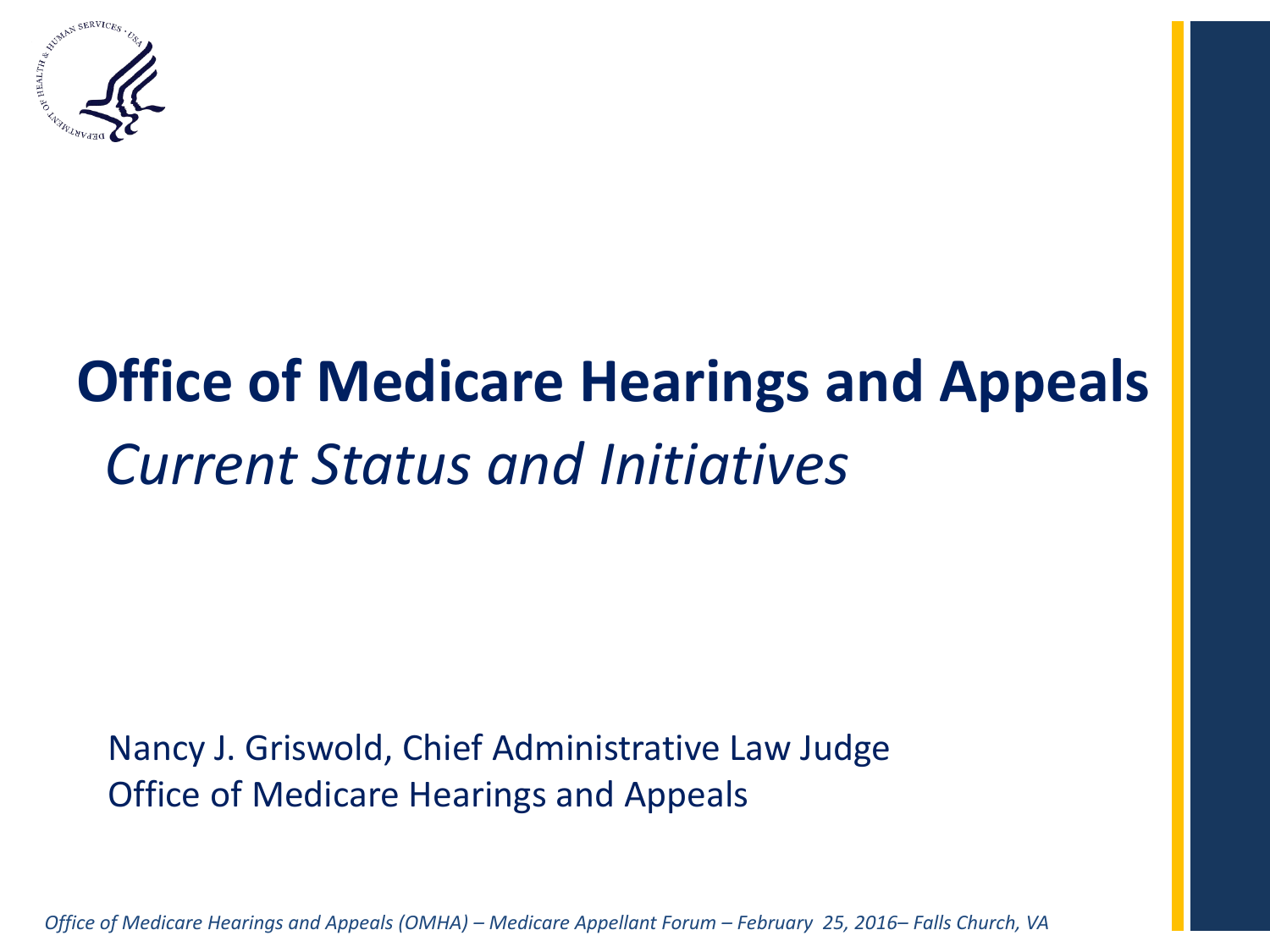

Includes appeals with Request for Hearing Date in listed fiscal year and excludes reopened appeals. FY14 and FY15 receipts include changes in methodology to reflect actual numbers including combined appeals. *Run Date: 1/21/2016*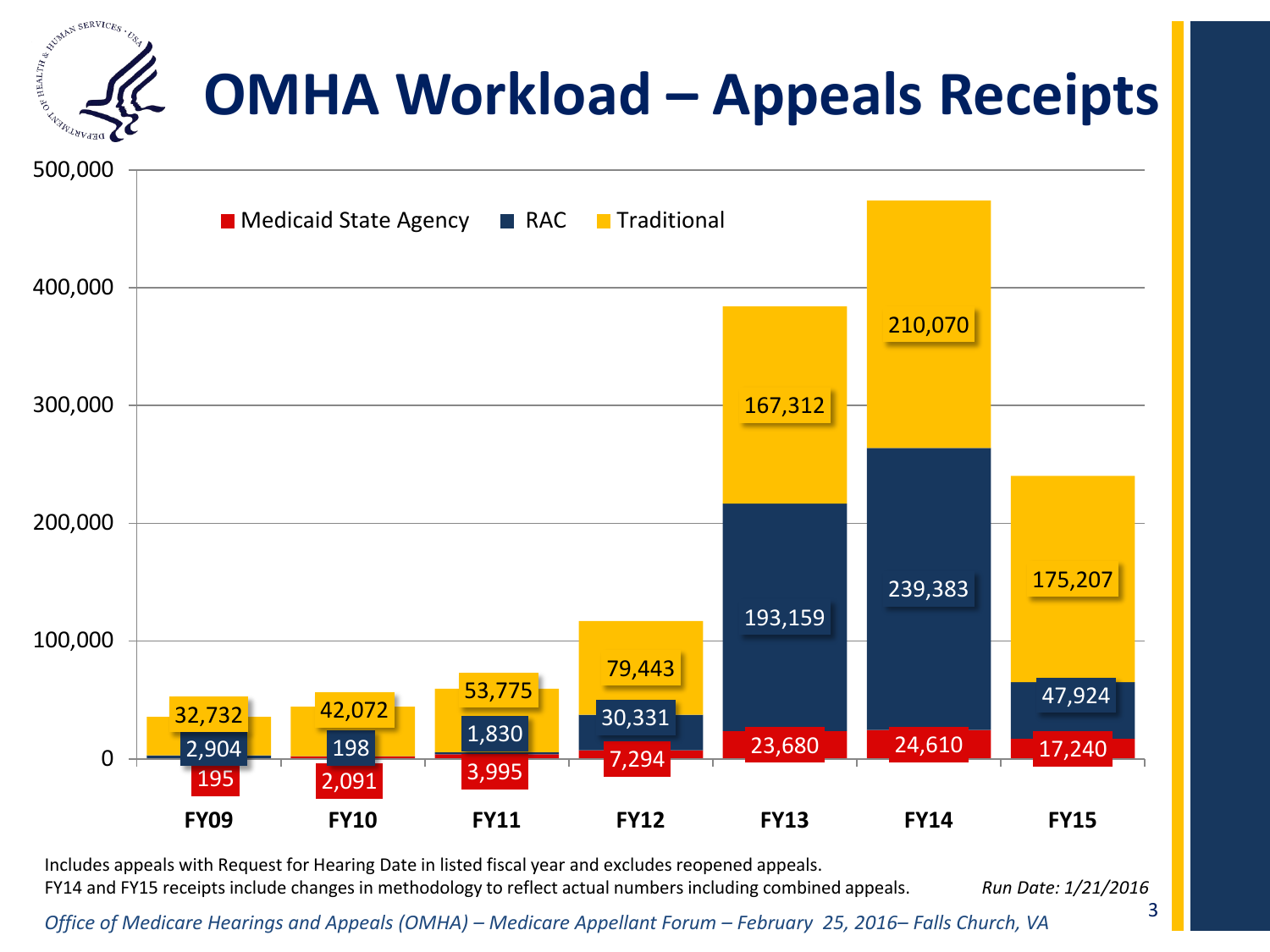

### **OMHA Workload – ALJ Productivity**



Appeals decided in listed fiscal year and excludes remands. *Run Date: 1/21/2016 Run Date: 1/21/2016*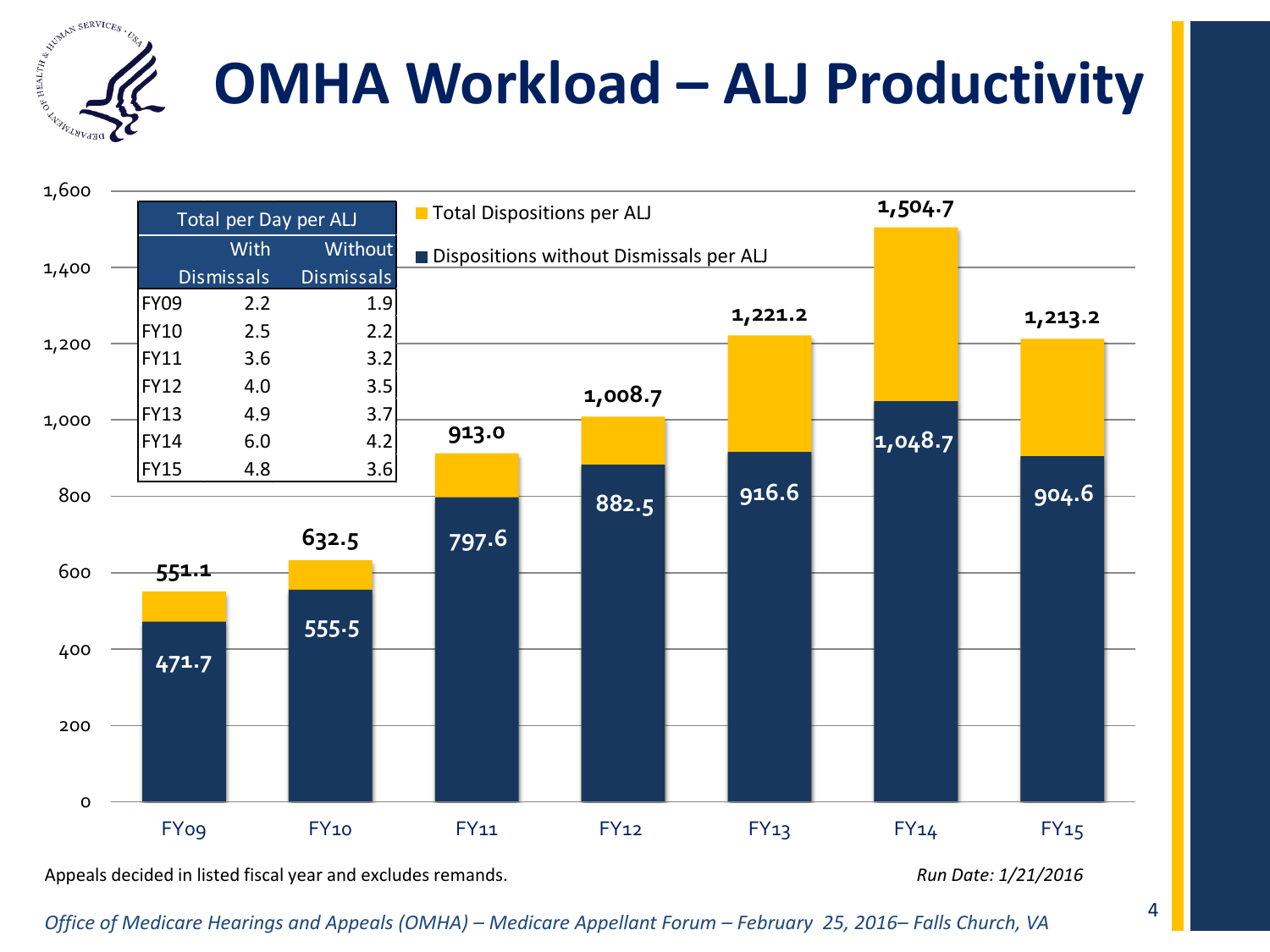

## **Budget**

- FY 2016 Omnibus Bill provides OMHA with additional funding.
- Increase allows OMHA to:
	- Increase adjudicatory capacity
	- Add a  $6<sup>th</sup>$  Field Office
- 2017 President's Budget request includes a legislative package to further increase adjudicatory capacity nationwide.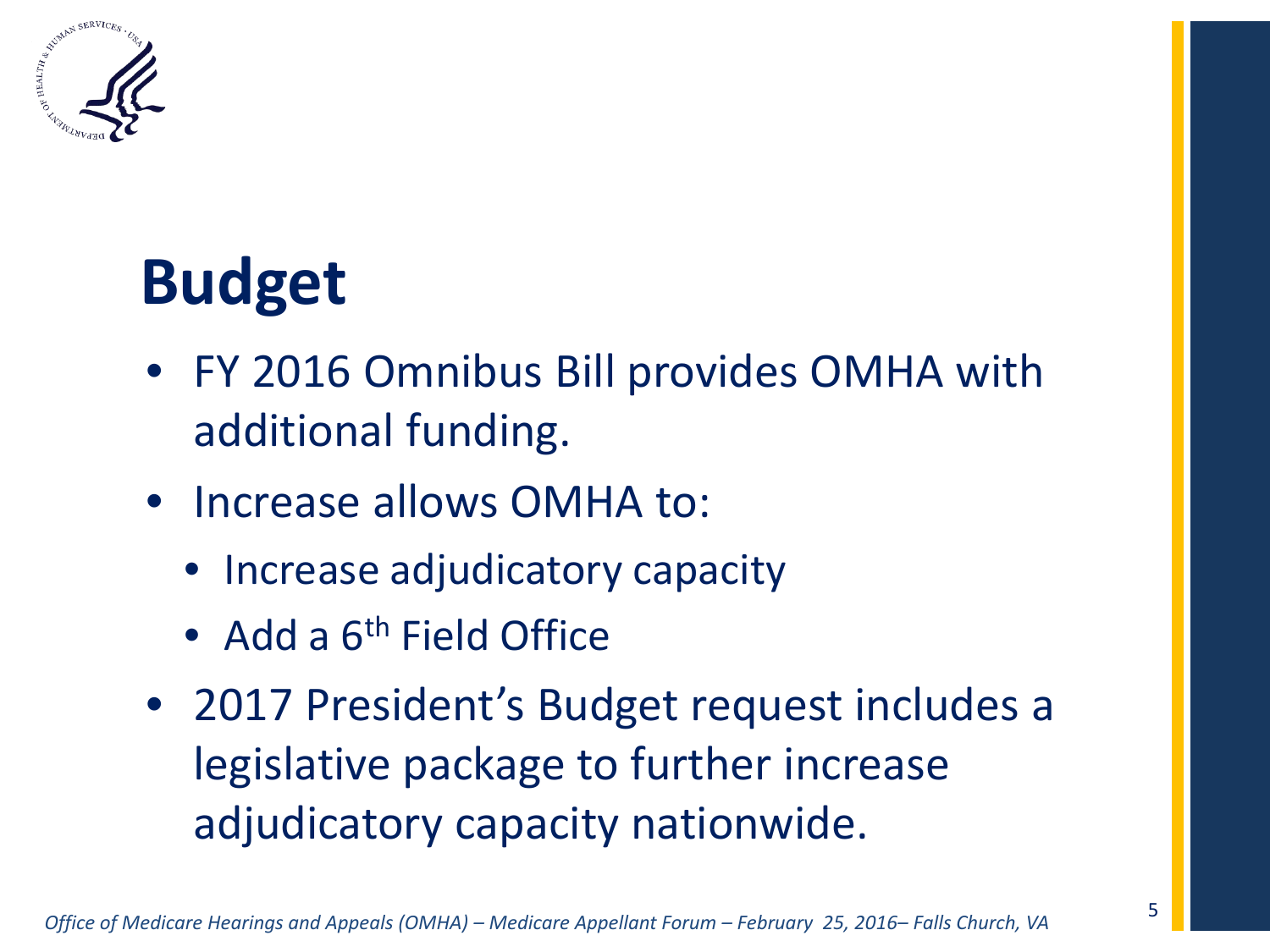

## **Adjudicatory Expansion**

- With FY 2016 increase, OMHA plans to:
	- Hire 15 additional Administrative Law Judge teams (with adjudicatory support)
	- Expand Senior Judge program
	- Expand administrative initiatives
		- Settlement Conference Facilitation
		- Senior Attorney Pilot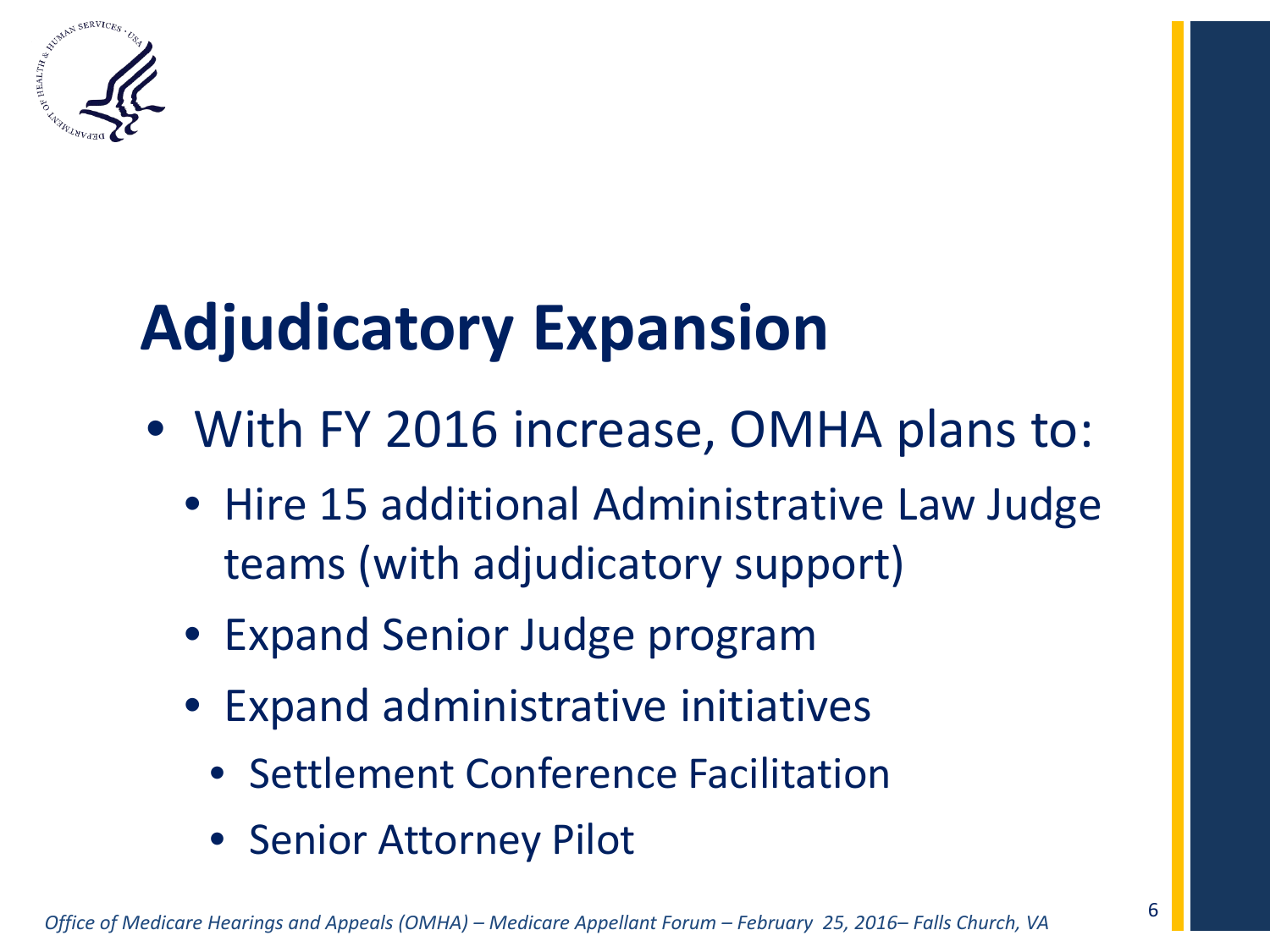

### **Geographic Expansion**

- Opening OMHA's 6<sup>th</sup> Field Office
- Phased approach
- Temporary space with small number of teams
- Permanent location in existing federal space
- Build out and hiring over next 12-18 months
- Location to be determined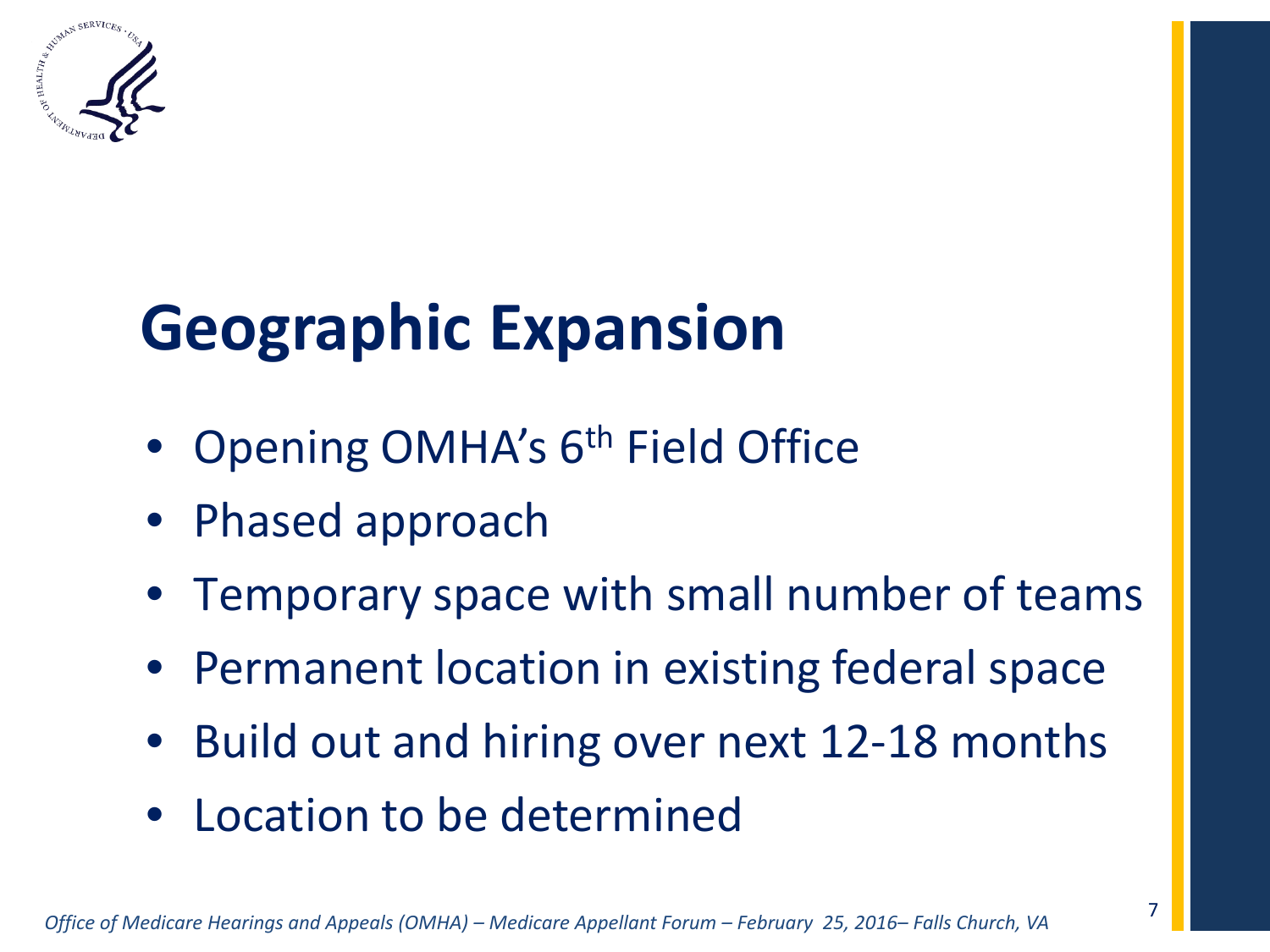

### **Customer Service Center**

- Improving customer service to public
- Developing central contact point for appellant inquiries
- Anticipated timeframe FY 2016
- Best source for up-to-date information still the ALJ team assigned to the case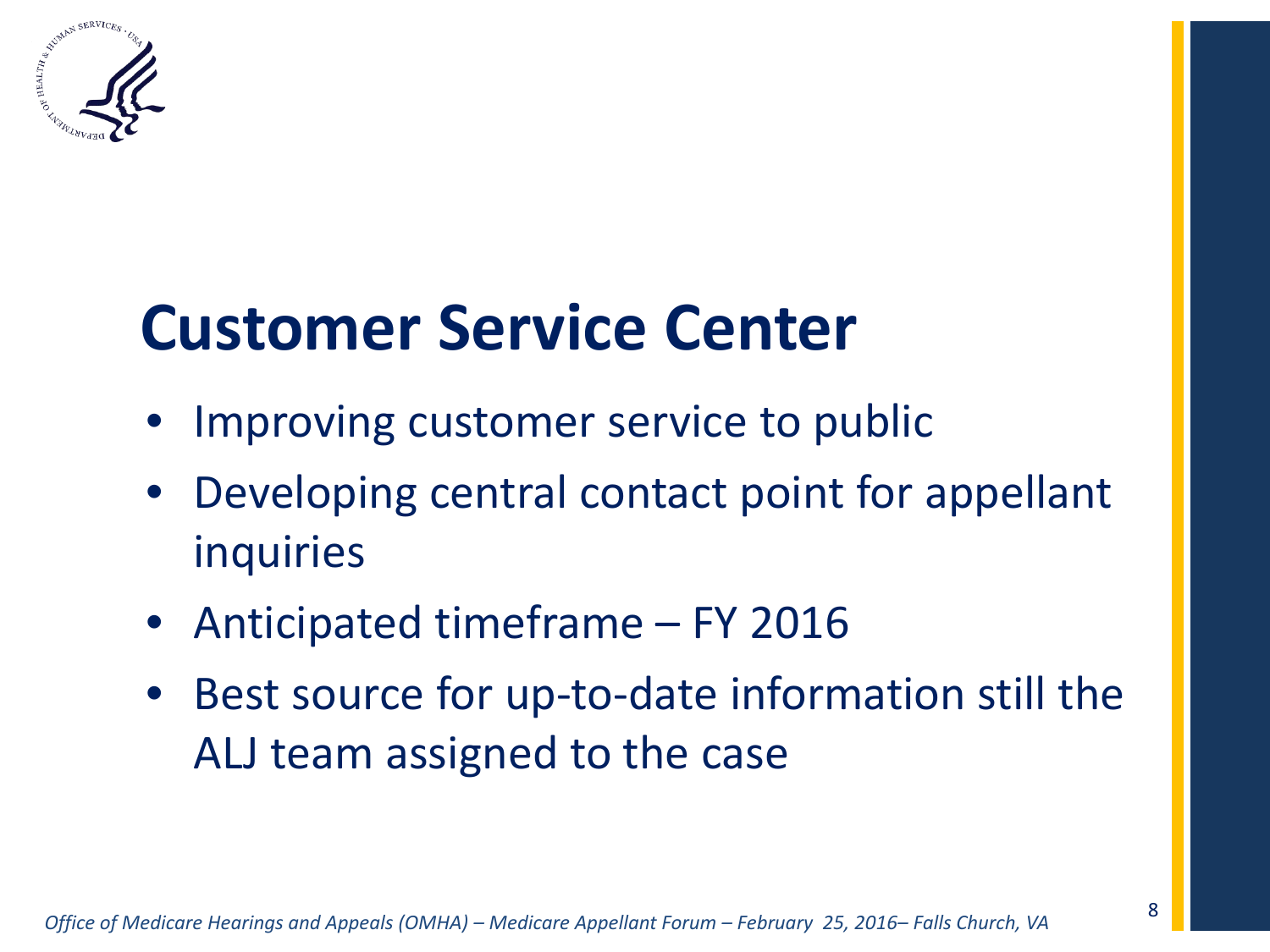

# **CMS Appeals Update**

Arrah Tabe-Bedward **Director** Medicare Enrollment and Appeals Group Centers for Medicare & Medicaid Services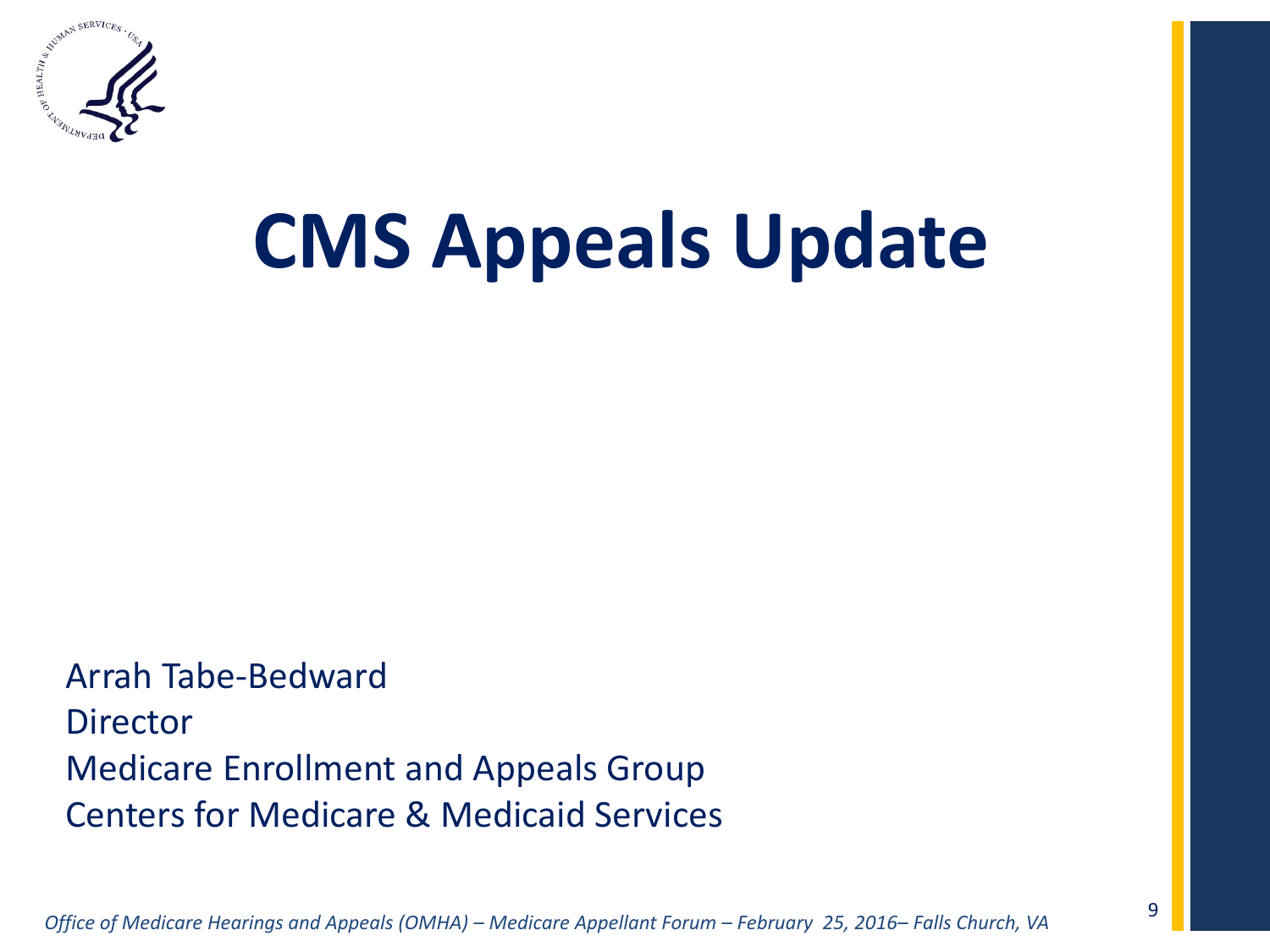

- Trend Updates
- QIC Demo
- Scope of Review Guidance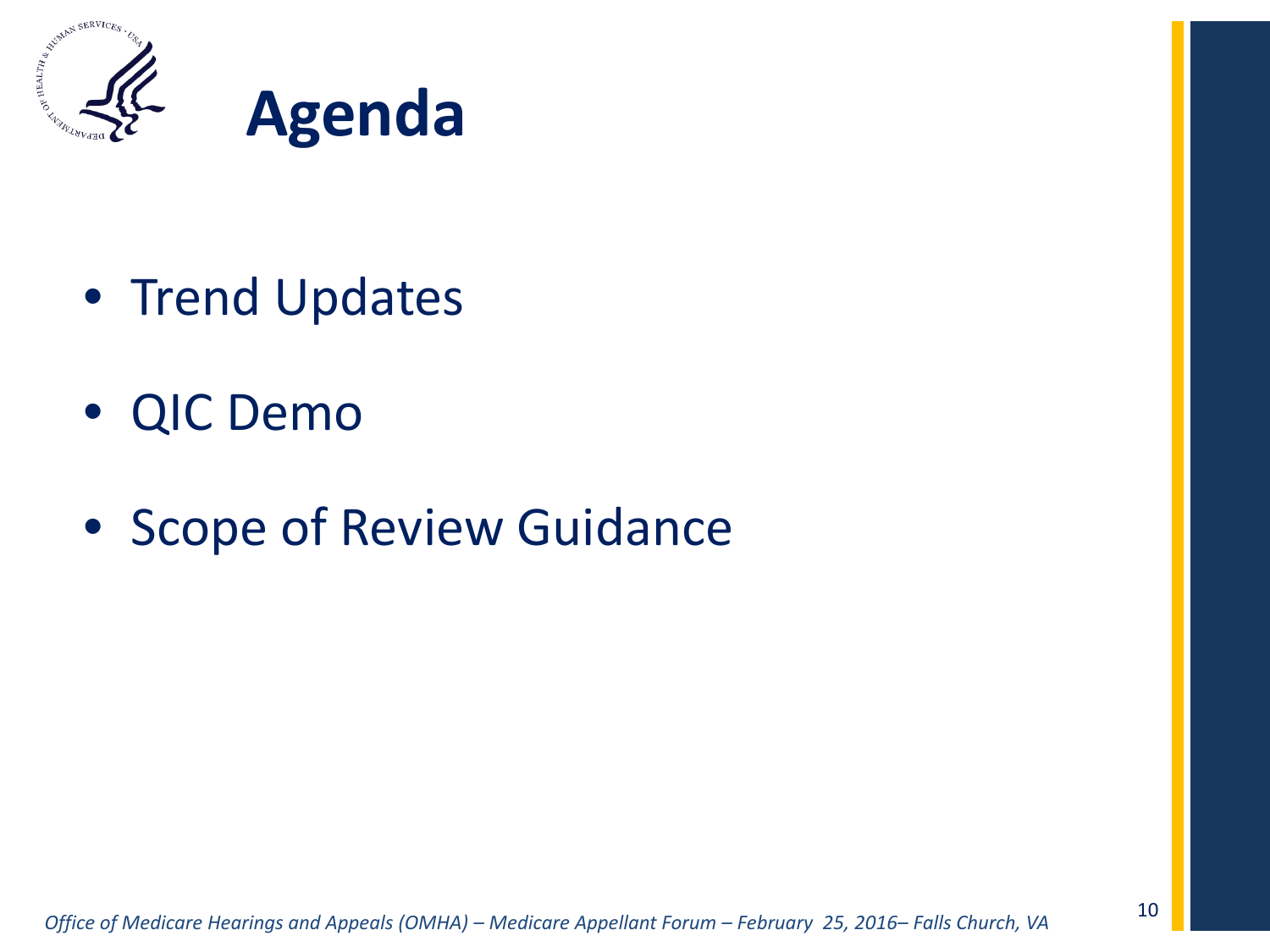

### **Calendar Year 2015 Appeals Workload**

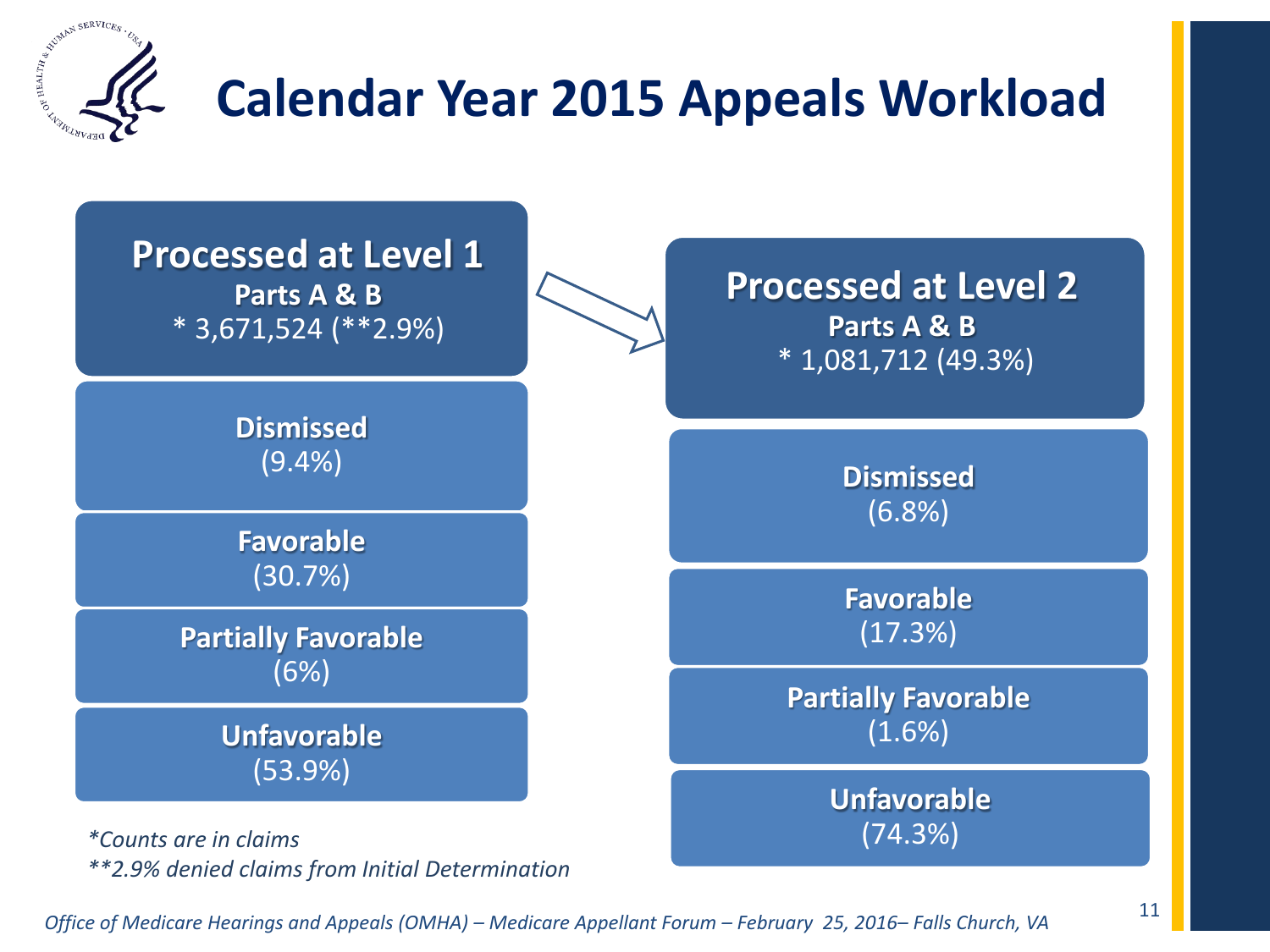

### **Medicare Administrative Contractor Appeals Workload (in claims)**

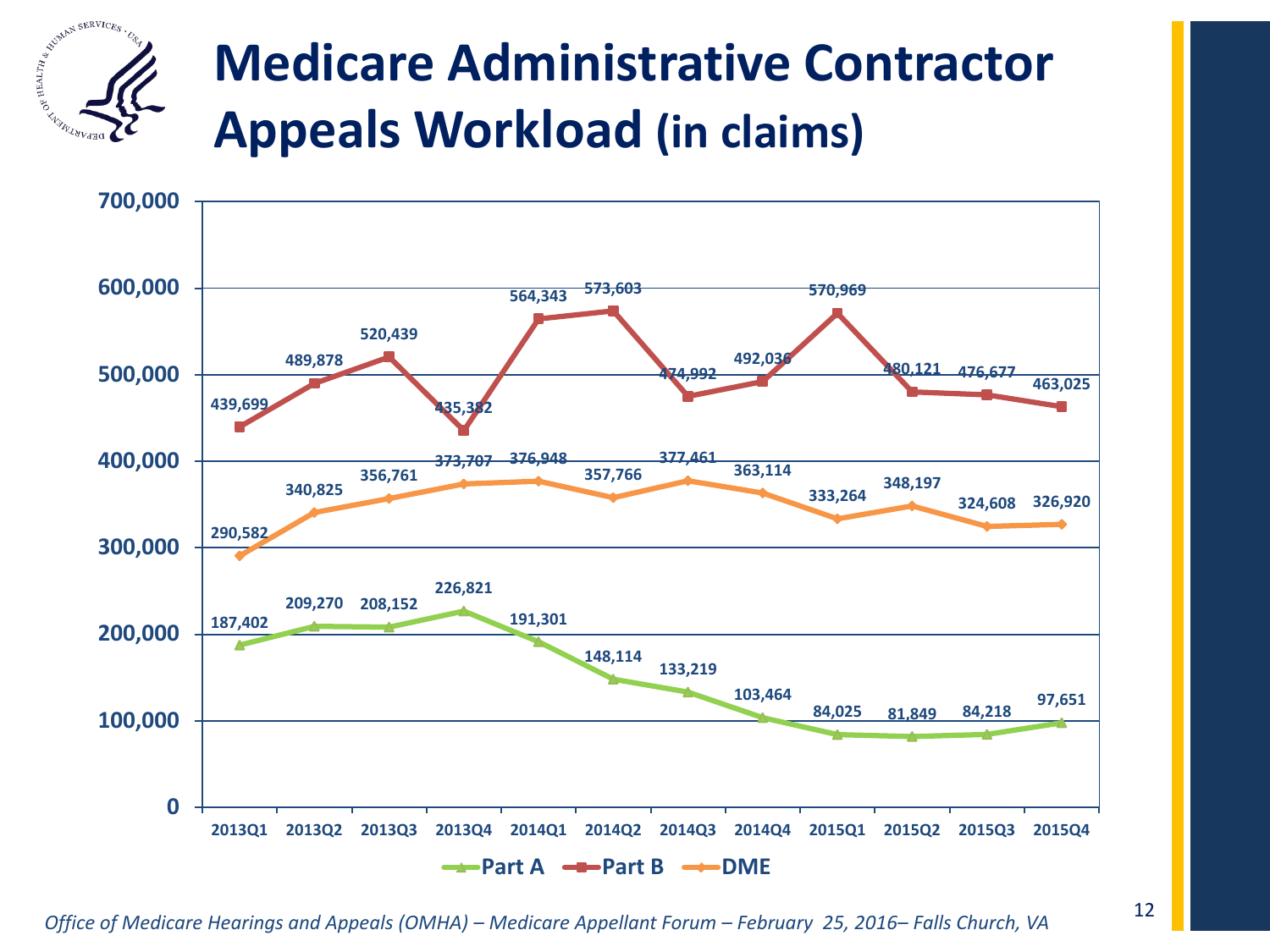

### **Qualified Independent Contractor Appeals Workload (in claims)**

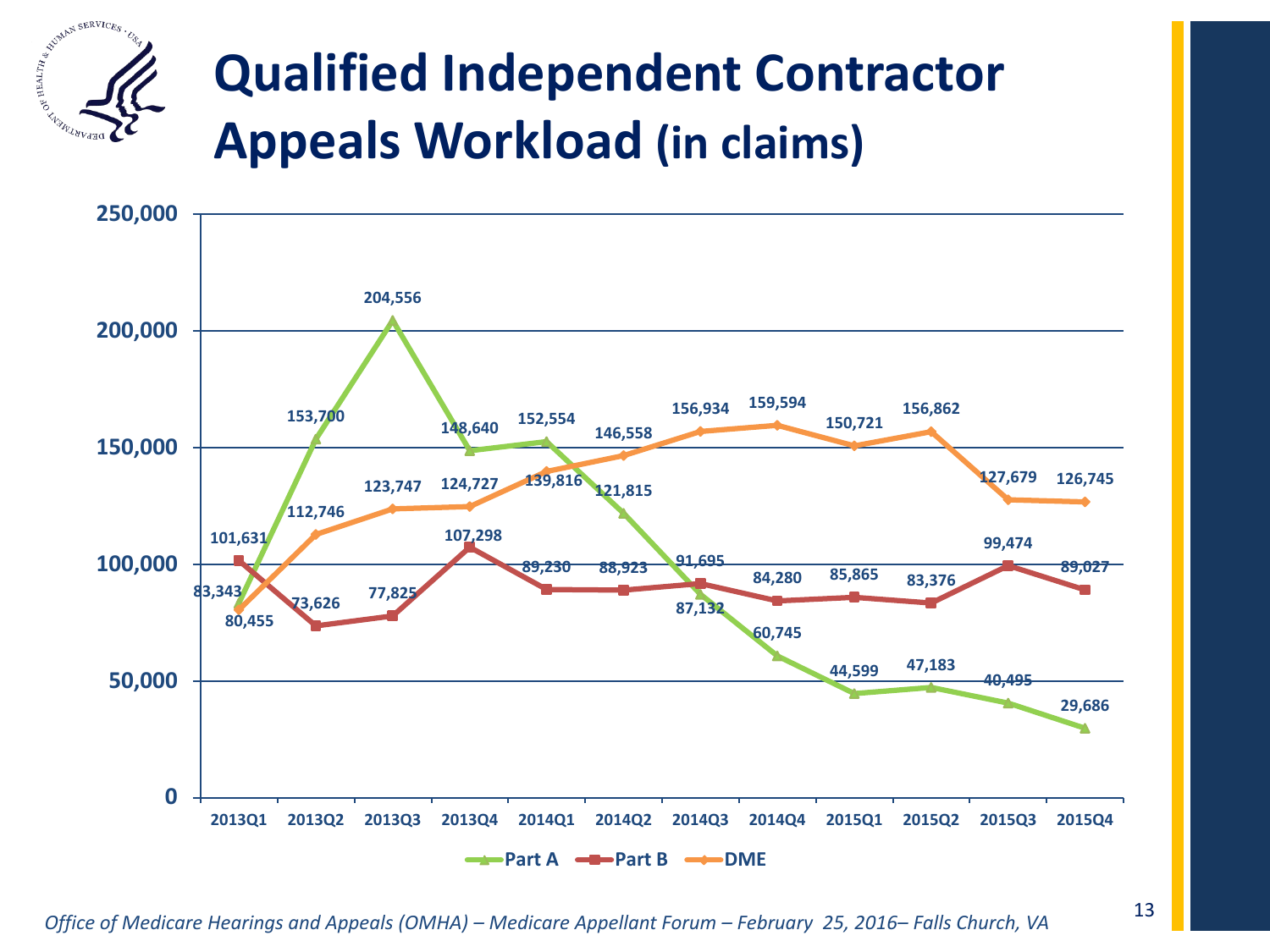

- Launched January 1, 2016
- Discussions began February 8, 2016
- Provides an opportunity for appellants and the DME QIC to engage in a discussion of appealed claims prior to the issuance of a decision
	- Prior to discussion, QIC identifies and requests missing documentation
	- During discussion, QIC clarifies Medicare policies, noting information that would yield a favorable reconsideration
- Initial focus on claims related to oxygen supplies and glucose/diabetes testing supplies from two DME Medicare Administrative Contractor (MAC) jurisdictions
- Expect an increase of proper claims submissions at the DME MACs level from suppliers participating in the discussion
- Link to demonstration website: <https://www.c2cinc.com/FormalTelephoneDiscussionDemonstration.aspx>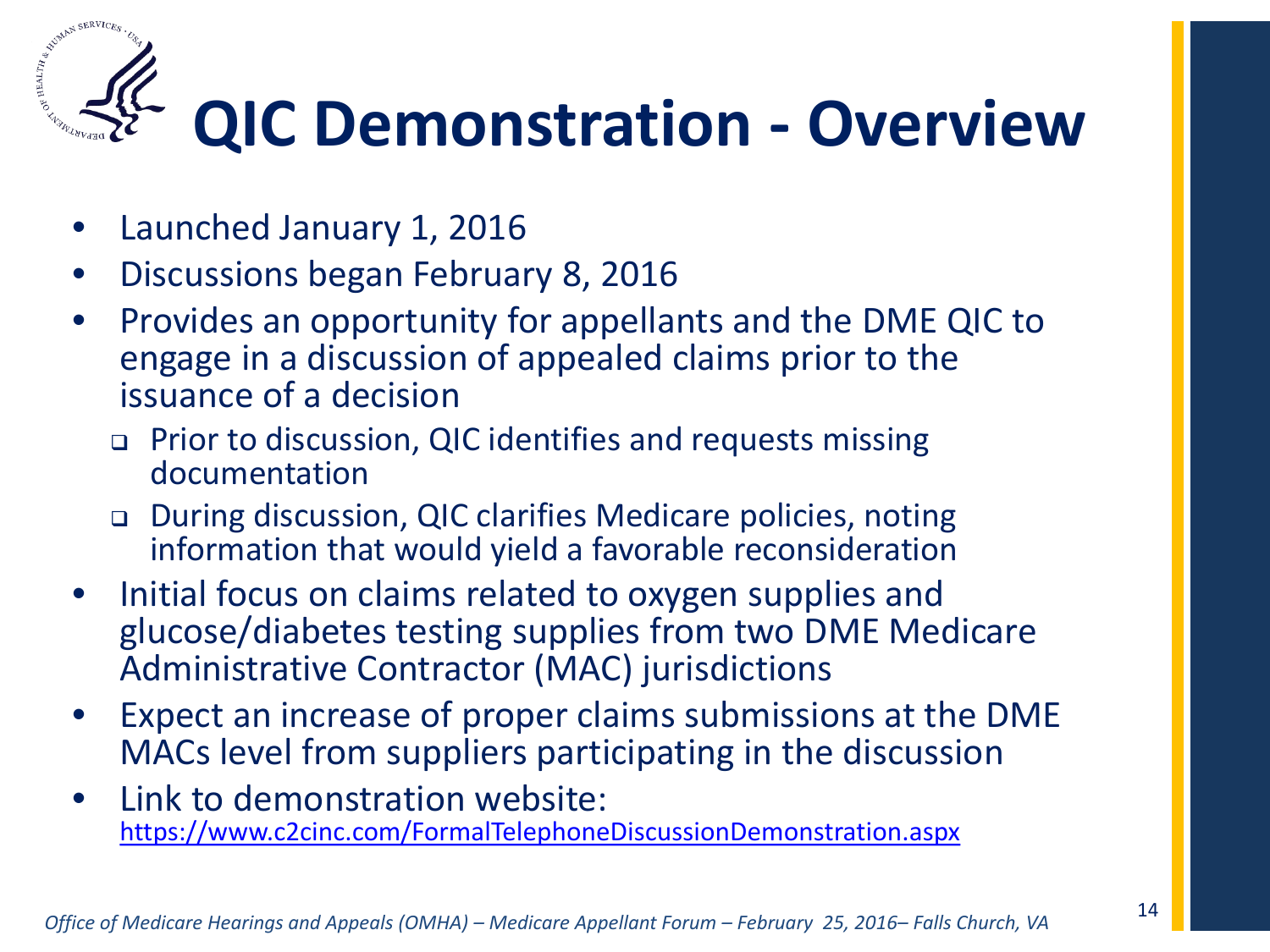

### **QIC Demonstration – Reopening Related Claims**

- Based on information received in discussions with appellants, QIC will identify and reopen claims that have similar denial rationales that can now be resolved favorably as result of discussions process
- Prior to reopening claim, QIC will notify suppliers in writing regarding what documentation is missing from file that would yield favorable reconsideration decision as part of reopening process
- Reopening will **only** occur upon receipt of missing or otherwise relevant documentation that would yield favorable decision
- QIC will reopen claims closed but not yet appealed to ALJ level of appeal and will also work with appellants to reopen related claims currently pending at the ALJ level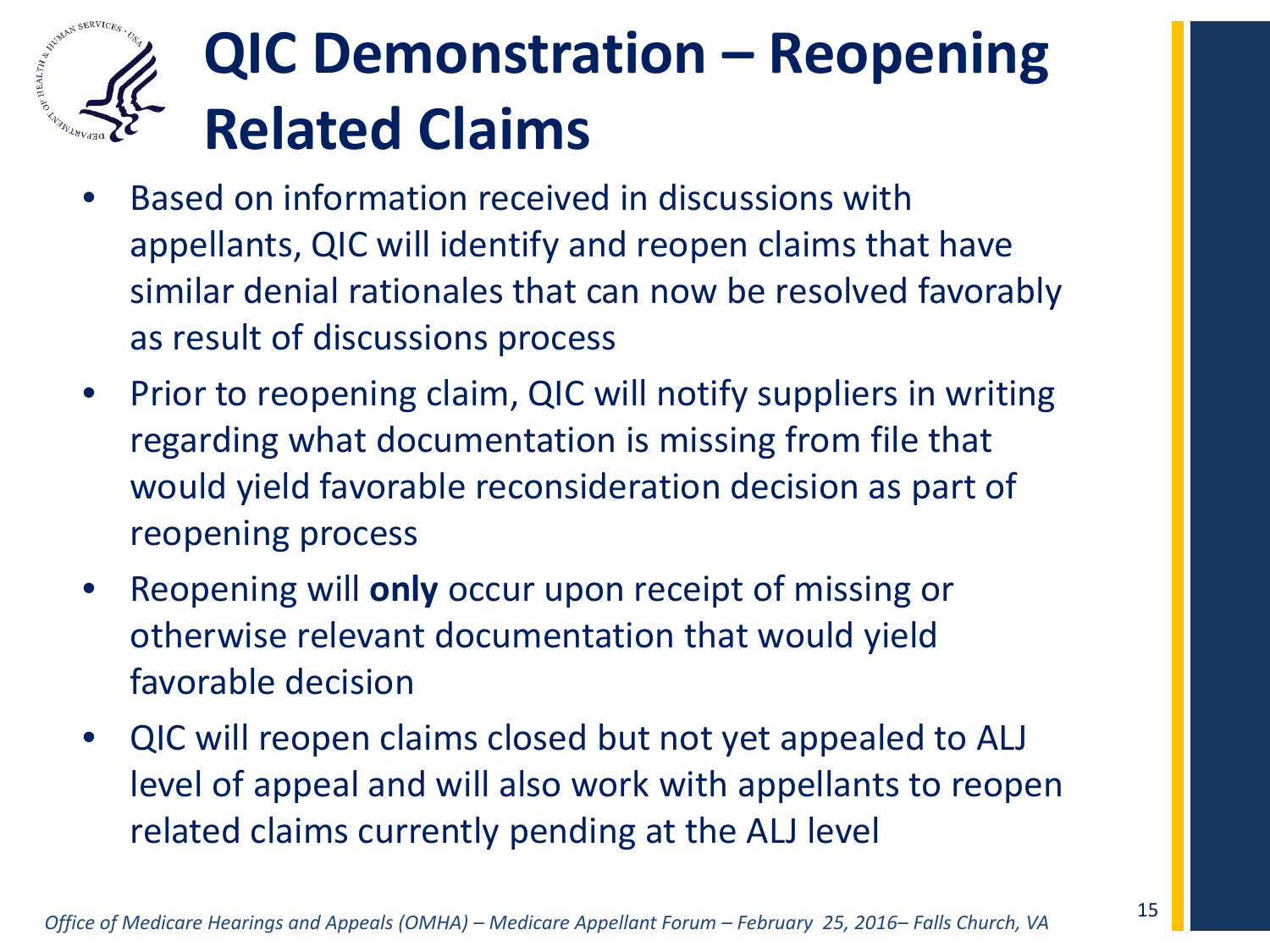### **PARTICLE AND REAL OF SERVICE Scope of Review Guidance**

- Since August 2015, for Level 1 and Level 2 appeals of claims denied following a post-payment review or audit, MACs and QICs have limited their review to the reason(s) the claim was initially denied
- CMS believes this has resulted in an increase in the number of Level 2 reversals for these decisions

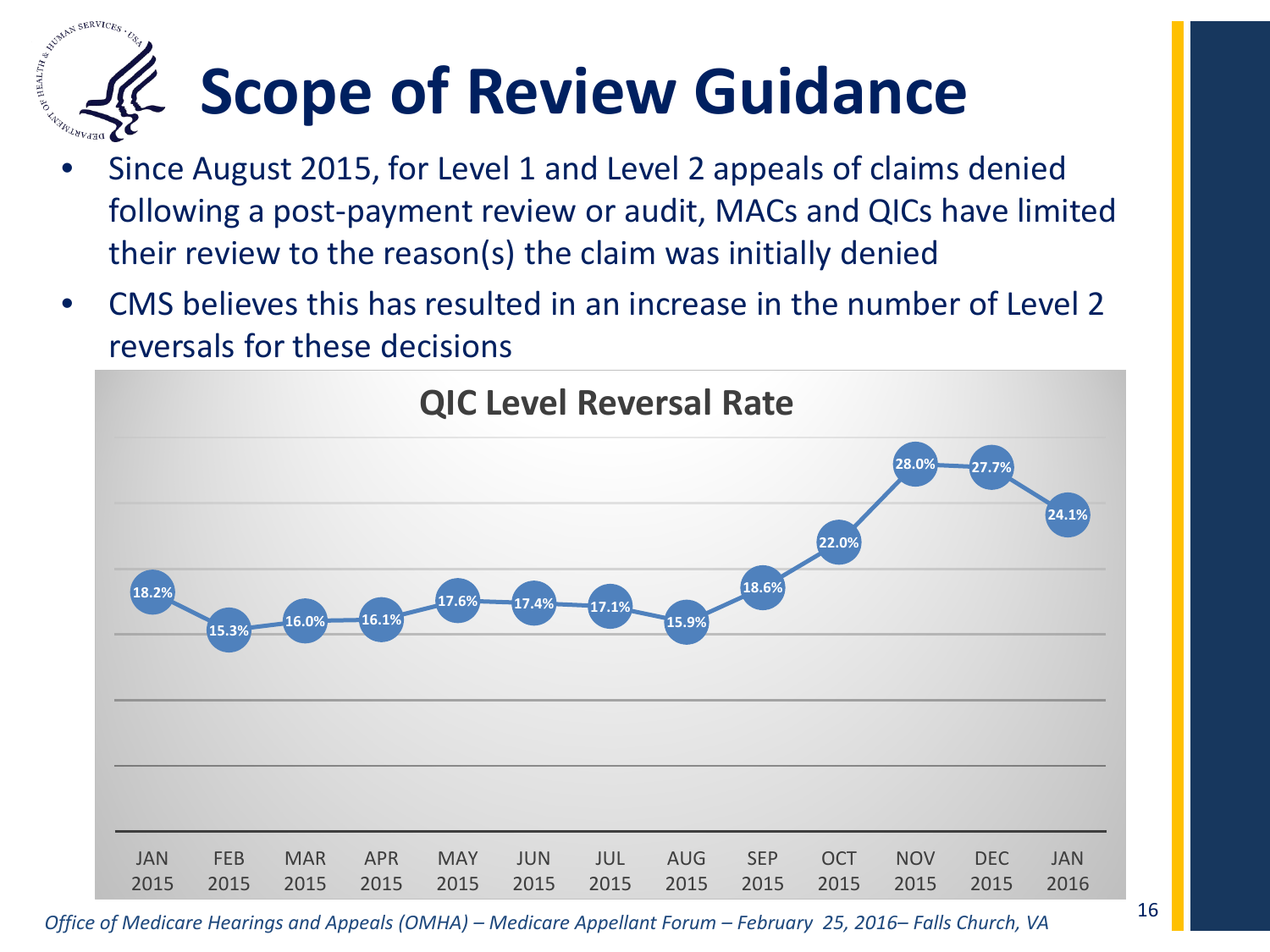

### **Departmental Appeals Board Update** MEDICARE APPEALS COUNCIL

Judge Constance B. Tobias Chair, HHS Departmental Appeals Board Department of Health and Human Services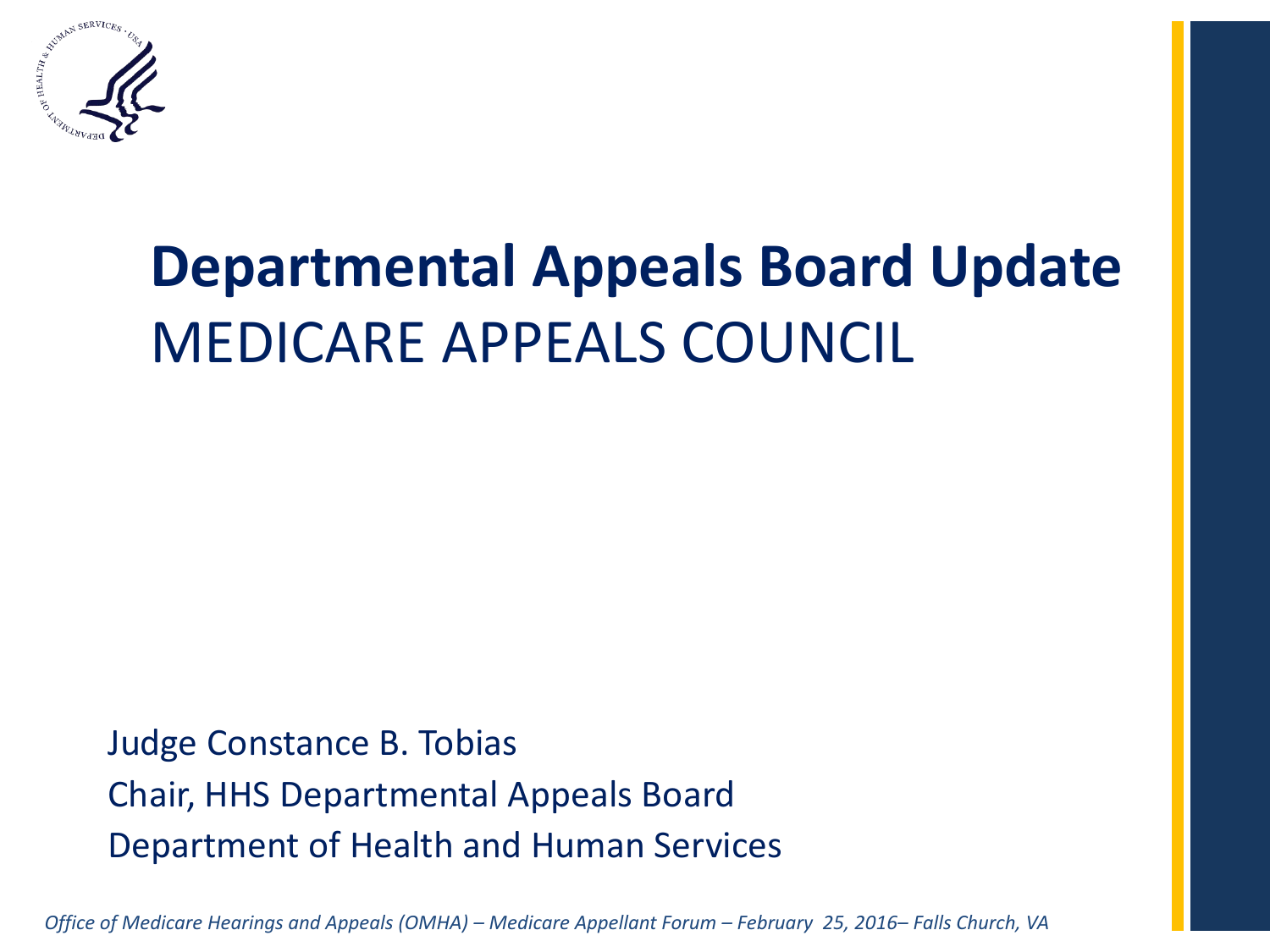

### Status of Appeals at the DAB

- The number of requests for Council review continues to increase.
- At the end of FY 2015, the number of pending appeals was over 15,000.
- Beneficiary appeals, including Medicare Part C and Part D pre-service claims, are being prioritized (approximately 10% of the total number of appeals).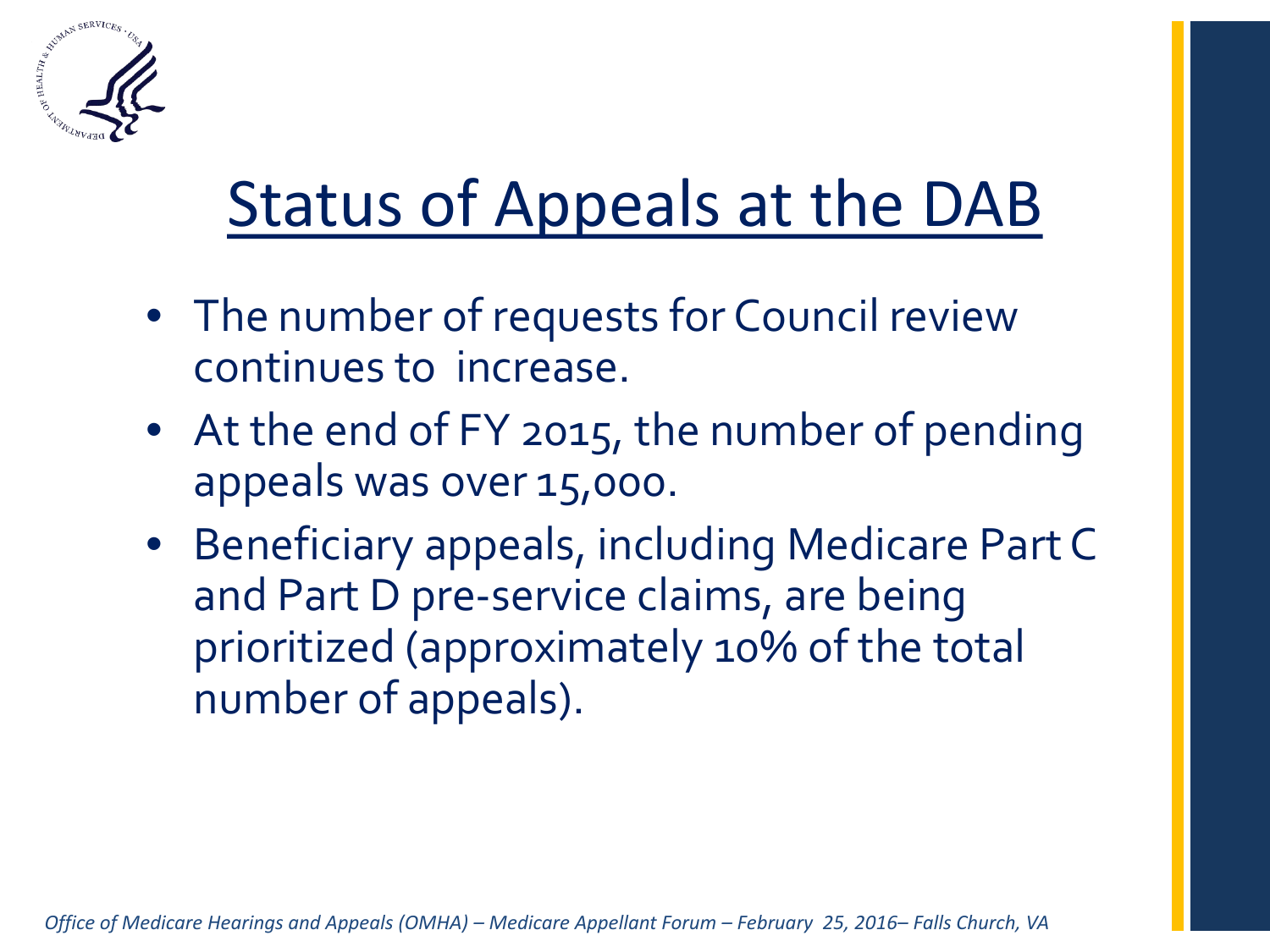

### Appeals Pending with the Council

**Number of Appeals Pending at the Council at the End of the Fiscal Year**



\*FY15 and FY16 year-to-date numbers are estimates as of February 3, 2016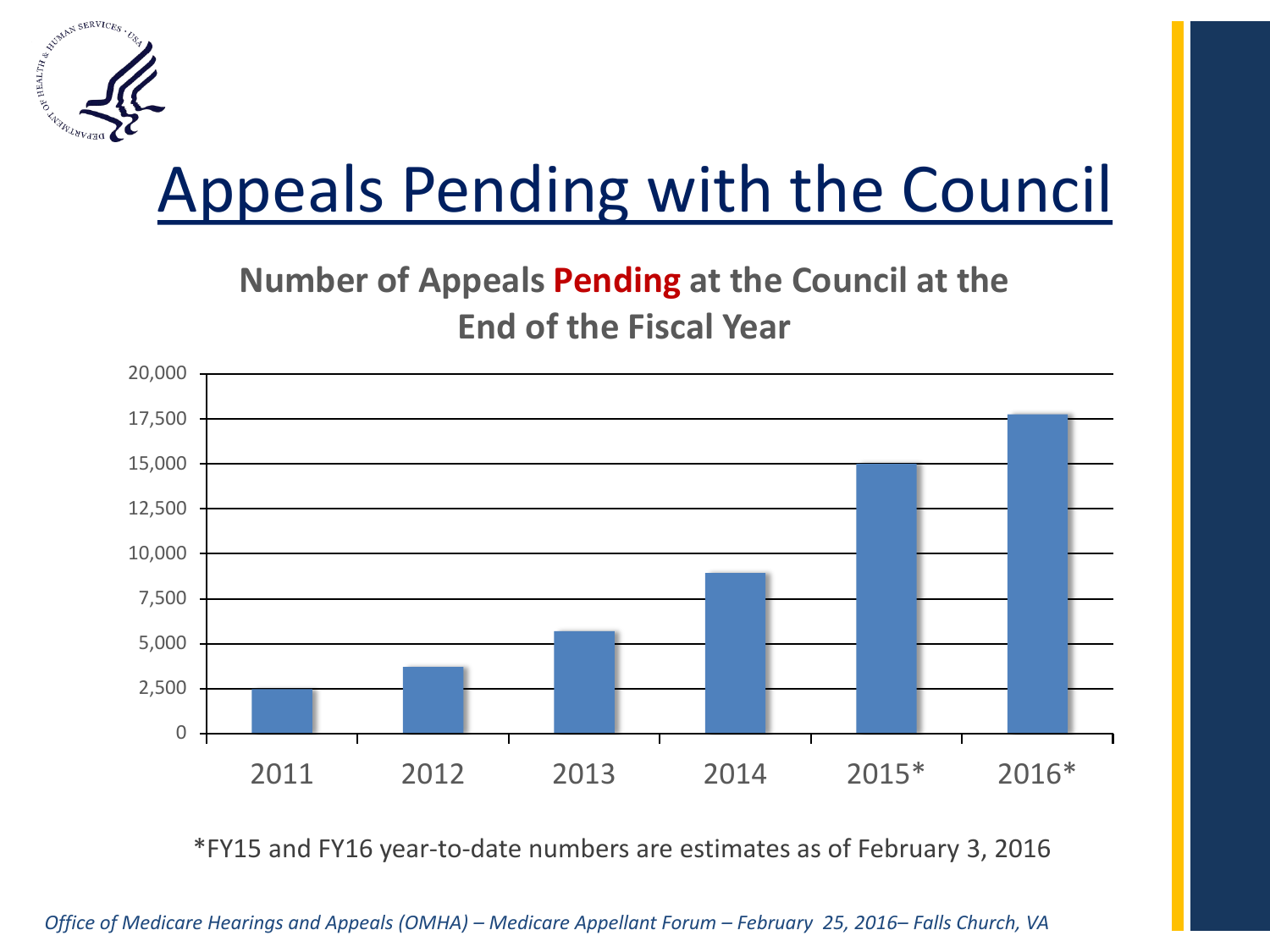

### Appeals Received by the Council

#### **Number of Appeals Received by the Council Per Fiscal Year**



\*FY15 and FY16 year-to-date numbers are estimates as of February 3, 2016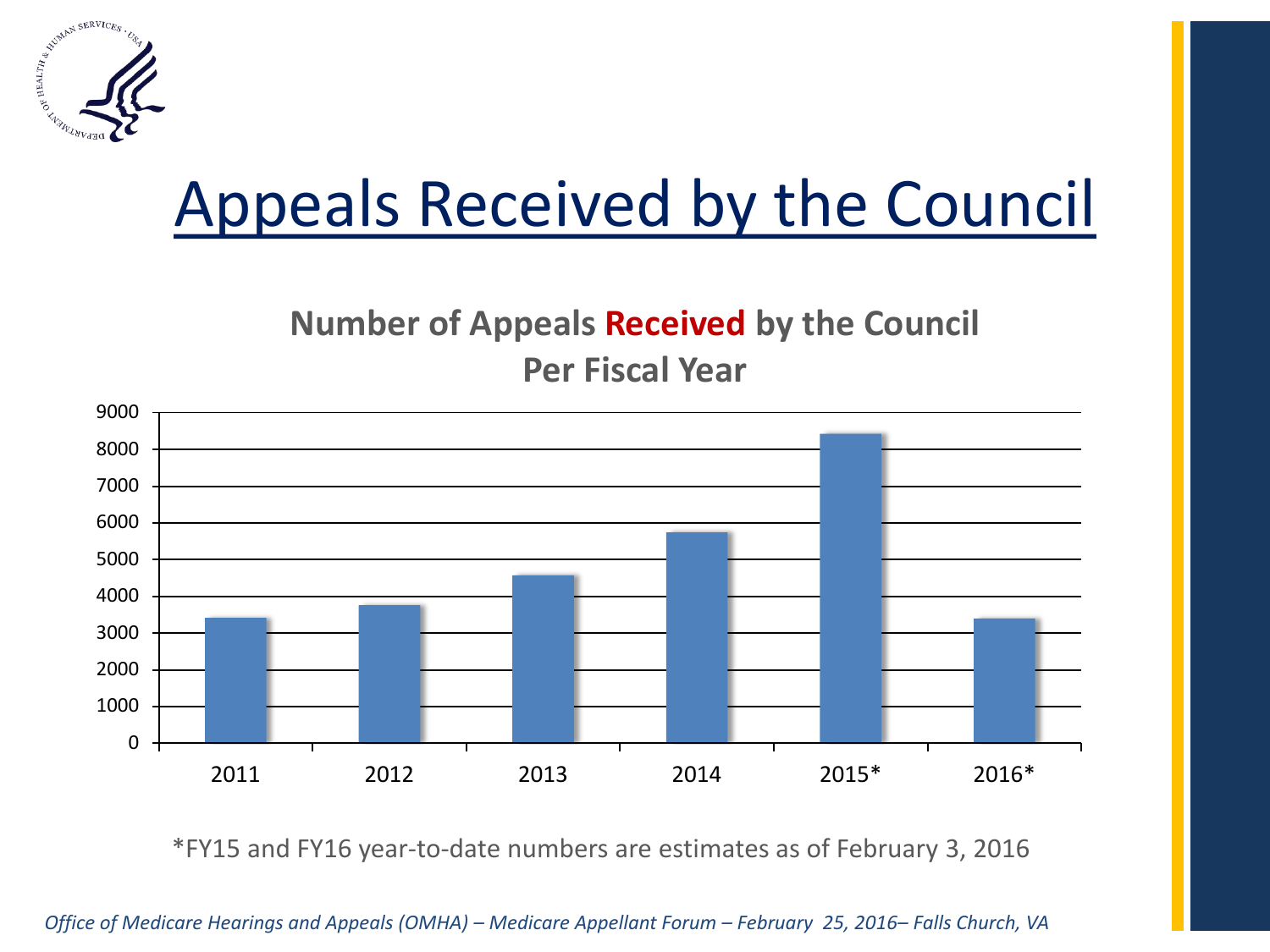

## Recent Developments

- Office Move
- Personnel Changes
- Backlog Initiatives
- Other Initiatives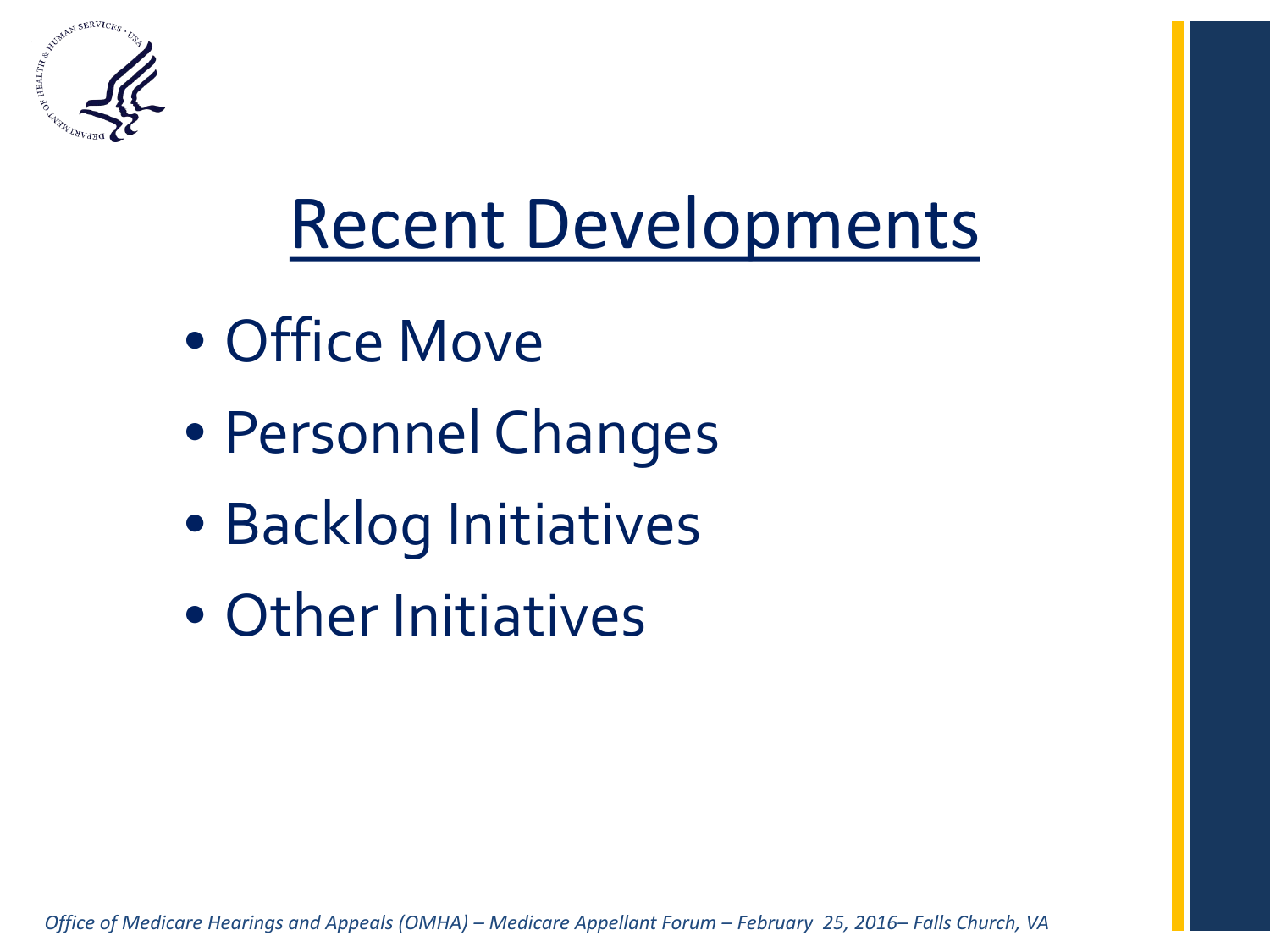

## DAB Office Move

- The DAB moved to the Mary E. Switzer Building on December 12, 2015
- Address, telephone, and fax numbers remain the same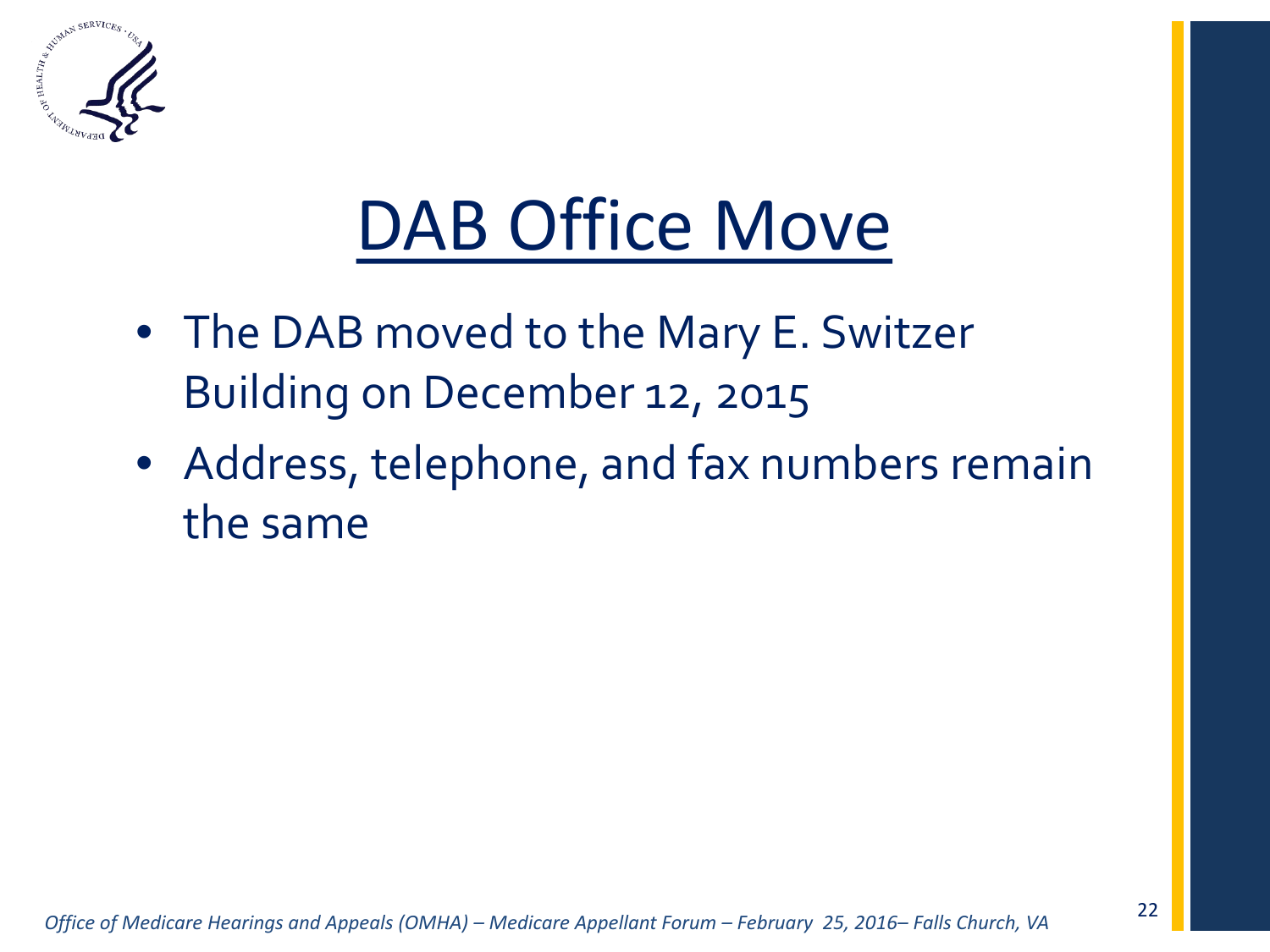

## Personnel Changes

#### **Appointment to the Departmental Appeals Board**

• Judge Christopher S. Randolph

#### **New Administrative Appeals Judge**

• Judge Stephen M. Godek

#### **Additional Attorney-Advisors**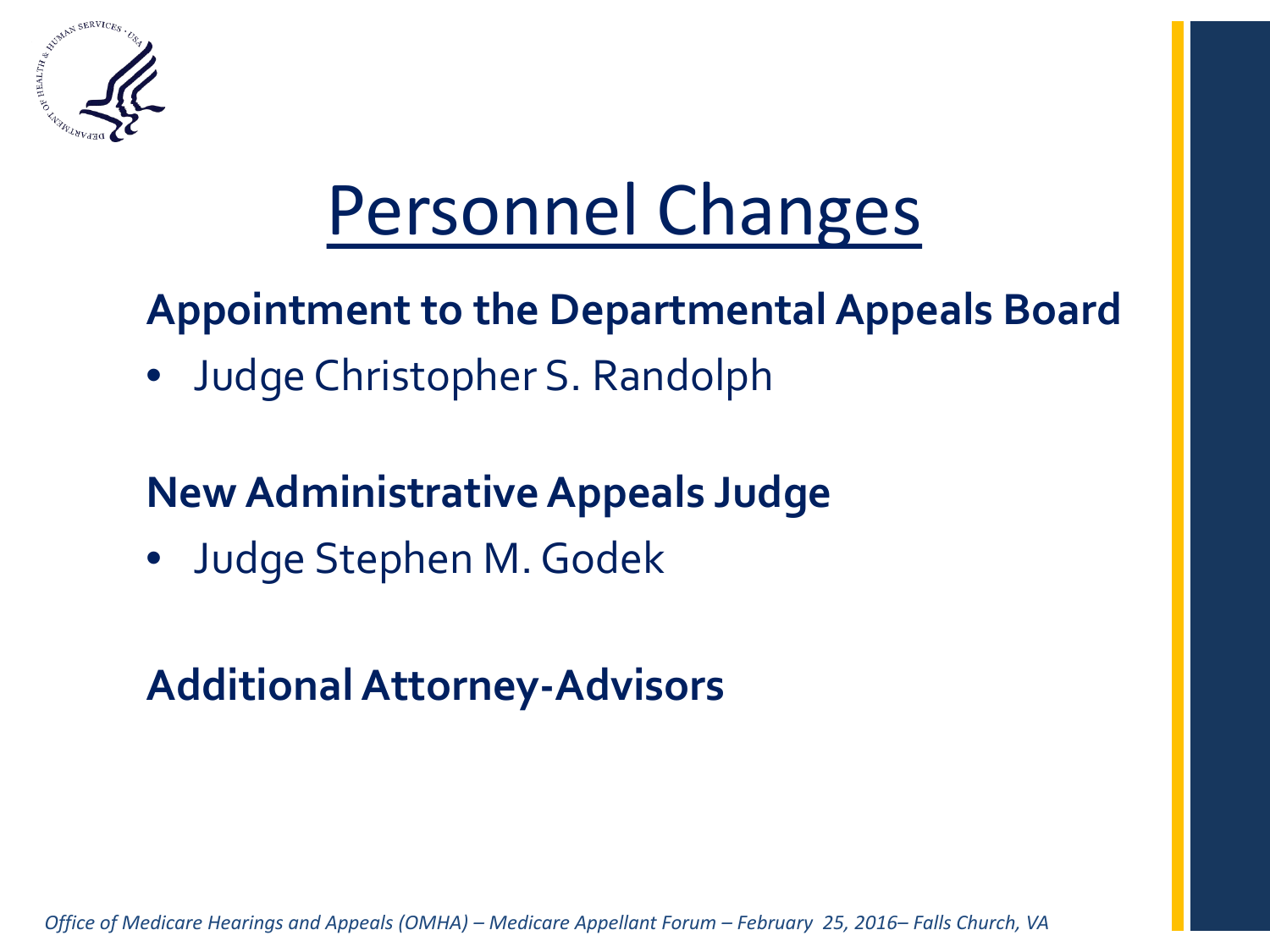

## Backlog Initiatives

#### **Process Management Attorney**

- In October 2015, the Process Management Attorney position was created to manage the increasing number of appeals
- Focus on improving procedures and processes
- Increase efficiencies and adjudicatory capacity to achieve higher case dispositions
- Responsible for the electronic filing system and electronic records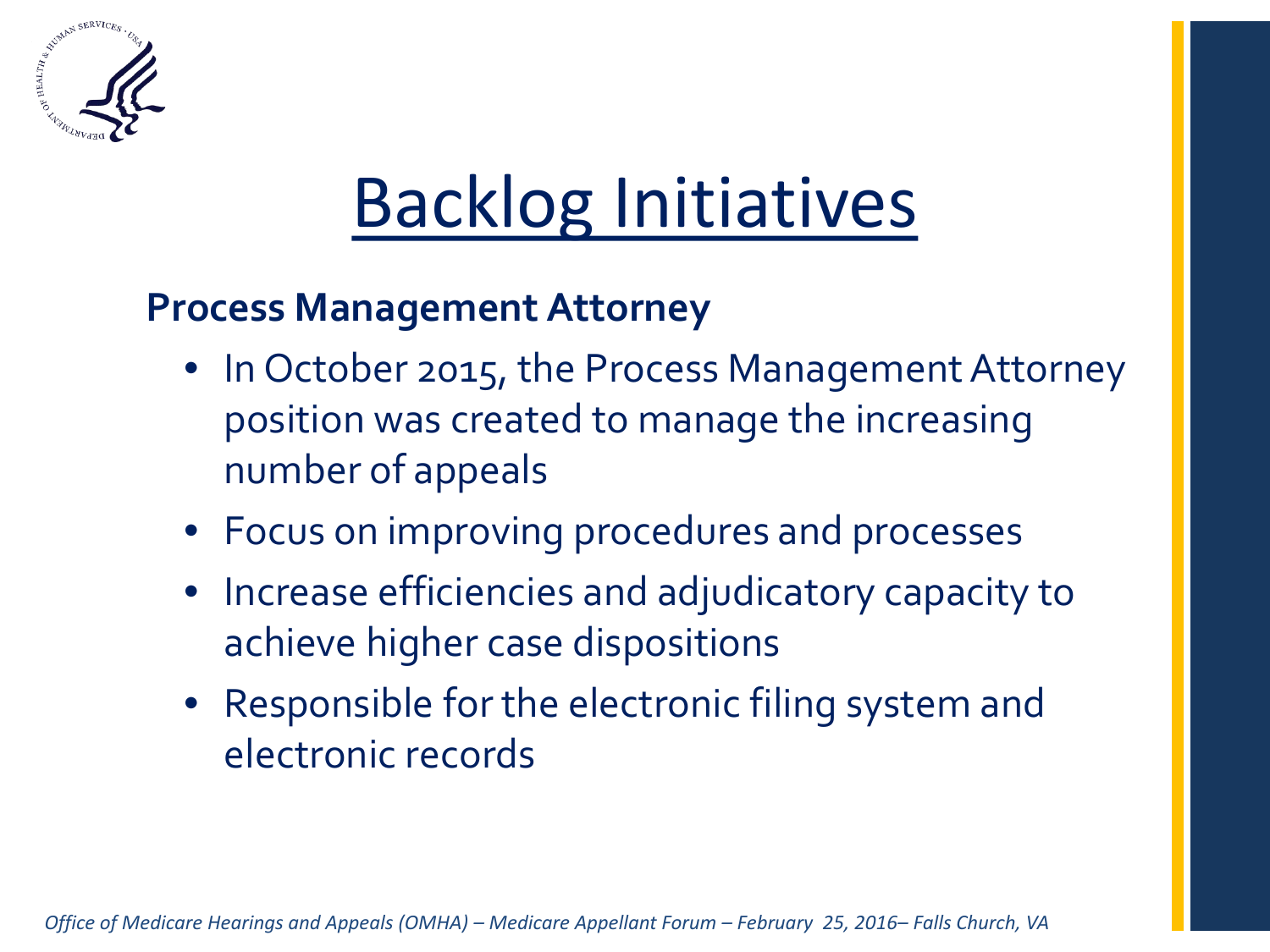

## Other Initiatives

#### **Translation Project**

- Currently working to make the DAB website and the DAB electronic-filing site available in Spanish
- Project is in testing phase
- Tentative launch date: Spring 2016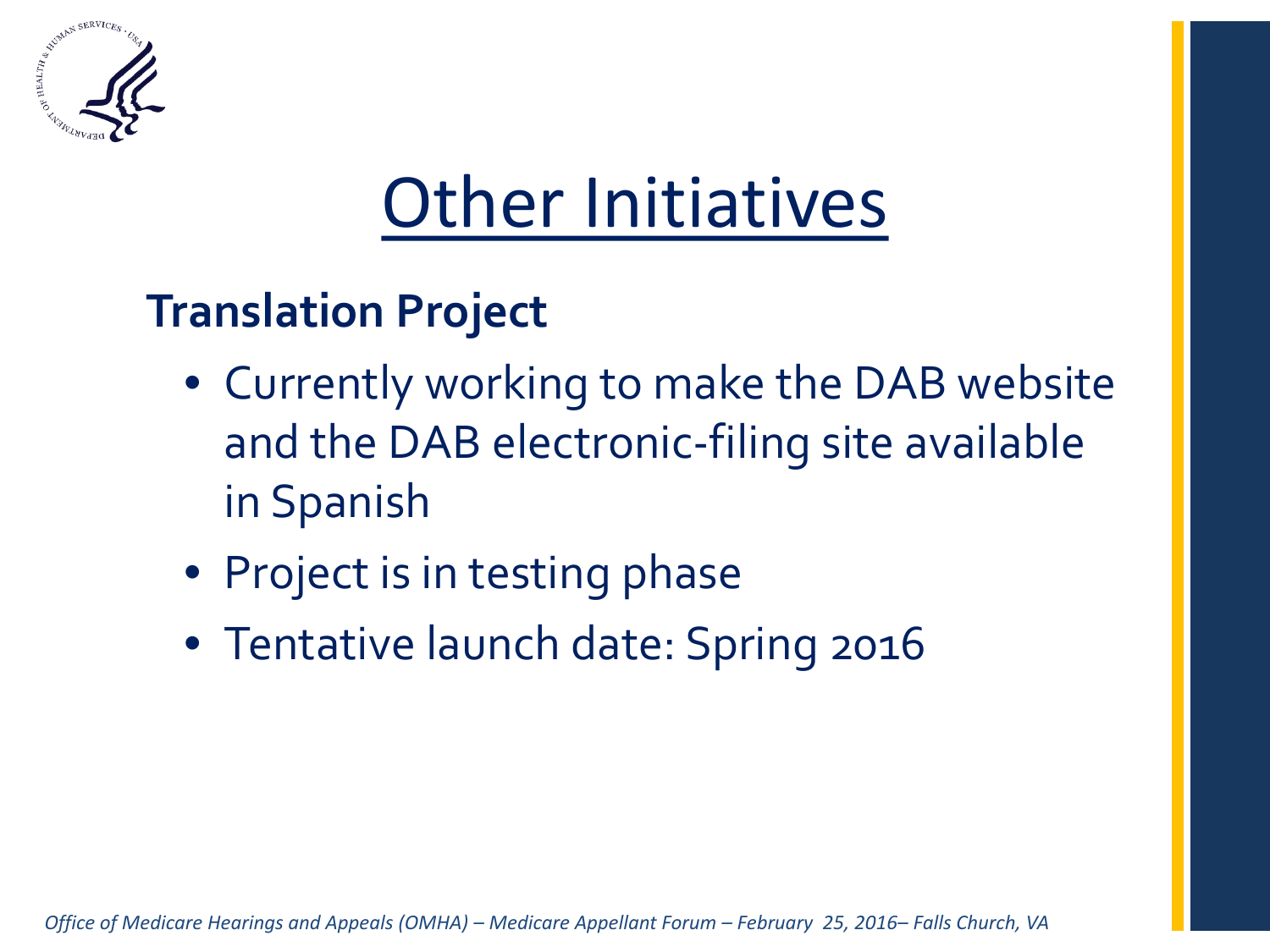

## OMHA Program Updates

Jason Green Chief Advisor Office of Medicare Hearings and Appeals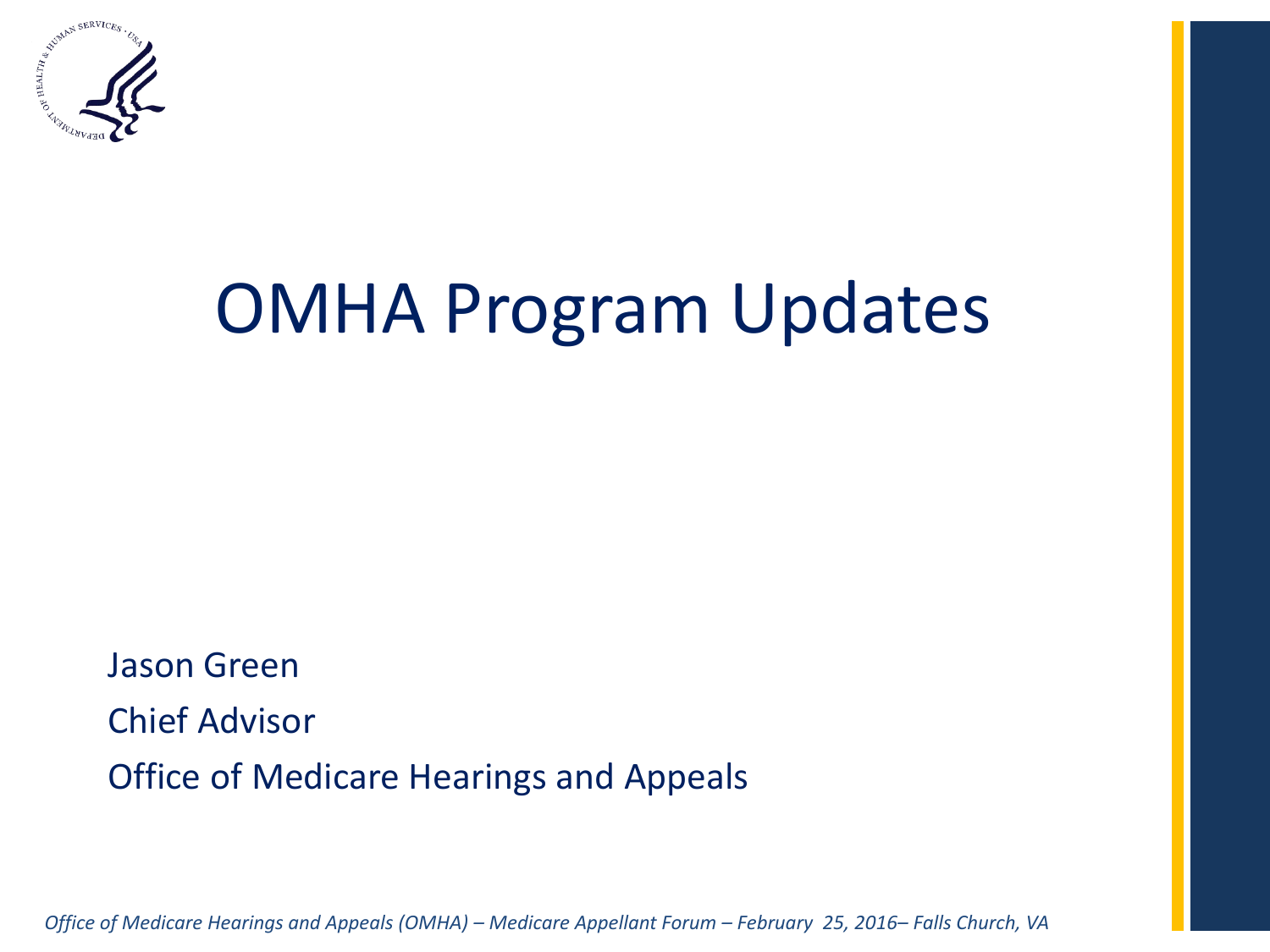

### OMHA Case Processing Manual (OCPM)

#### http://www.hhs.gov/omha/

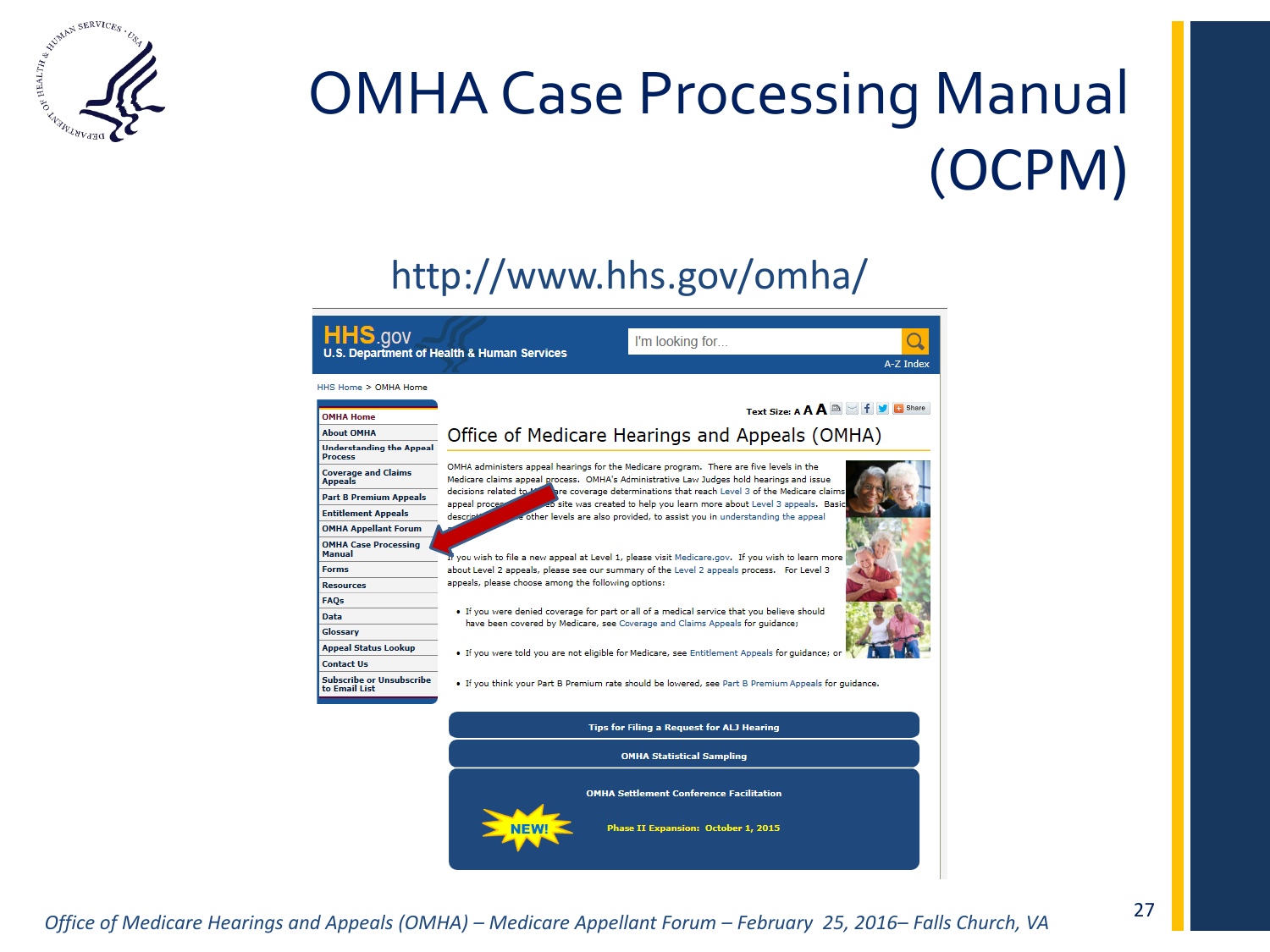

### OMHA Case Processing Manual

| <b>HHS.gov</b>                                          | I'm looking for<br>U.S. Department of Health & Human Services<br>A-Z Index                              | (OCPM) |
|---------------------------------------------------------|---------------------------------------------------------------------------------------------------------|--------|
| IHS Home > OMHA Home > OMHA Case Processing Manual      |                                                                                                         |        |
| <b>OMHA Home</b>                                        | Text Size: A A A B   f J G Share                                                                        |        |
| <b>About OMHA</b>                                       |                                                                                                         |        |
| <b>Understanding the Appeal</b><br><b>Process</b>       | Office of Medicare Hearings and Appeals (OMHA)                                                          |        |
| <b>Coverage and Claims Appeals</b>                      | <b>OMHA Case Processing Manual (OCPM)</b>                                                               |        |
| <b>Part B Premium Appeals</b>                           |                                                                                                         |        |
| <b>Entitlement Appeals</b>                              | <b>Table of Contents</b>                                                                                |        |
| <b>OMHA Appellant Forum</b>                             |                                                                                                         |        |
| <b>OMHA Case Processing</b><br>Manual                   | Division I. General Matters                                                                             |        |
| Forms                                                   | Chapter 1. Manual Overview, Definition, Governance [PDF, 151KB] &                                       |        |
| <b>Resources</b>                                        |                                                                                                         |        |
| <b>FAQs</b>                                             | Chapter 2. Reserved                                                                                     |        |
| <b>Data</b>                                             | Chapter 3. Reserved                                                                                     |        |
| Glossary                                                | Chapter 4. Parties [PDF, 207KB]                                                                         |        |
| <b>Appeal Status Lookup</b>                             | Chapter 5. Representatives [PDF, 210KB]                                                                 |        |
| <b>Contact Us</b>                                       | Chapter 6. CMS and CMS Contractor Roles [PDF, 592KB] &                                                  |        |
| <b>Subscribe or Unsubscribe to</b><br><b>Email List</b> | Chapter 7. Adjudication Time Frames                                                                     |        |
|                                                         | Division II. Part A/B Claim Determinations<br>Chapter 1. Request and Correspondence Intake [PDF, 202KB] |        |
|                                                         | Chapter 2. Docketing and Assignment [PDF, 225KB]                                                        |        |
|                                                         | Chapter 3. Procedural Screening [PDF, 202KB]                                                            |        |
|                                                         | Chapter 4. Administrative Record                                                                        |        |
|                                                         | Chapter 5. Reserved                                                                                     |        |
|                                                         | Chapter 6. Reserved                                                                                     |        |
|                                                         | Chapter 7. Scheduling and Notices of Hearing &                                                          |        |
|                                                         | Chapter 8. Reserved                                                                                     |        |
|                                                         | Chapter 9. Reserved                                                                                     |        |
|                                                         | Chapter 10. Reserved                                                                                    |        |
|                                                         | Chapter 11. Reserved                                                                                    |        |
|                                                         | Chapter 12. Reserved                                                                                    |        |

Division III. Part C Organization Determinations

Chapter 13. Closing the Case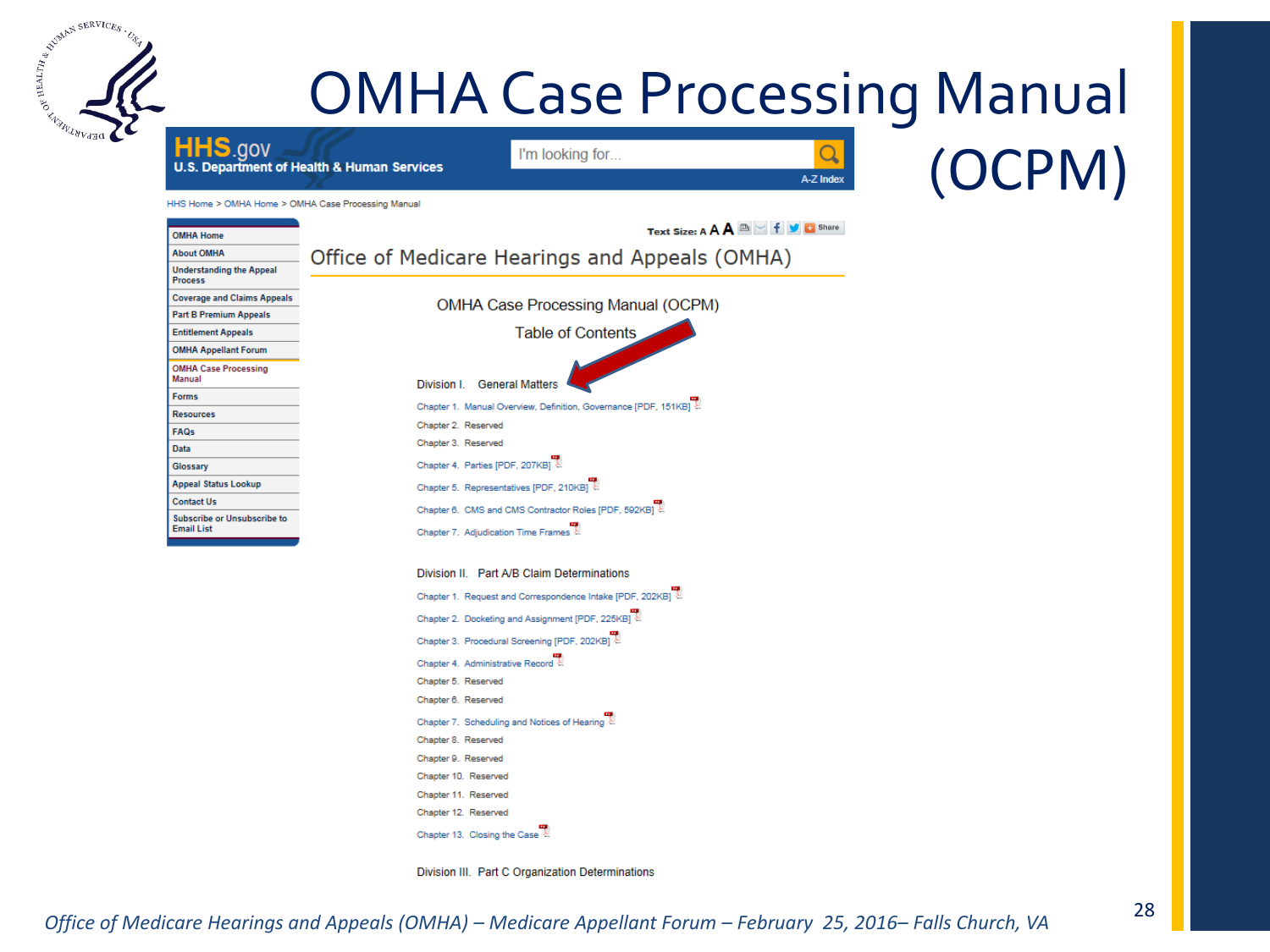

HHS **H** 

### OMHA Case Processing Manual

| <b>HHS.gov</b>                                          |                                                | I'm looking for                                                   |                                  |
|---------------------------------------------------------|------------------------------------------------|-------------------------------------------------------------------|----------------------------------|
|                                                         | U.S. Department of Health & Human Services     |                                                                   | A-Z Index                        |
| HHS Home > OMHA Home > OMHA Case Processing Manual      |                                                |                                                                   |                                  |
|                                                         |                                                |                                                                   | Text Size: A A A B   f J C Share |
| <b>OMHA Home</b>                                        |                                                |                                                                   |                                  |
| <b>About OMHA</b>                                       | Office of Medicare Hearings and Appeals (OMHA) |                                                                   |                                  |
| <b>Understanding the Appeal</b><br><b>Process</b>       |                                                |                                                                   |                                  |
| <b>Coverage and Claims Appeals</b>                      |                                                | <b>OMHA Case Processing Manual (OCPM)</b>                         |                                  |
| <b>Part B Premium Appeals</b>                           |                                                |                                                                   |                                  |
| <b>Entitlement Appeals</b>                              |                                                | <b>Table of Contents</b>                                          |                                  |
| <b>OMHA Appellant Forum</b>                             |                                                |                                                                   |                                  |
| <b>OMHA Case Processing</b><br>Manual                   | Division I. General Matters                    |                                                                   |                                  |
| <b>Forms</b>                                            |                                                | Chapter 1. Manual Overview, Definition, Governance [PDF, 151KB] & |                                  |
| <b>Resources</b>                                        |                                                |                                                                   |                                  |
| <b>FAQs</b>                                             | Chapter 2. Reserved                            |                                                                   |                                  |
| <b>Data</b>                                             | Chapter 3. Reserved                            |                                                                   |                                  |
| Glossary                                                | Chapter 4. Parties [PDF, 207KB]                |                                                                   |                                  |
| <b>Appeal Status Lookup</b>                             | Chapter 5. Representatives [PDF, 210KB] &      |                                                                   |                                  |
| <b>Contact Us</b>                                       |                                                | Chapter 6. CMS and CMS Contractor Roles [PDF, 592KB]              |                                  |
| <b>Subscribe or Unsubscribe to</b><br><b>Email List</b> | Chapter 7. Adjudication Time Frames            |                                                                   |                                  |
|                                                         |                                                | Division II. Part A/B Claim Determinations                        |                                  |
|                                                         |                                                | Chapter 1. Request and Correspondence Intake [PDF, 202KB] &       |                                  |
|                                                         |                                                | Chapter 2. Docketing and Assignment [PDF, 225KB]                  |                                  |
|                                                         |                                                | Chapter 3. Procedural Screening [PDF, 202KB]                      |                                  |
|                                                         | Chapter 4. Administrative Record &             |                                                                   |                                  |
|                                                         | Chapter 5. Reserved                            |                                                                   |                                  |
|                                                         | Chapter 6. Reserved                            |                                                                   |                                  |
|                                                         |                                                | Chapter 7. Scheduling and Notices of Hearing &                    |                                  |
|                                                         | Chapter 8. Reserved                            |                                                                   |                                  |
|                                                         | Chenter 9 Recented                             |                                                                   |                                  |

Division III. Part C Organization Determinations

Chapter 10. Reserved Chapter 11. Reserved Chapter 12. Reserved Chapter 13. Closing the Case (OCPM)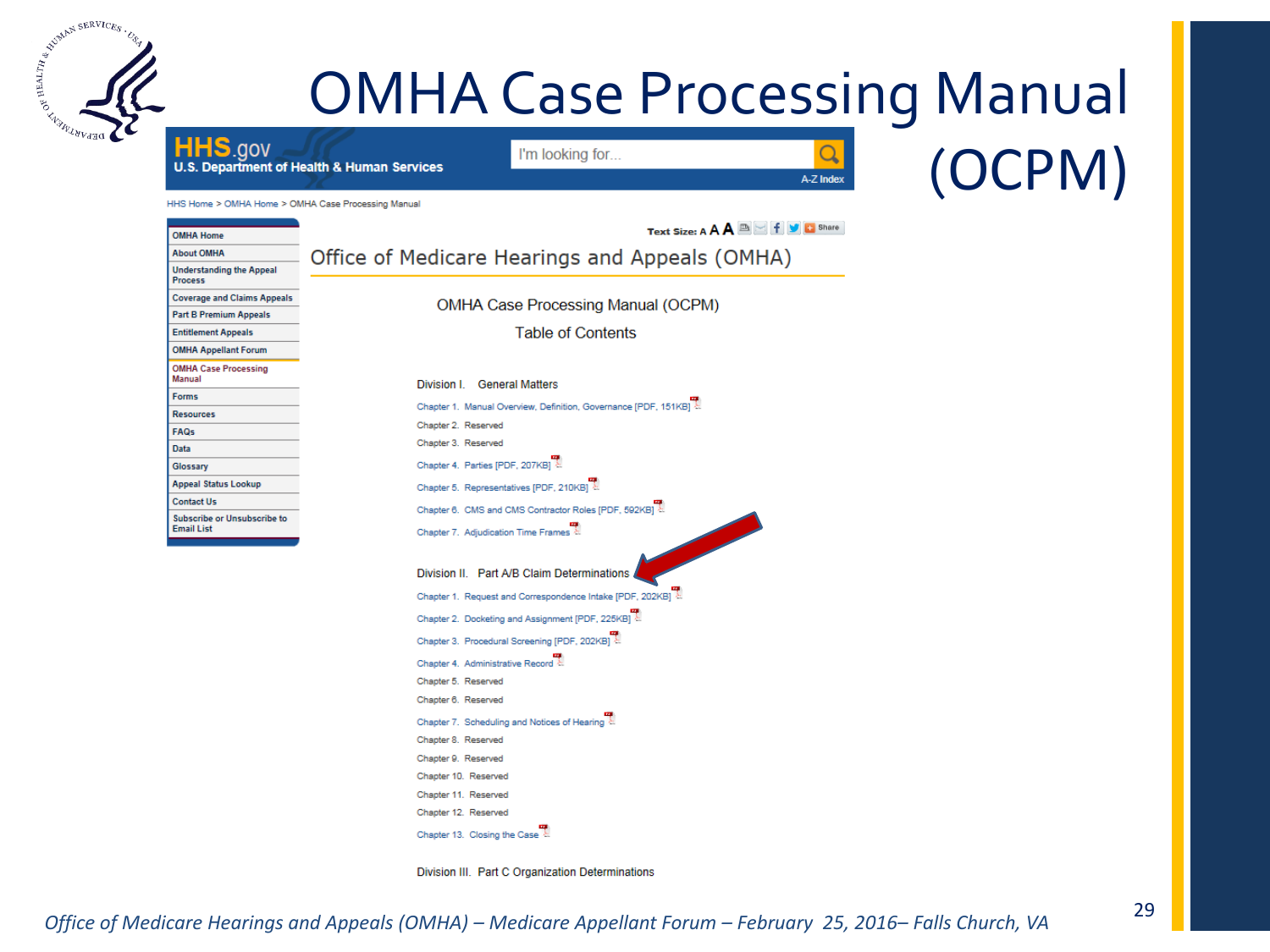

### OMHA Case Processing Manual

A-Z Index

**HHS**.gov **U.S. Department of Health & Human Services** 

I'm looking for...

HHS Home > OMHA Home > OMHA Case Processing Manual

|                                                         | Text Size: A A A B   f   Share                                    |  |
|---------------------------------------------------------|-------------------------------------------------------------------|--|
| <b>OMHA Home</b>                                        |                                                                   |  |
| <b>About OMHA</b>                                       | Office of Medicare Hearings and Appeals (OMHA)                    |  |
| <b>Understanding the Appeal</b><br><b>Process</b>       |                                                                   |  |
| <b>Coverage and Claims Appeals</b>                      | OMHA Case Processing Manual (OCPM)                                |  |
| <b>Part B Premium Appeals</b>                           |                                                                   |  |
| <b>Entitlement Appeals</b>                              | <b>Table of Contents</b>                                          |  |
| <b>OMHA Appellant Forum</b>                             |                                                                   |  |
| <b>OMHA Case Processing</b><br><b>Manual</b>            | Division I. General Matters                                       |  |
| <b>Forms</b>                                            |                                                                   |  |
| <b>Resources</b>                                        | Chapter 1. Manual Overview, Definition, Governance [PDF, 151KB] & |  |
| FAQs                                                    | Chapter 2. Reserved                                               |  |
| <b>Data</b>                                             | Chapter 3. Reserved                                               |  |
| Glossary                                                | Chapter 4. Parties [PDF, 207KB]                                   |  |
| <b>Appeal Status Lookup</b>                             | Chapter 5. Representatives [PDF, 210KB]                           |  |
| <b>Contact Us</b>                                       | Chapter 6. CMS and CMS Contractor Roles [PDF, 592KB]              |  |
| <b>Subscribe or Unsubscribe to</b><br><b>Email List</b> | Chapter 7. Adjudication Time Frames &                             |  |
|                                                         |                                                                   |  |
|                                                         | Division II. Part A/B Claim Determinations                        |  |
|                                                         | Chapter 1. Request and Correspondence Intake [PDF, 202KB]         |  |
|                                                         | Chapter 2. Docketing and Assignment [PDF, 225KB]                  |  |
|                                                         | Chapter 3. Procedural Screening [PDF, 202KB]                      |  |
|                                                         | Chapter 4. Administrative Record                                  |  |
|                                                         | Chapter 5. Reserved                                               |  |
|                                                         | Chapter 6. Reserved                                               |  |
|                                                         | Chapter 7. Scheduling and Notices of Hearing                      |  |
|                                                         | Chapter 8. Reserved                                               |  |
|                                                         | Chapter 9. Reserved                                               |  |
|                                                         | Chapter 10. Reserved                                              |  |
|                                                         | Chapter 11. Reserved                                              |  |

Division III. Part C Organization Determinations

Chapter 12. Reserved Chapter 13. Closing the Case (OCPM)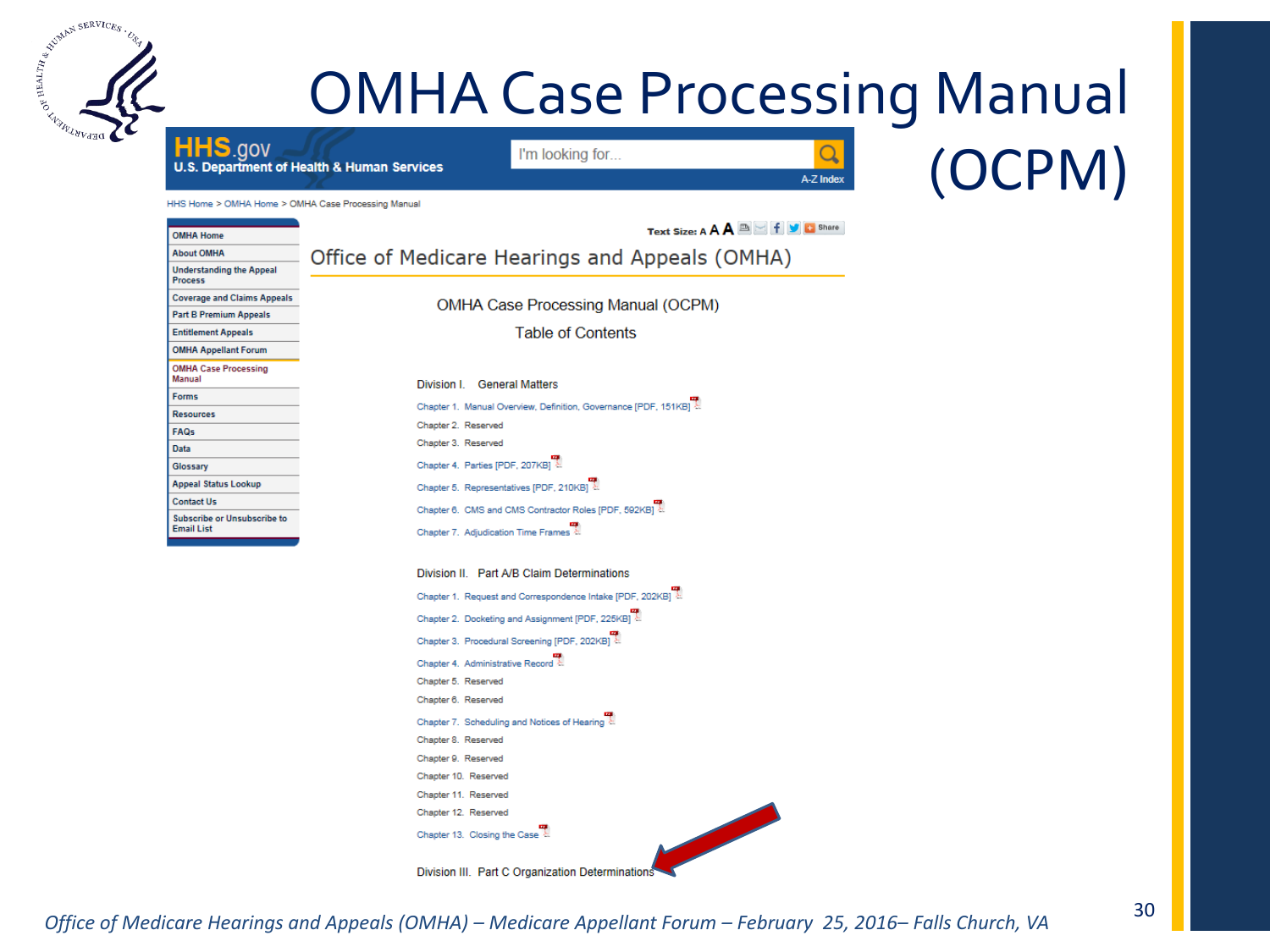

### Fiscal Year 2017 Legislative Proposals

#### **President's Fiscal Year 2017 Budget:**

- **Use recovery audit recoveries to partially fund OMHA and DAB**
- **Revise amount in controversy for ALJ hearing**
- **Establish Medicare magistrate reviews**
- **Expedited procedures when no fact is in dispute**
- **Establish a refundable filing fee**
- **Consolidate and sample similar claims for administrative efficiency**
- **New redetermination with the introduction of new evidence**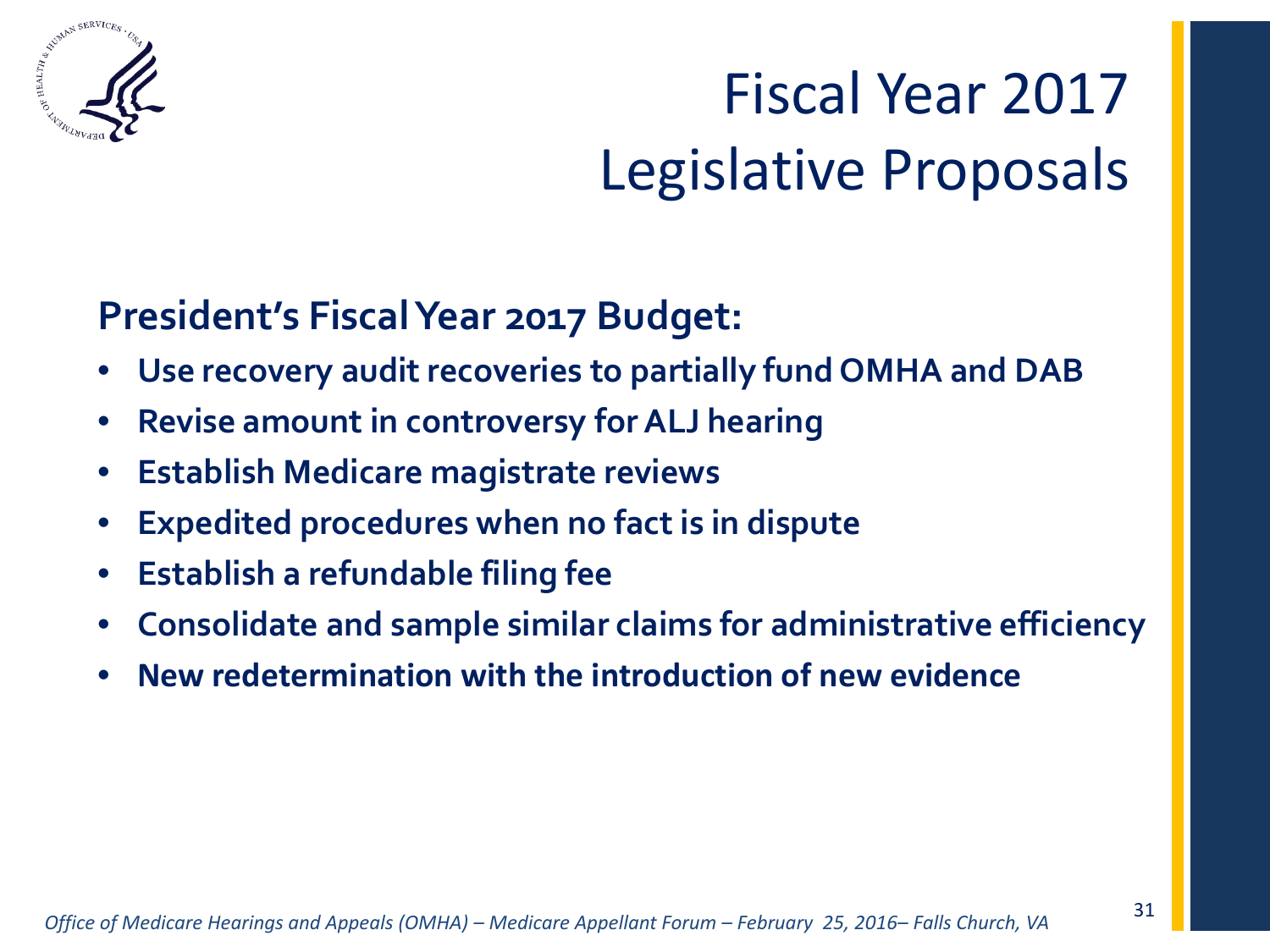

### QUALITY ASSURANCE PROGRAM

Karen W. Ames Senior Executive, Program Integrity Office of Medicare Hearings and Appeals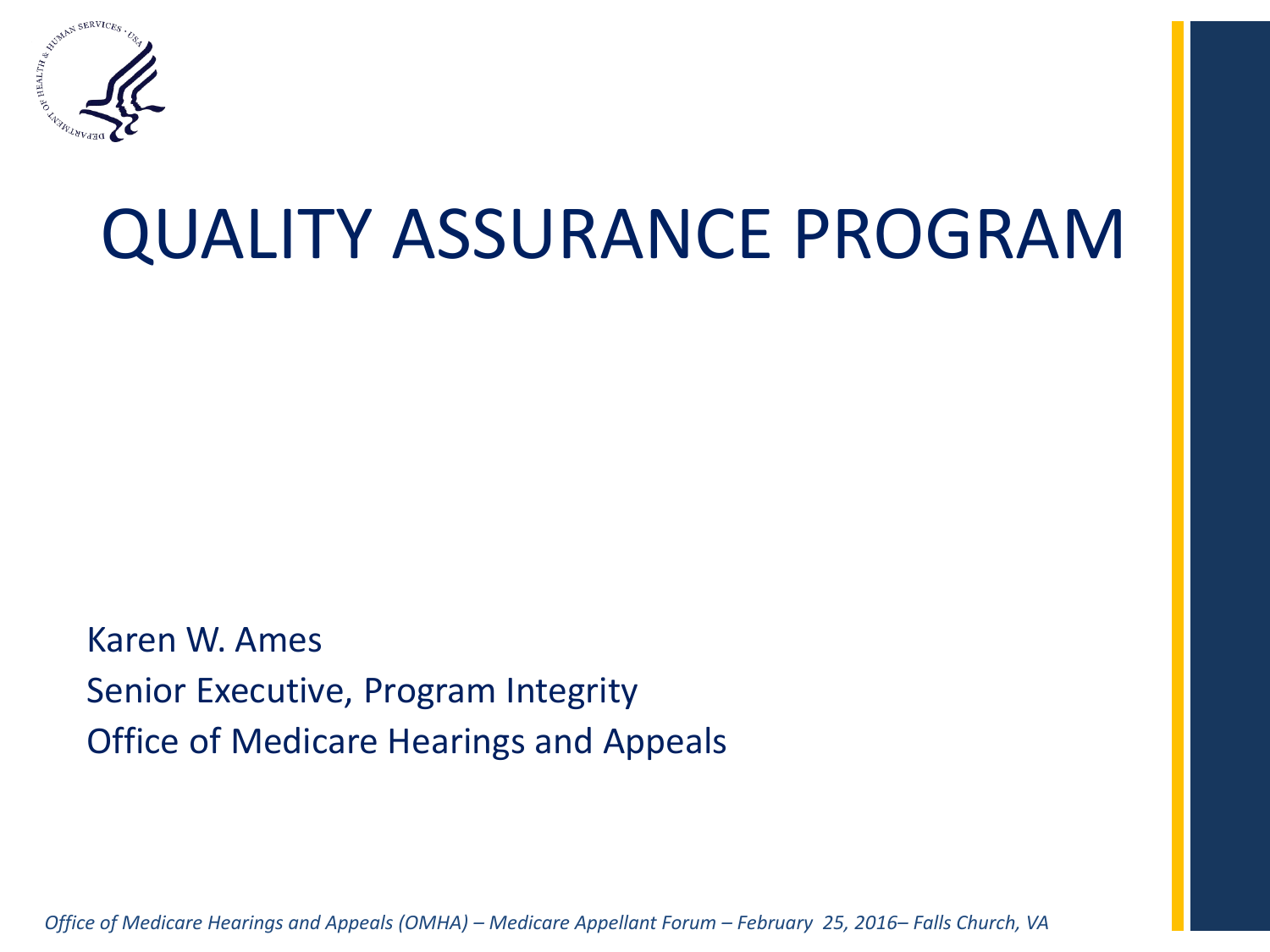

### Purpose

- Identify trends Policy interpretation Case processing
- Identify best practices
- Identify topics for  $\triangleright$ Training of all employees Policy development, clarification, or modification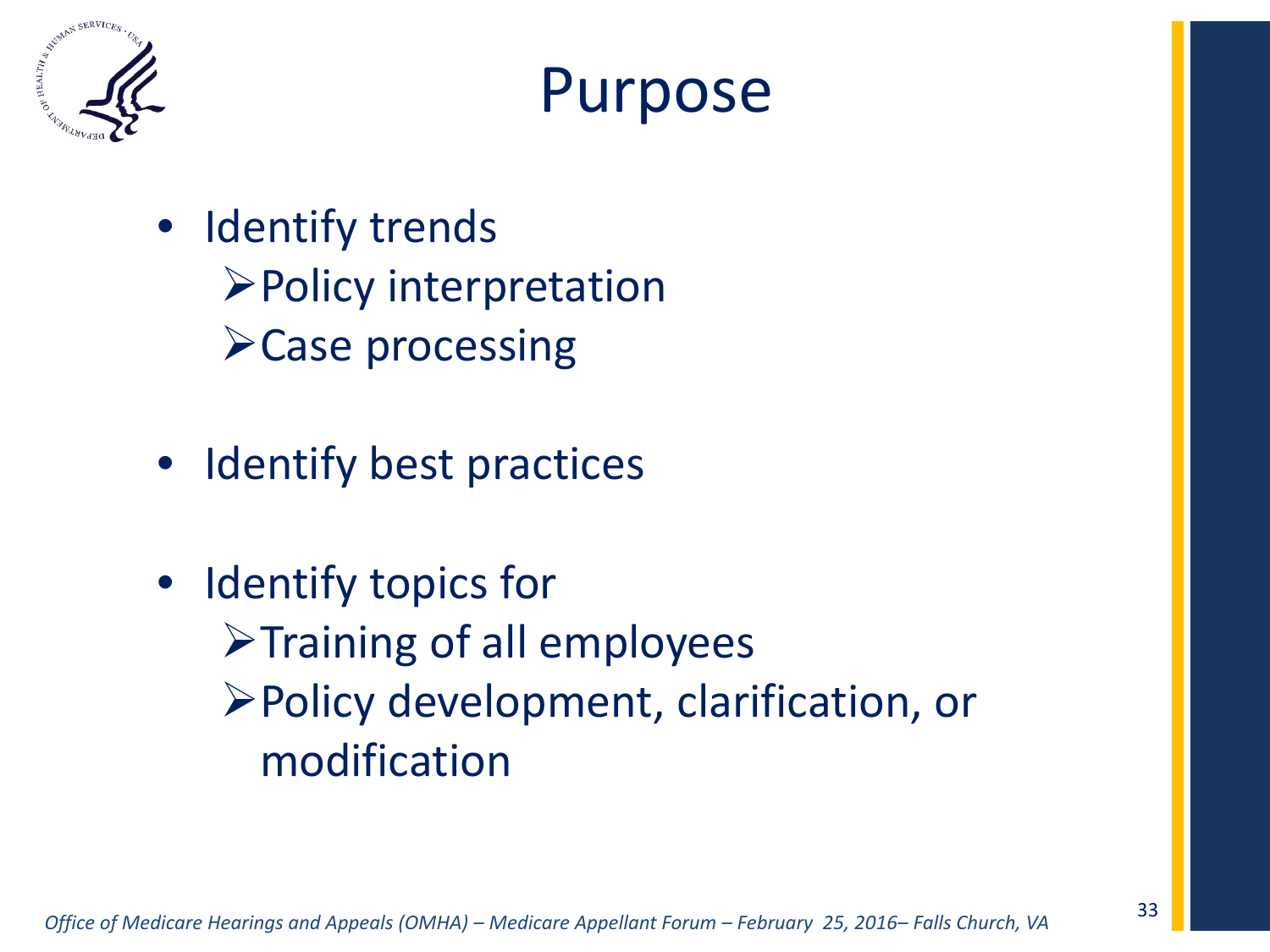

## Review Period and Scope

Review period:

- 6 months starting in October 2015
- Random selection of 10 cases across the agency per week

Scope:

- Part A and B appeals
- Exclude dismissals, remands, and appeals with 25 or more claims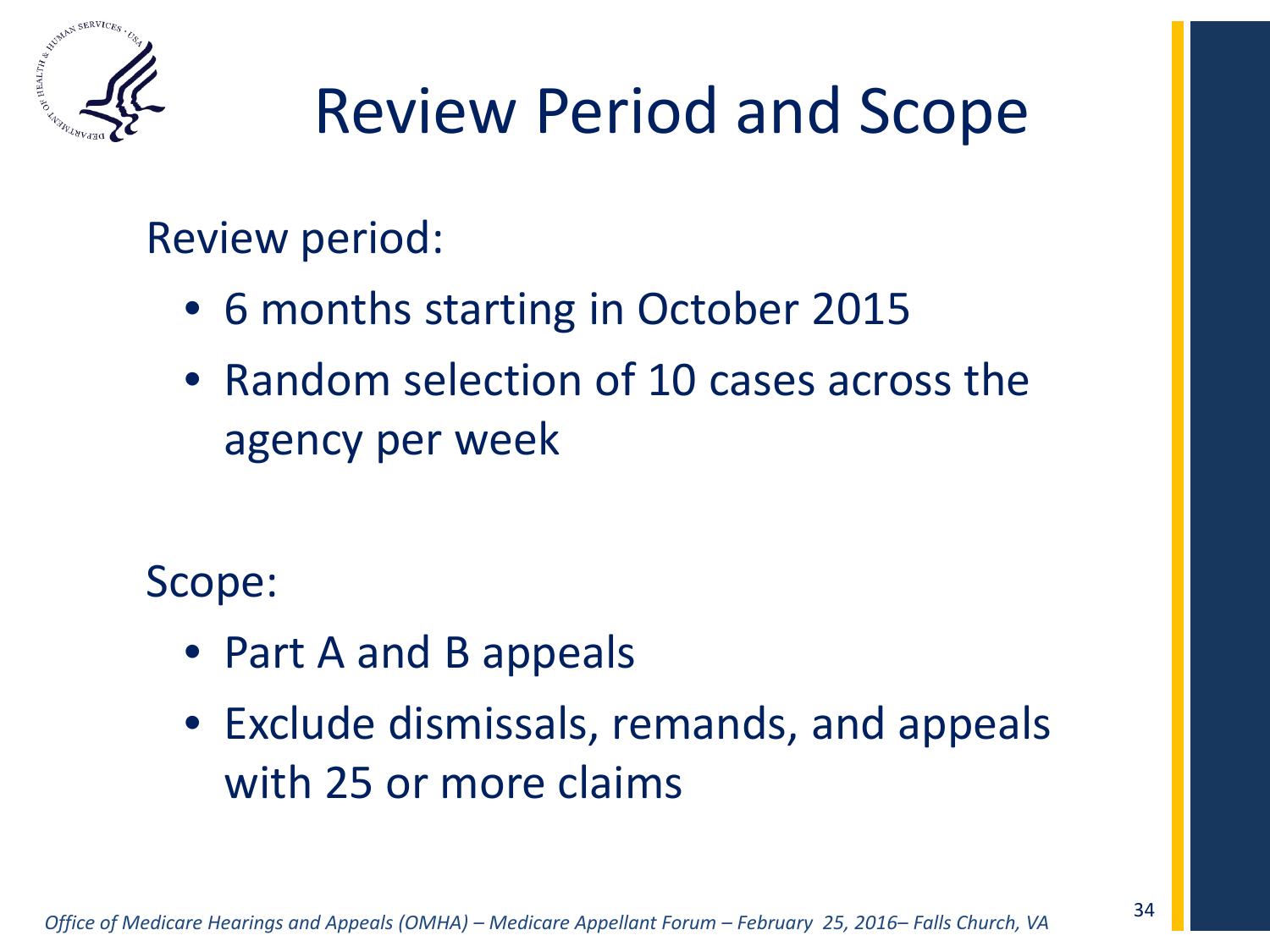

### Results of Review

#### Report of Findings:

- **Frends**
- **Best practices**
- Areas for improvement

#### Recommendations for:

- **Training**
- Policy development, clarification, or modification
- Process/procedure efficiencies or improvements
- Assessment measures for effectiveness of implemented recommendations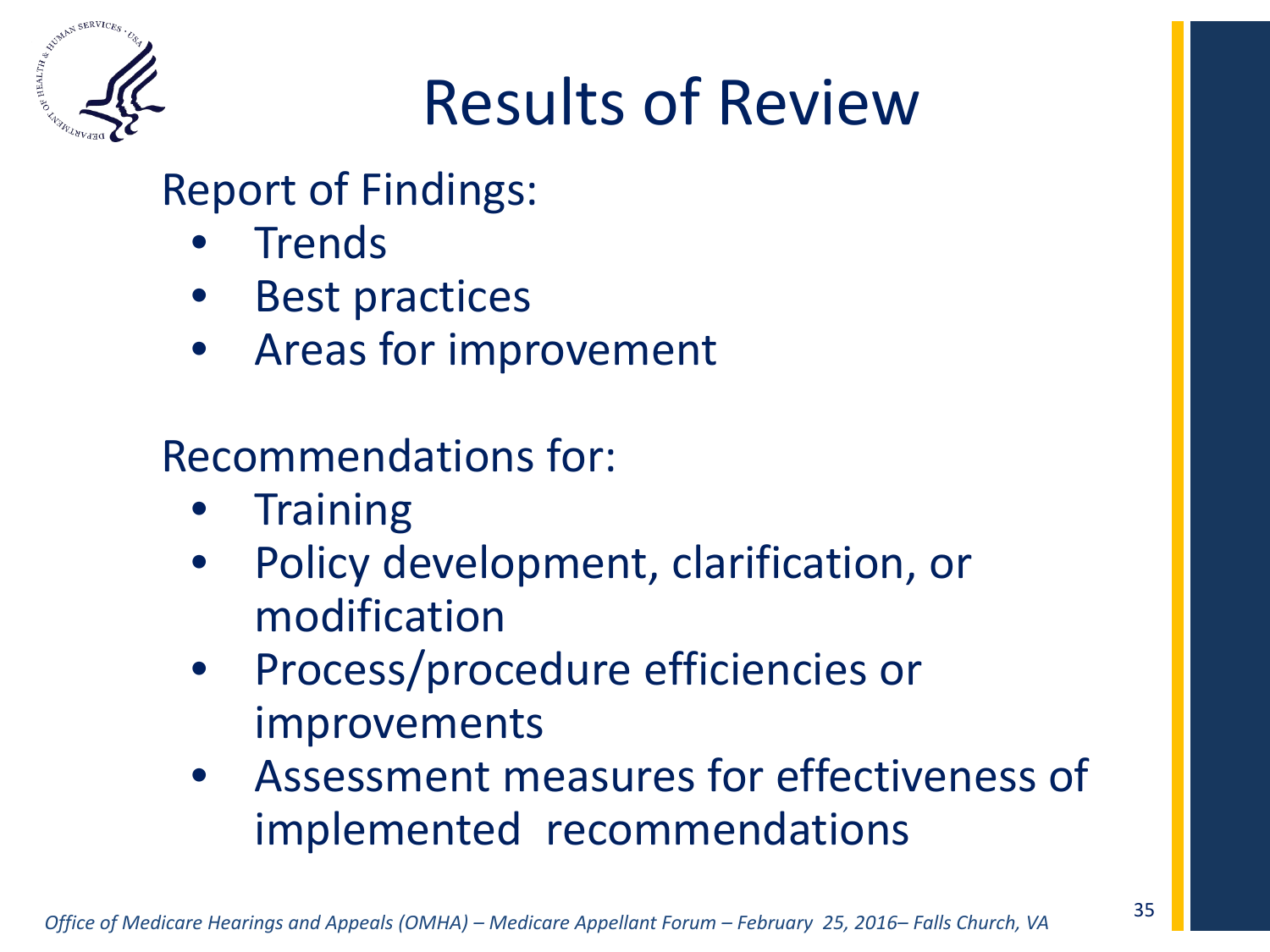

# APPELLANT CLIMATE **SURVEY**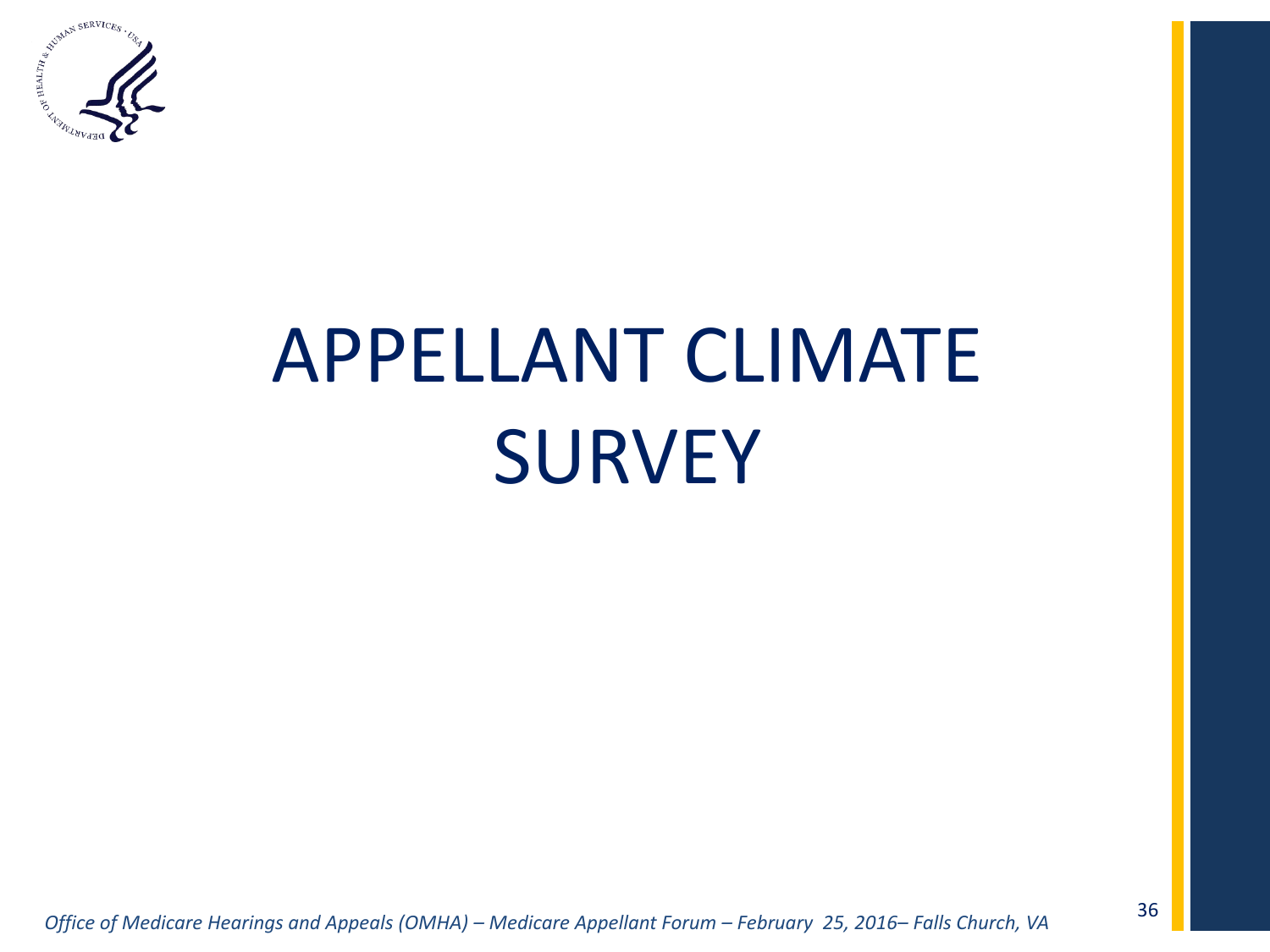

### Purpose

- Measure Satisfaction: **>Overall** 
	- $\triangleright$ Scheduling
	- Hearing format
	- Staff interaction with appellant
- Miscellaneous:
	- Demographic information Clarity of case processing documents Interaction with the ALJ team Use of OMHA website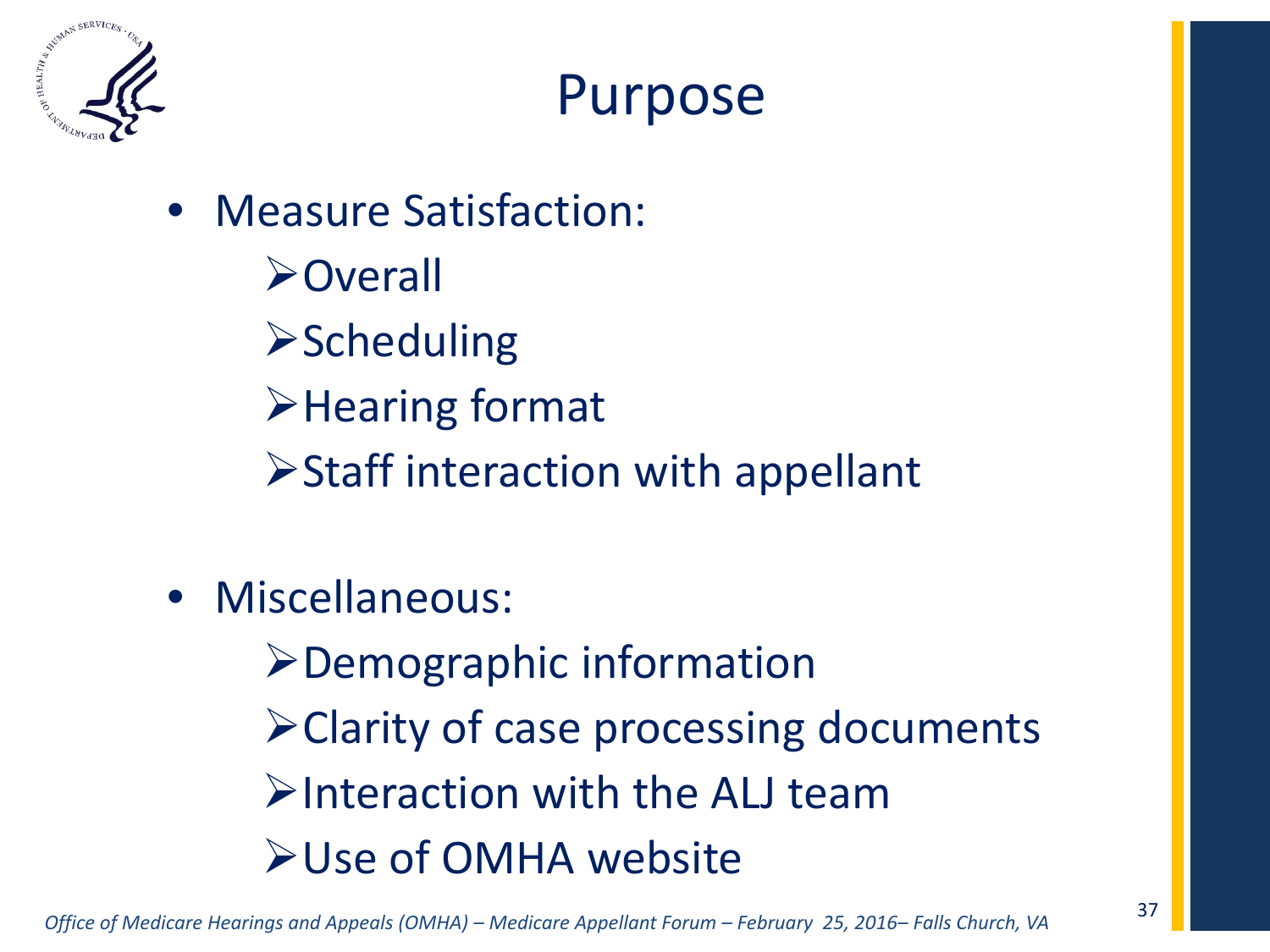

Purpose Cont'd

### YOUR OPPORTUNITY TO:

- Have your voice heard anonymously
- Share candid and valid concerns
- Share ideas for better customer service
- Contribute to the advancement and improvement of OMHA's adjudicatory functions

*Office of Medicare Hearings and Appeals (OMHA) – Medicare Appellant Forum – February 25, 2016– Falls Church, VA*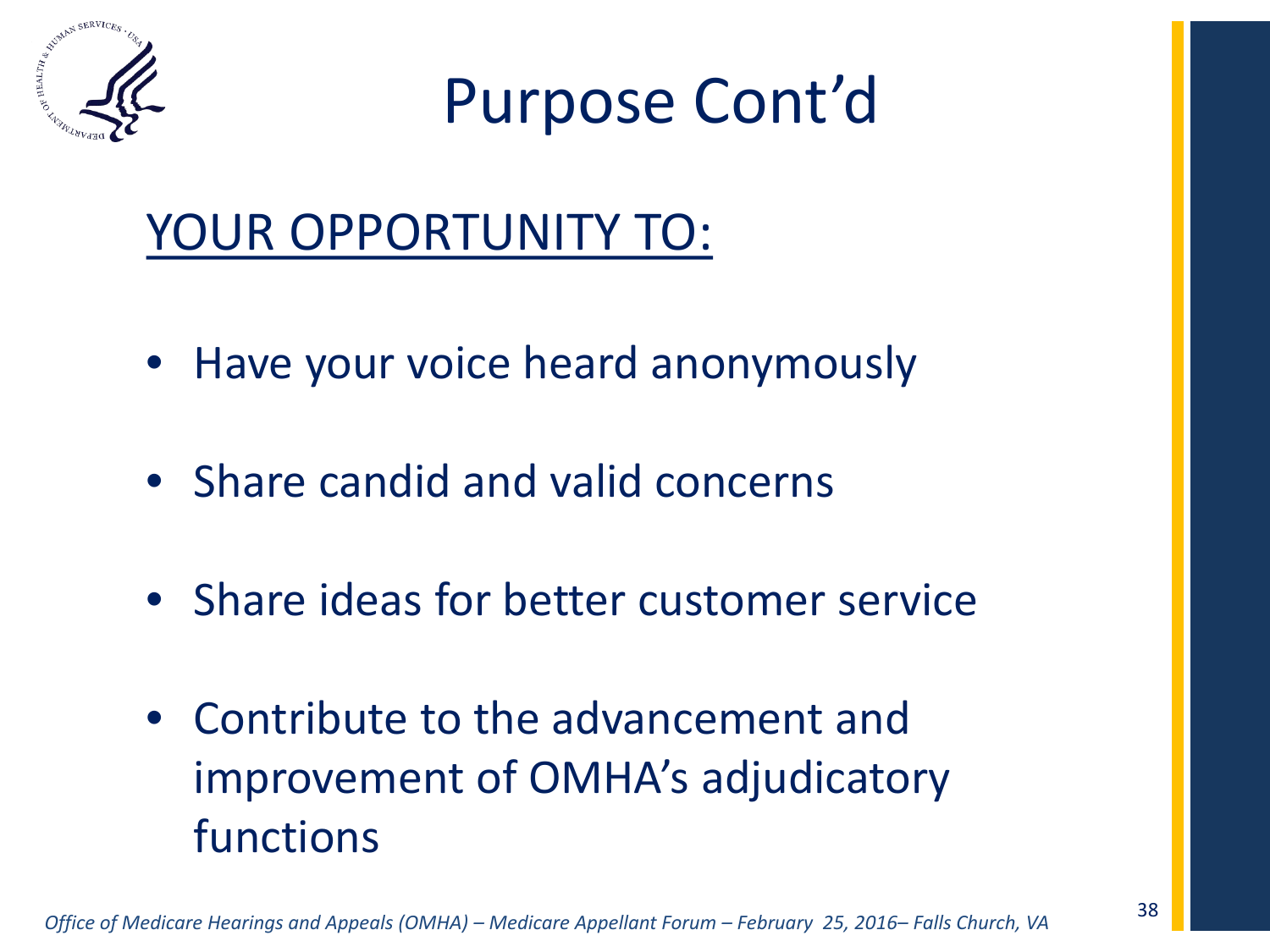

### Methodology

- **Development** 
	- ▶ Coray Gurnitz Consulting, Inc. (CGC) **≻ OMHA staff**

• Notification Letter sent on 06/15  $\triangleright$  Participation is voluntary Responses are confidential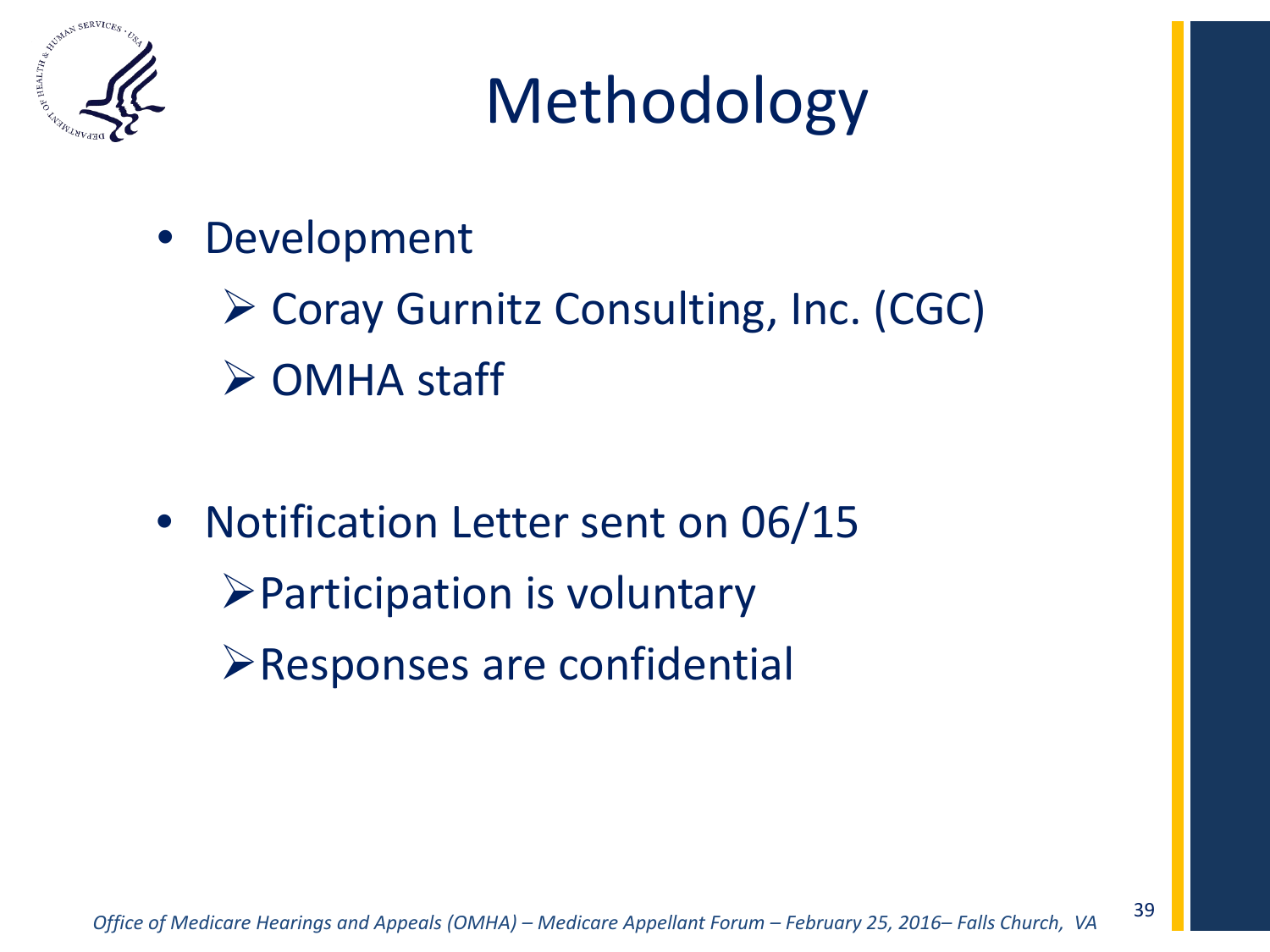

### Methodology - Universe

- Cases closed between 10/14 3/15
- Excluded:
	- Dismissed cases
	- $\triangleright$  On the record cases
	- Remanded cases
	- Cases from the same appellant Income Related Monthly Adjustment Amount Entitlement cases Multi-venue cases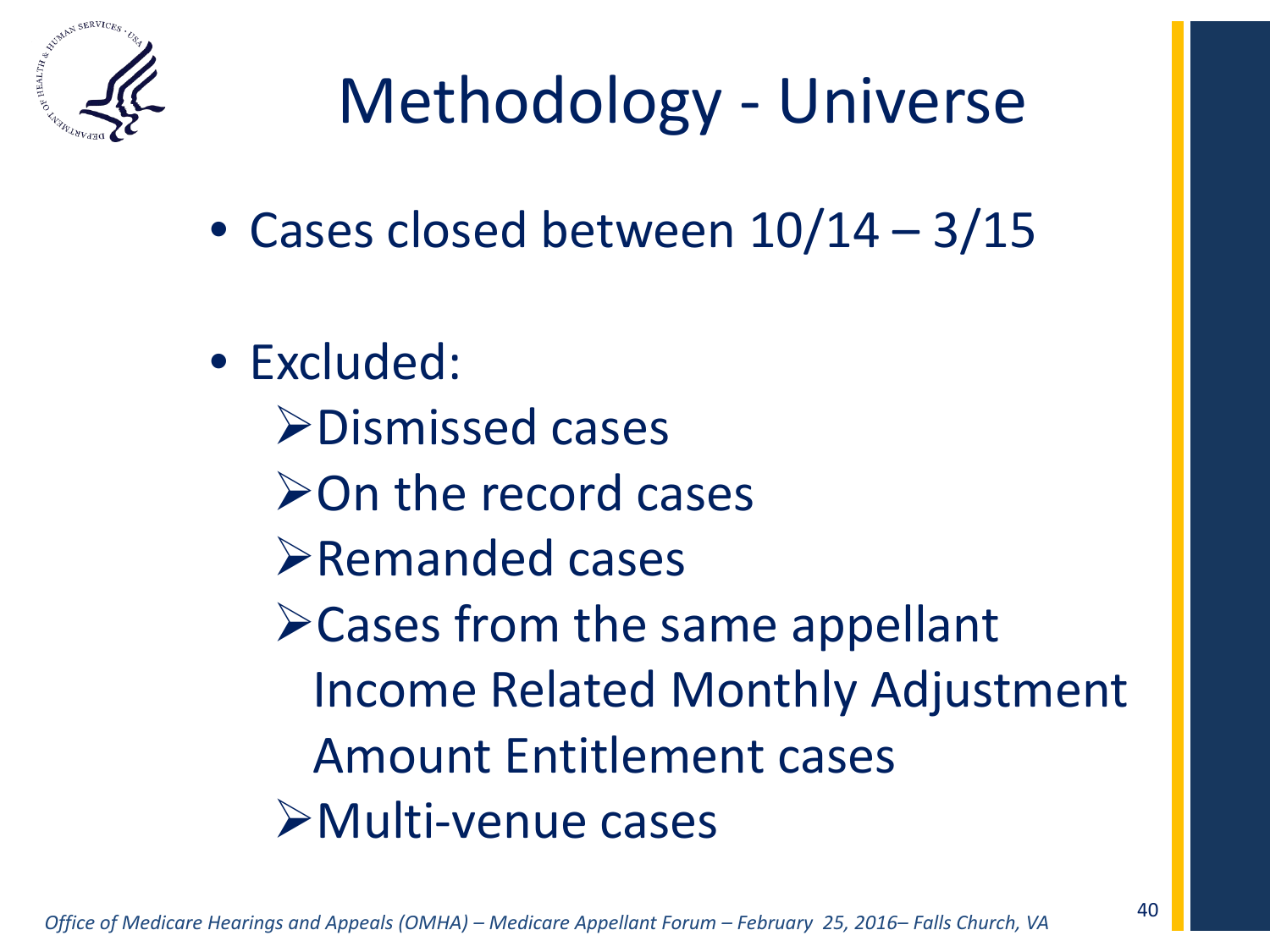

### Methodology Cont'd

- Telephone interview: Schedule an appointment  $\triangleright$  Take the survey during initial contact
- Fielding of Survey:  $\geq 6/10/15 - 9/10/15$
- Respondents:

**≻347 respondents (64% Non-Beneficiaries;** 36% Beneficiaries)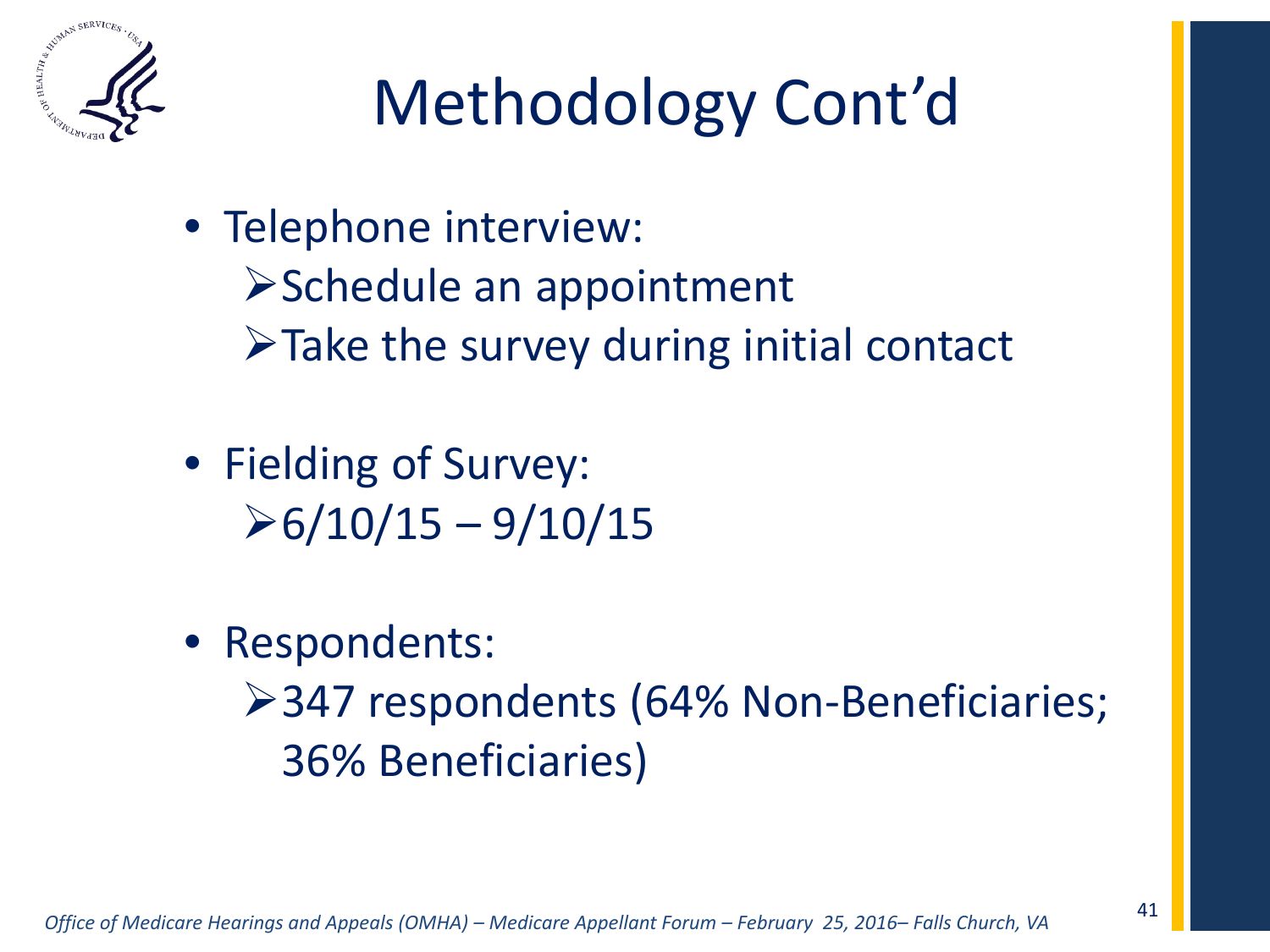

Survey Results

Overall FY15 Results:

- Satisfaction nationwide was 3.88/5.00 (5 - very satisfied)
- Strategic goal was 3.4
- Average for past 4 fiscal years is 3.98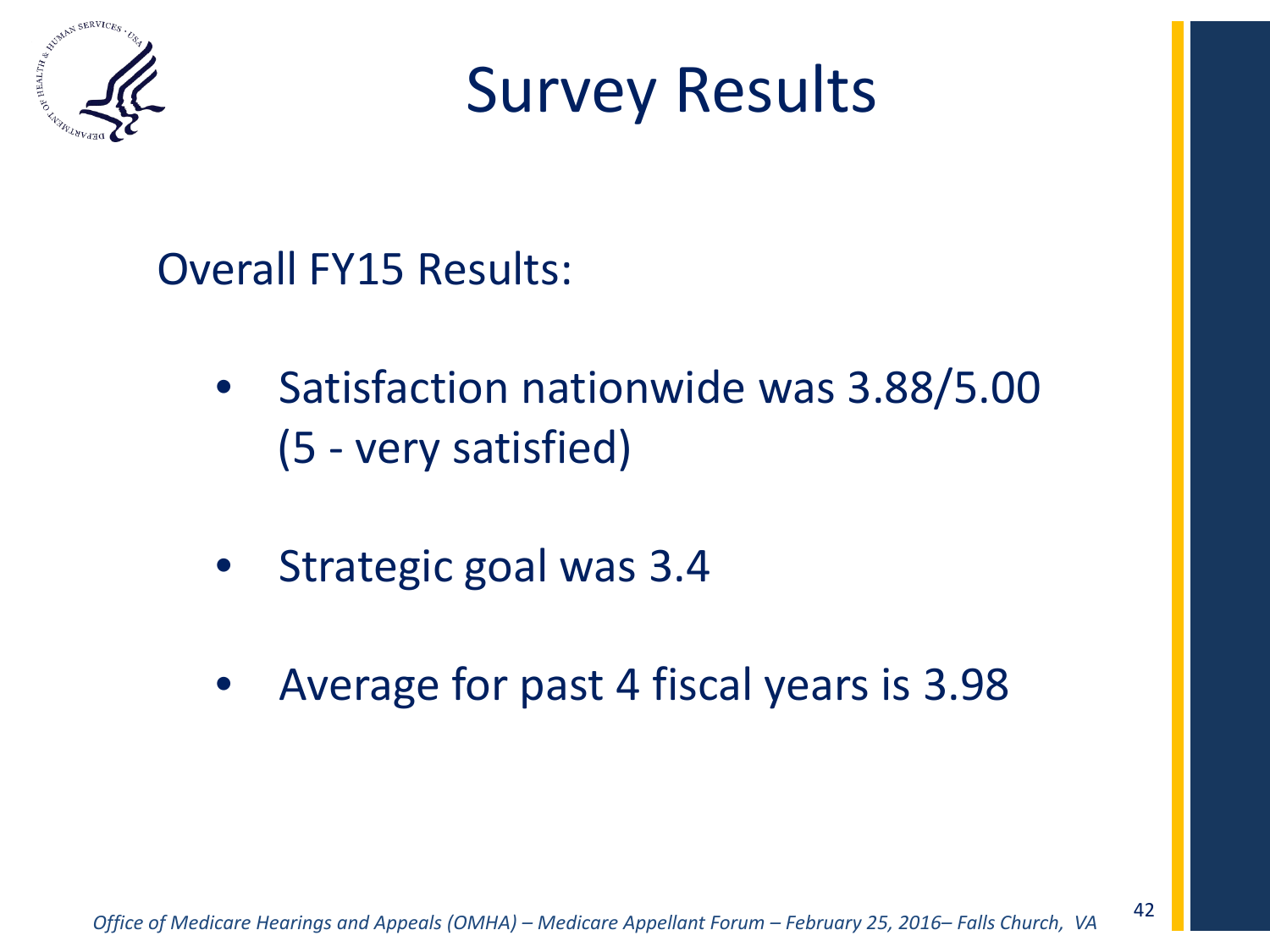

Survey Results

- Staff courteousness and professionalism: (i.e. the full process from requesting an ALJ hearing through receipt of decision) has increased.
	- *<b>☆ Rating of Very Courteous*  **FY15: 61%**  $\triangleright$  FY14: 55.67%  $\triangleright$  FY13: 51.35%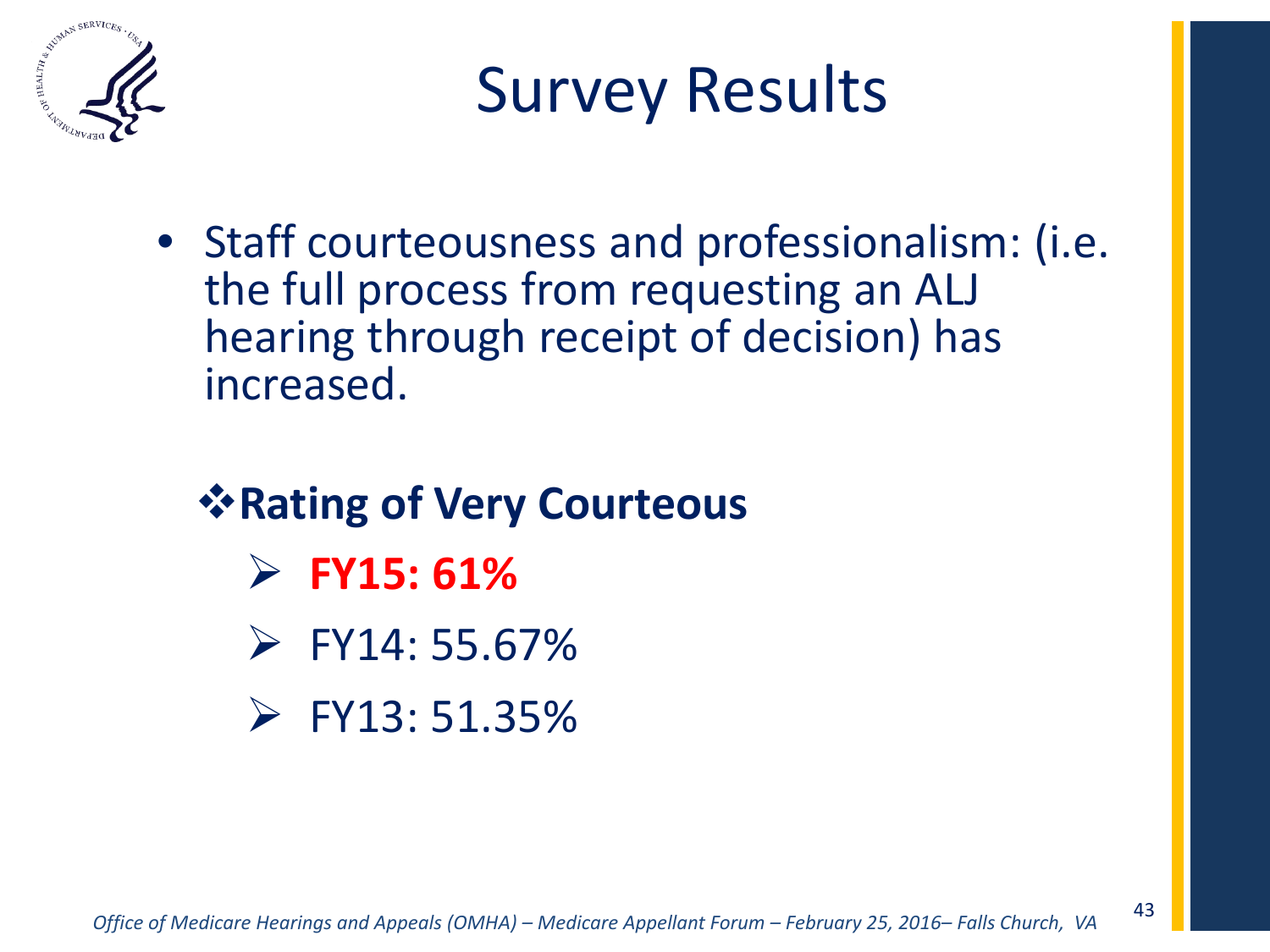

### Survey Results

Appellant Satisfaction (5 - very satisfied)

- Interaction with ALJ: **FY15: 4.15**  $\triangleright$  FY14: 4.22  $\triangleright$  FY13: 4.24
- Hearing format: **FY15: 4.36**  $\triangleright$  FY14: 4.29  $\triangleright$  FY13: 4.46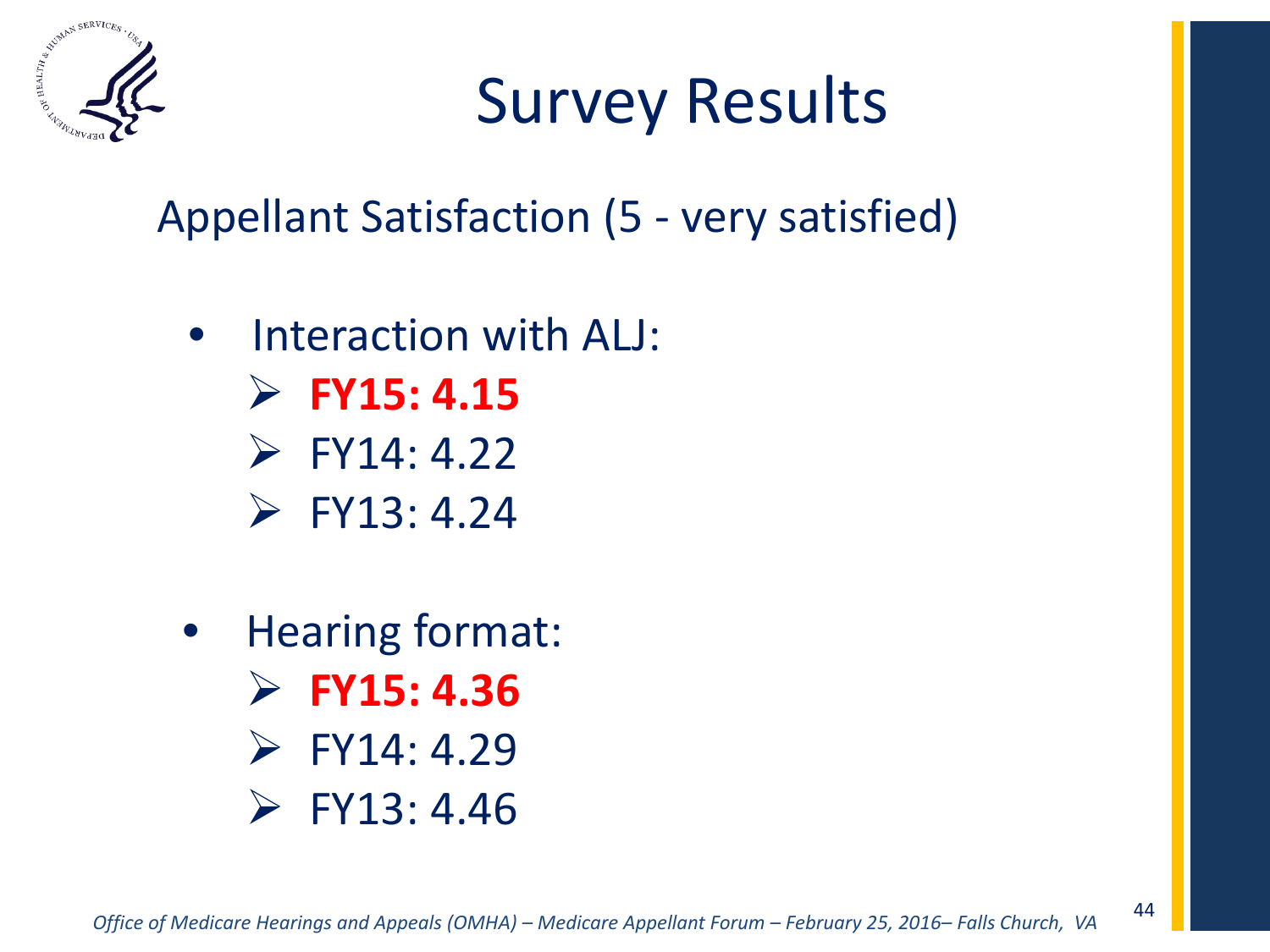

### Recommended Next Steps

- Explore way to improve appellant experience
- Communicate hearings & appeals process and OMHA capacity improvements
	- $\triangleright$  Website changes
	- $\triangleright$  Case Processing Changes
	- $\triangleright$  Settlements/Mediation Program
	- $\triangleright$  Statistical Sampling Initiative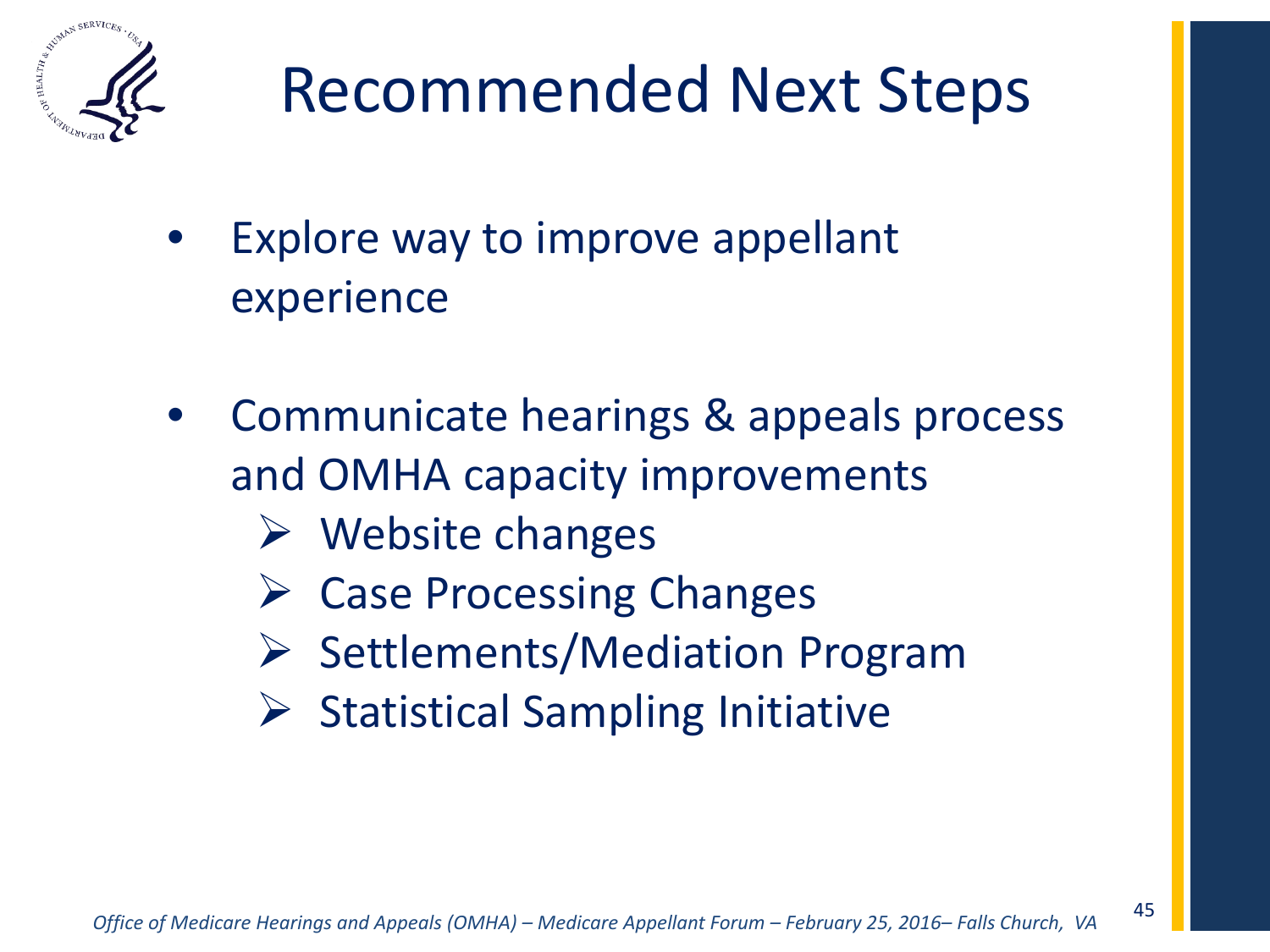

## Appellant Public Portal

Bruce Goldin Senior Advisor, Information Technology Office of Medicare Hearings and Appeals

 *Office of Medicare Hearings and Appeals (OMHA) – Medicare Appellant Forum – February 25, 2016– Falls Church, VA*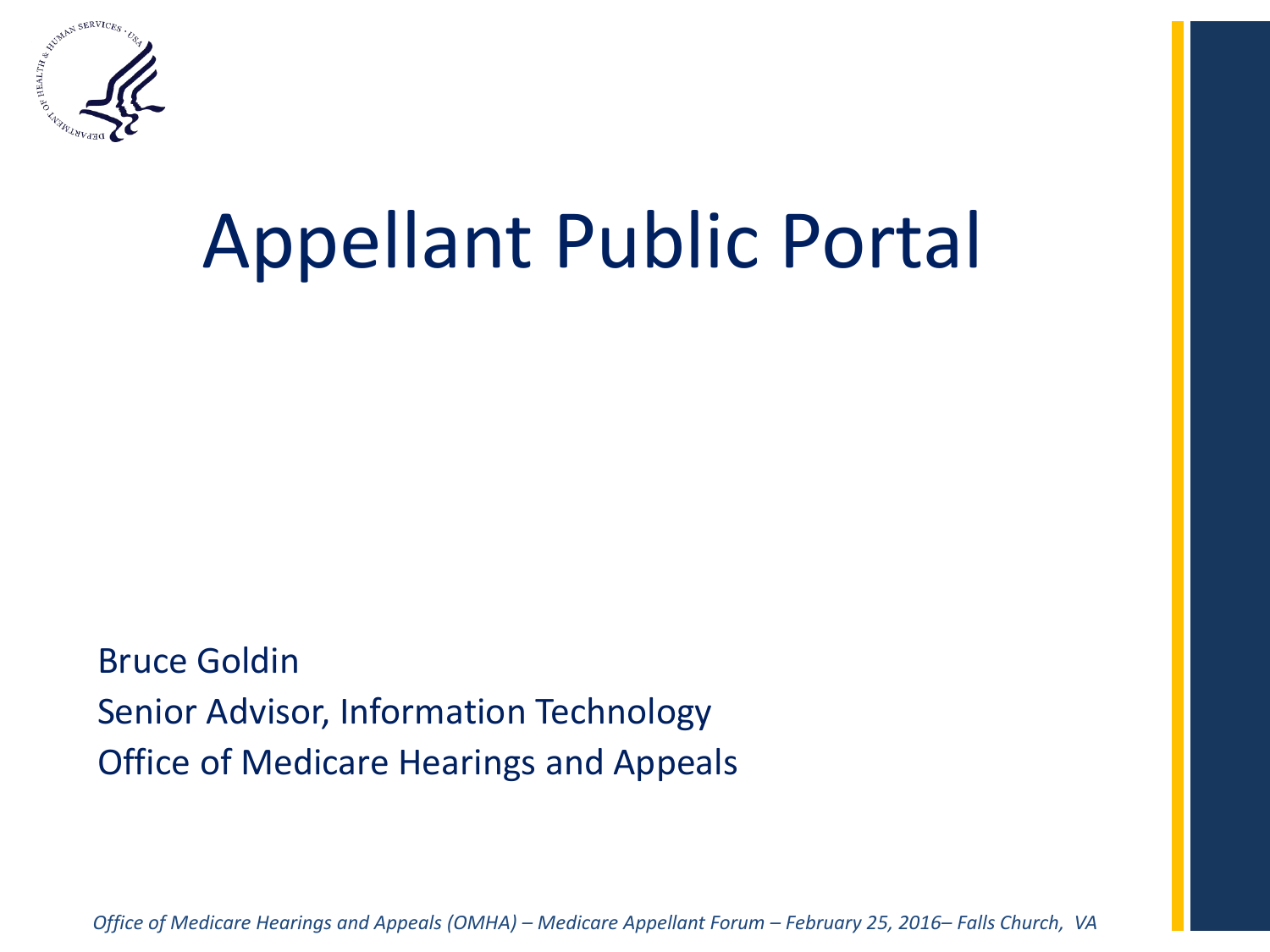

What is the Electronic Case Adjudication Processing Environment (ECAPE)?

 Commercial-Off-The-Shelf (COTS) solution that provides a configurable, dynamic workflow and case management system that supports an electronic unified OMHA business process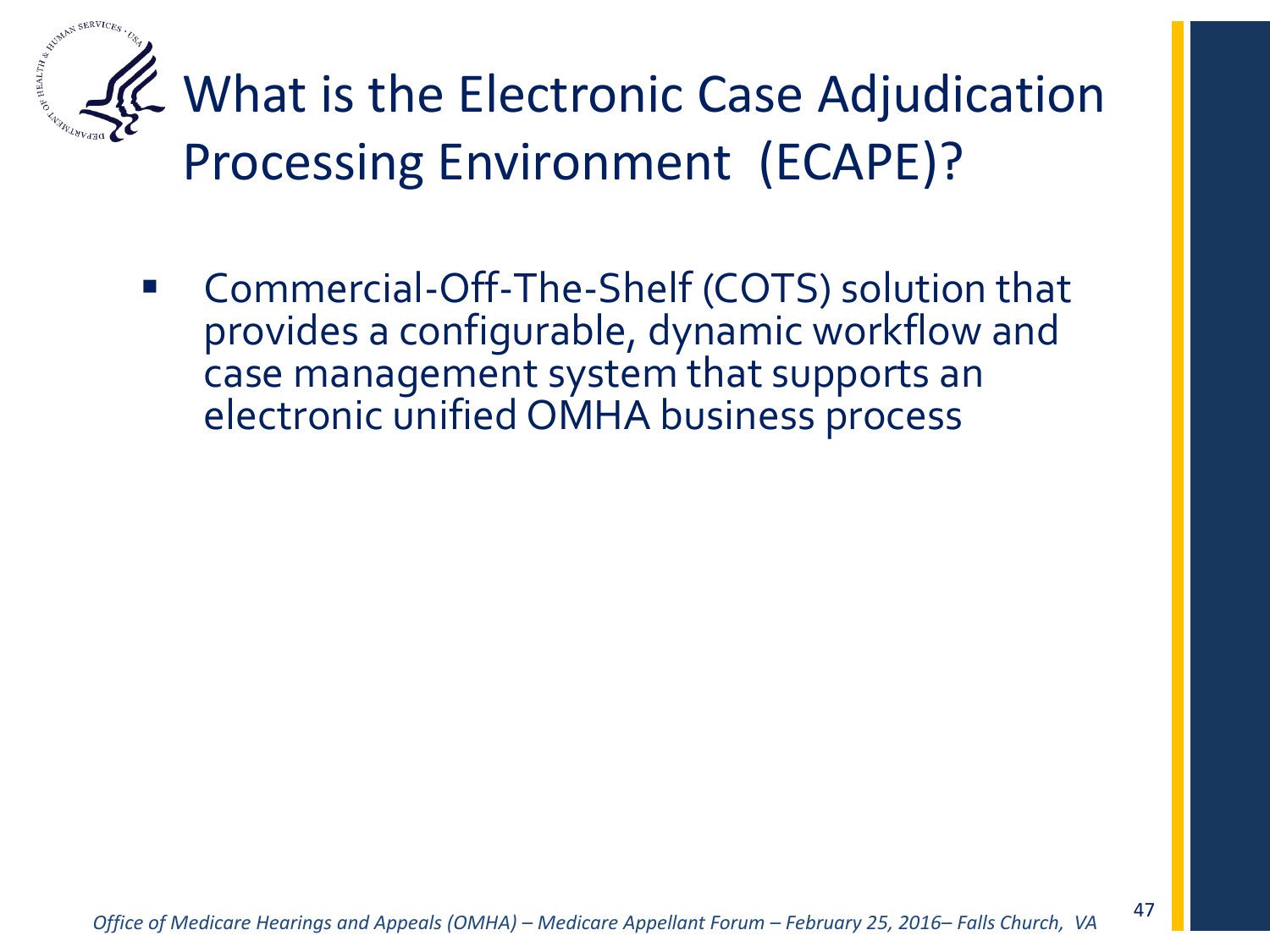

### Release Schedule

#### Release 1 – Spring (June) 2016

- Case Intake
- Phase 1 of Appellant Public Portal (APP)
	- Electronic Filing Request for Hearing
	- Submission of electronic evidence
	- Appeals Status

#### Release 2 – Late Winter 2016-Early Spring 2017

- Appeals Adjudication
	- Assignment through Closure
	- **Developed in "chunks"**

#### Release 3 – Spring 2017

- Enhanced Appellant Public Portal (Phase II)
	- Authenticated appellants can view files and communicate with OMHA electronically
	- Will use a two-factor authentication

 *Office of Medicare Hearings and Appeals (OMHA) – Medicare Appellant Forum – February 25, 2016– Falls Church, VA*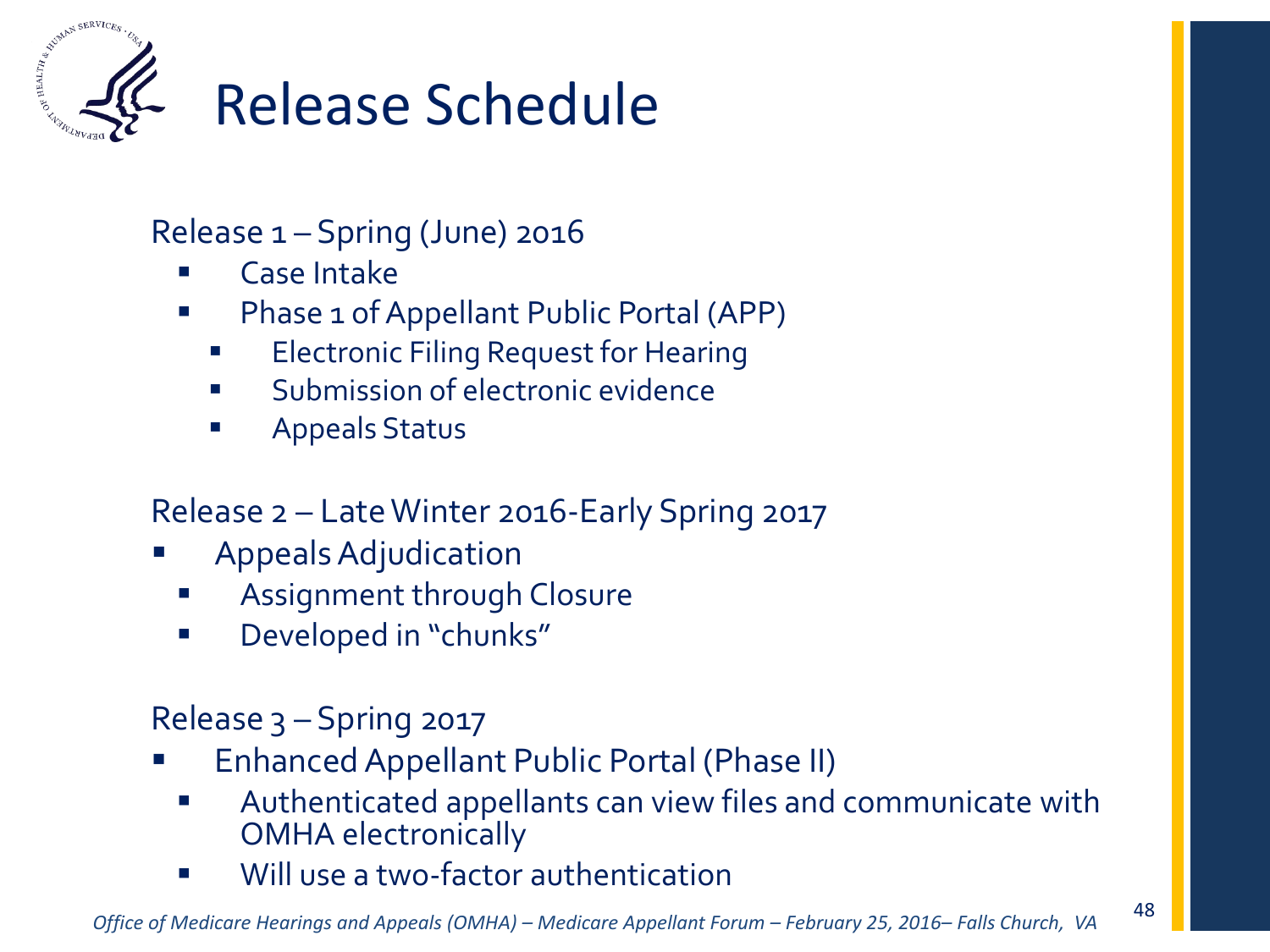

### Phase I of OMHA E-Appeal Portal

The portal will allow users to:

- Create and manage profiles
- **Upload or create** requests for hearing
- Upload evidentiary attachments
- Check status of a filed appeal

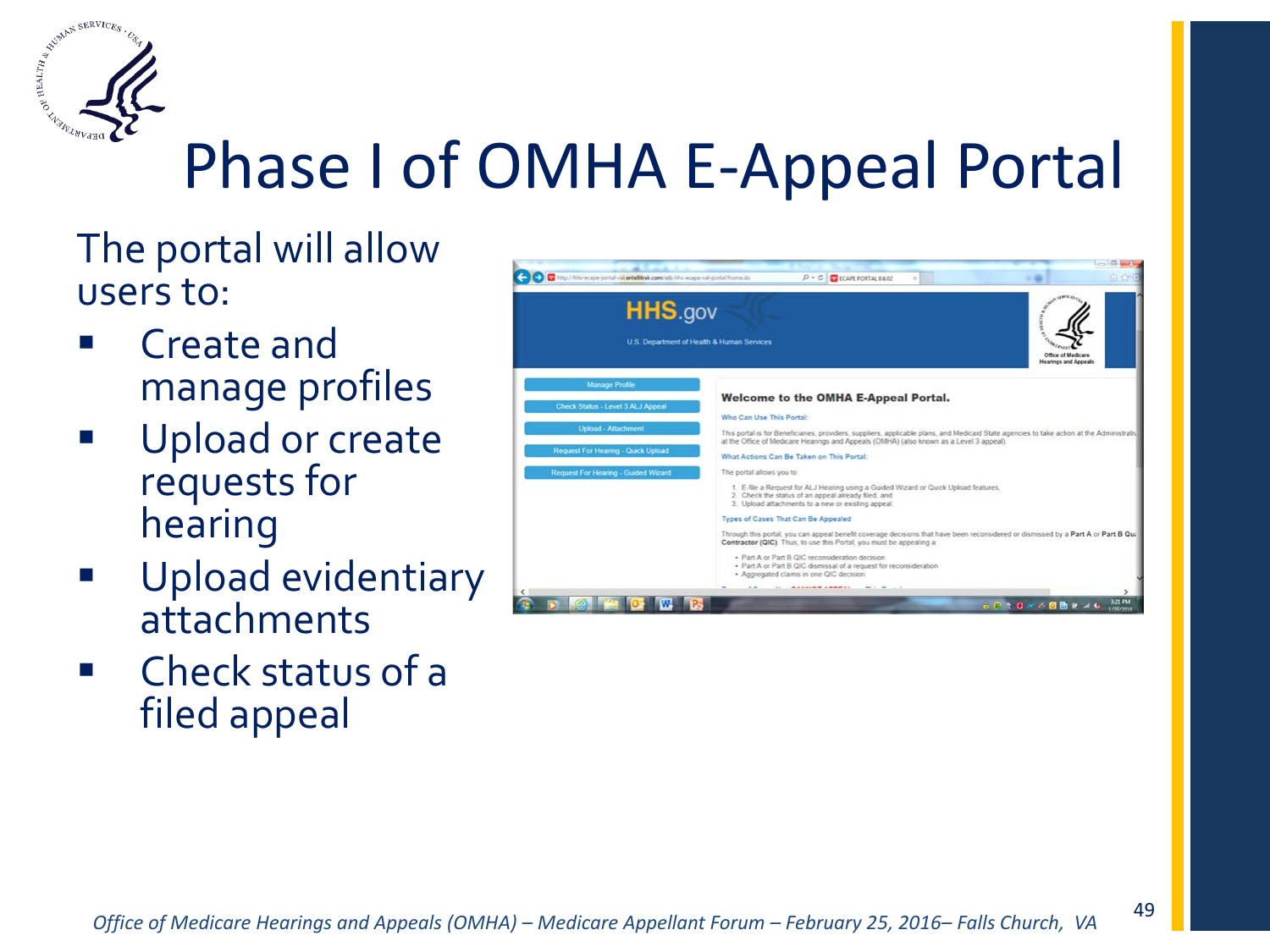

### **System allows e-filing of Request for Hearing in 2 ways:**

- Quick Upload allows user to upload a Request for Hearing.
	- Current functionality limited to uploading one appeal at a time.
- Guided Wizard *Turbo Tax-*inspired tutorial which walks user through creation of Request for Hearing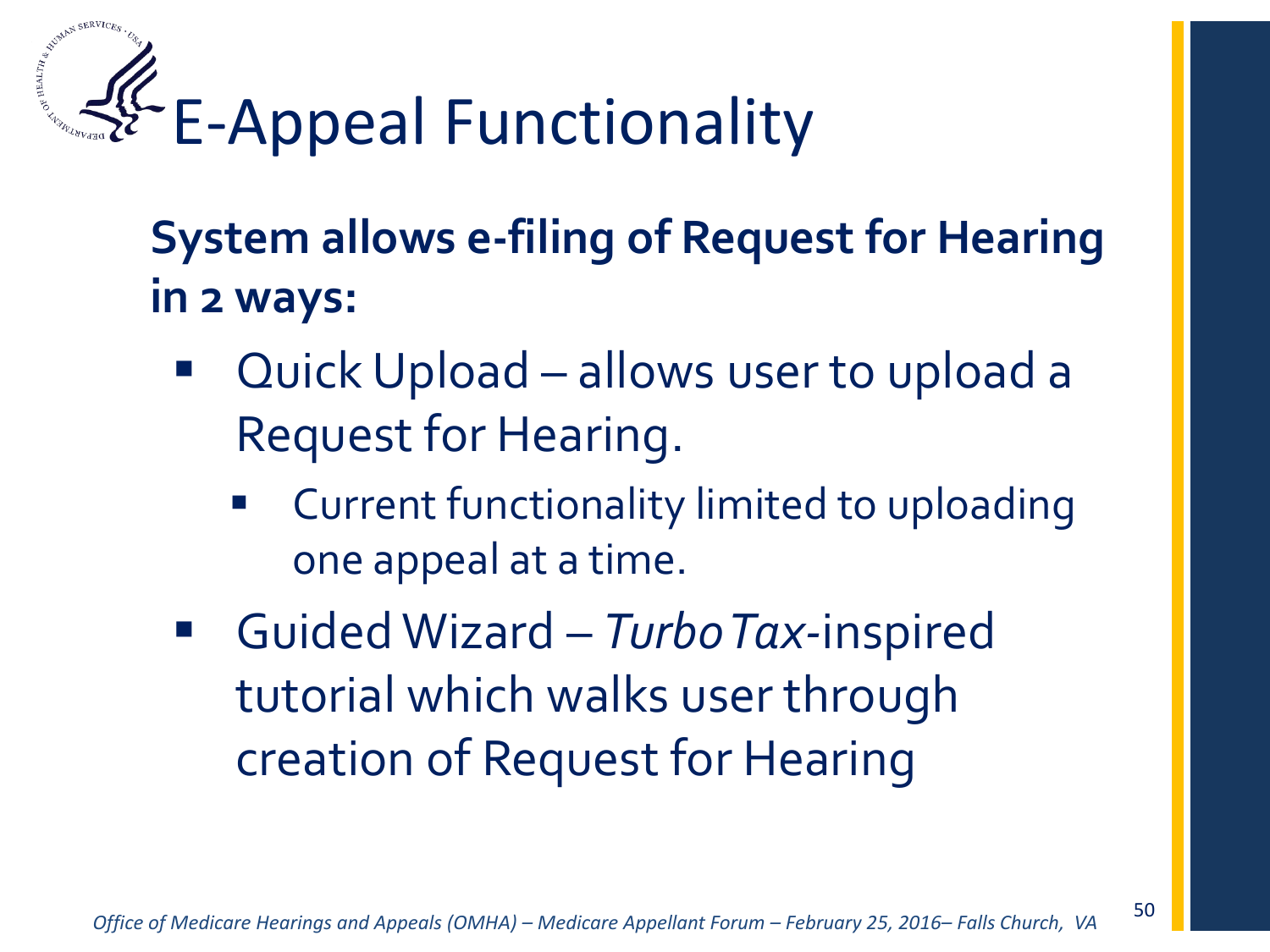

#### **HHS.gov**

U.S. Department of Health & Human Services



Request For Hearing - Quick Upload

| This system allows you to e-file a Request for Administrative Law Judge hearing, by simply uploading a Request for Hearing form.                                                                                                       |                                                                                                                                      |  |
|----------------------------------------------------------------------------------------------------------------------------------------------------------------------------------------------------------------------------------------|--------------------------------------------------------------------------------------------------------------------------------------|--|
| To quickly uploading a Request For Hearing attachment, please enter an existing Level 2 Reconsideration Number in the box below:                                                                                                       |                                                                                                                                      |  |
| • The Medicare Appeal Number (Reconsideration) (e.g. 1-###########), referenced in the upper right corner of the Reconsideration Decision Letter.<br>Where can I Find my Reconsideration Number on my Reconsideration Decision Letter? |                                                                                                                                      |  |
| If this is your first time filing an ALJ Appeal, please review the Requirements to File an ALJ appeal.                                                                                                                                 |                                                                                                                                      |  |
| Reconsideration #                                                                                                                                                                                                                      | ®                                                                                                                                    |  |
| Add File                                                                                                                                                                                                                               | If you are uploading a file greater then 50MB, please break up the file and upload separately in parts<br>$\bullet$<br><b>Browse</b> |  |
|                                                                                                                                                                                                                                        | <b>Add Another File</b>                                                                                                              |  |
|                                                                                                                                                                                                                                        | Submit<br>Cancel                                                                                                                     |  |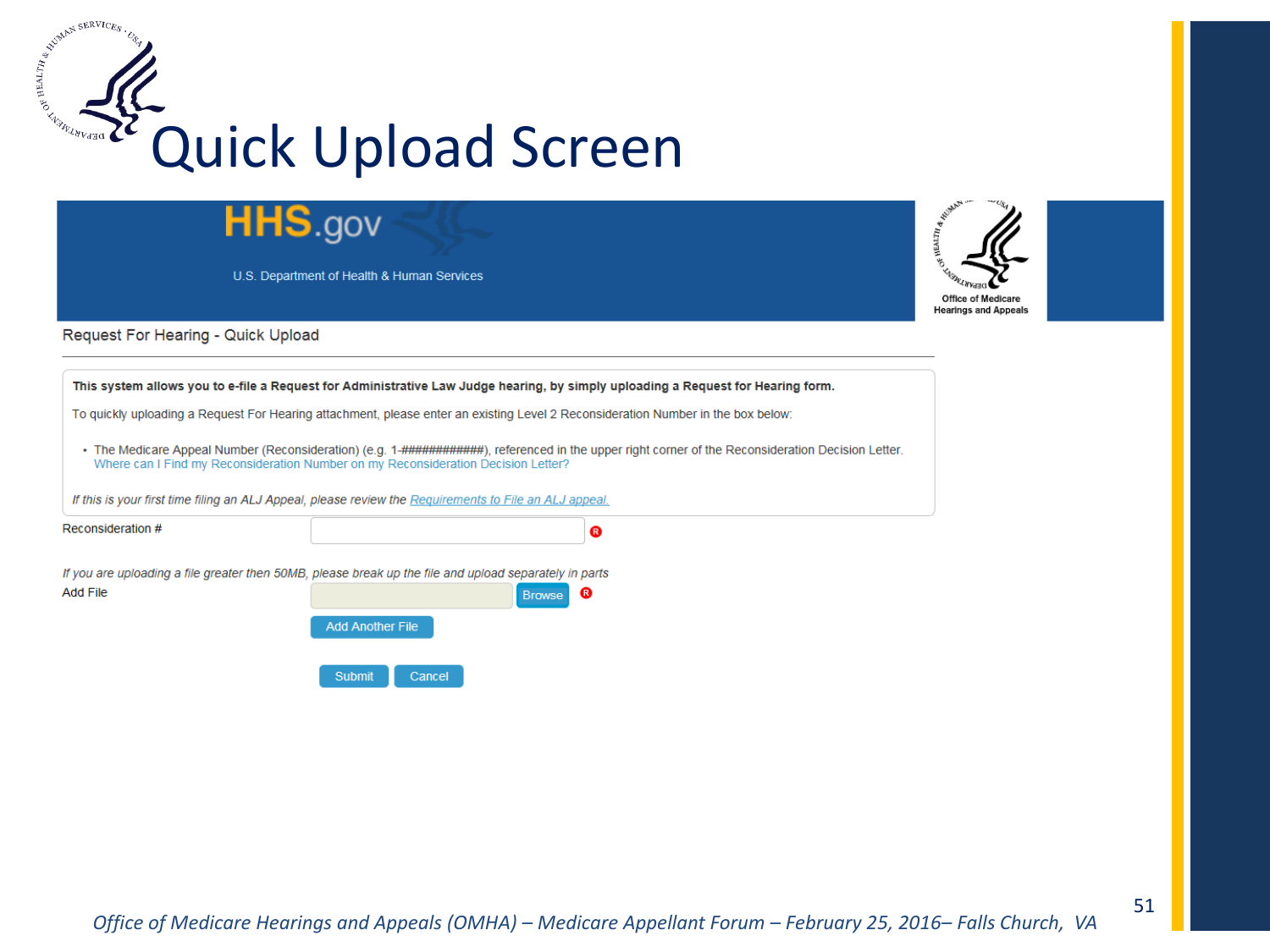

### Upload Attachments

- Allows evidence to be added to an existing appeal.
- **Multiple documents can be uploaded** one at a time.
- Size restricted to 50MB per document.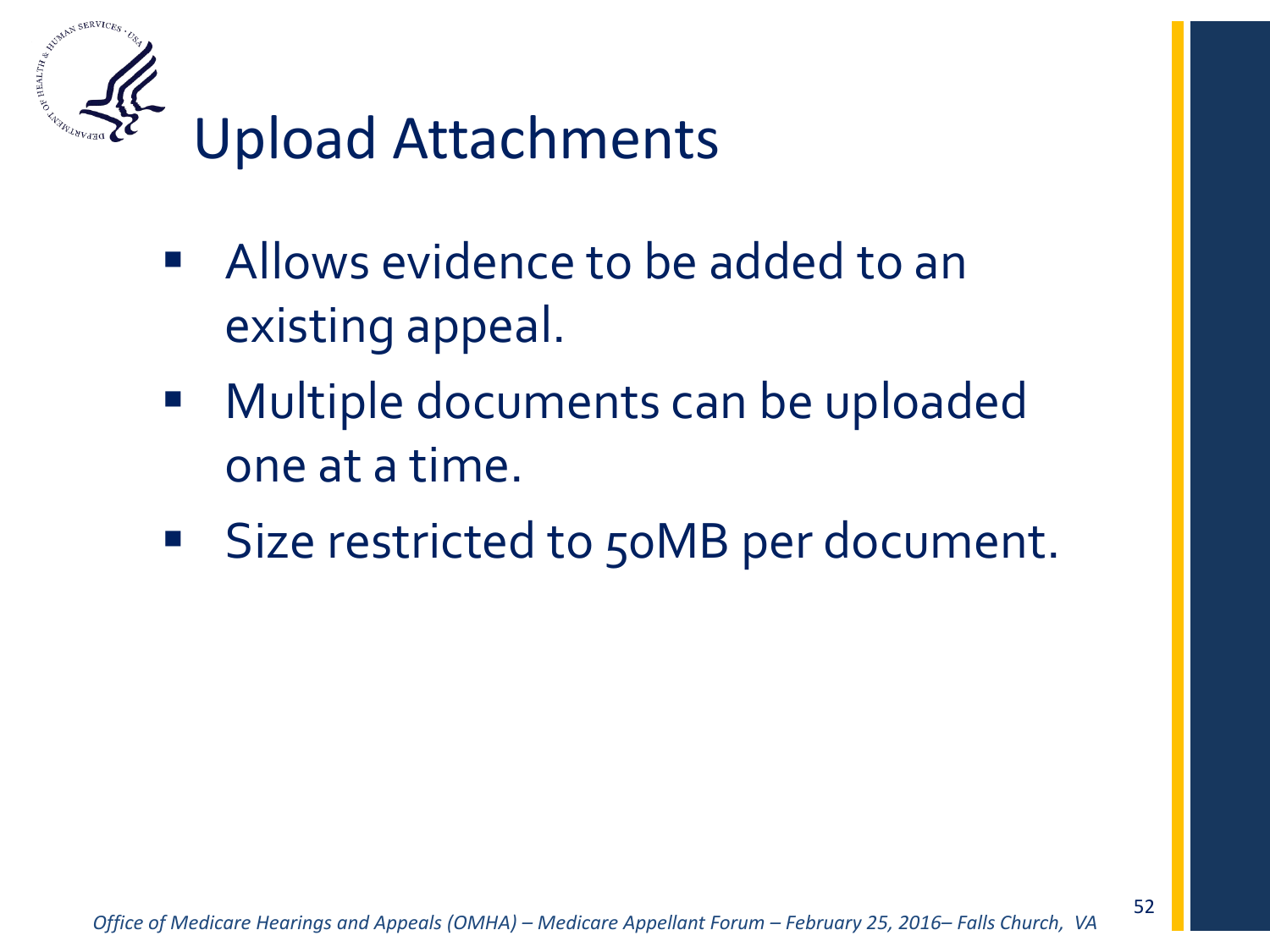

#### **Attachment Upload**

|                                                             | This system allows you to upload attachments to your Medicare appeal.                                                                                                                                                                  |
|-------------------------------------------------------------|----------------------------------------------------------------------------------------------------------------------------------------------------------------------------------------------------------------------------------------|
|                                                             | To upload attachments, enter one of the following appeal numbers in the box below:                                                                                                                                                     |
|                                                             | Where can I find my ALJ Appeal Number on the Acknowledgement Letter?<br>Where can I find my ALJ Appeal Number on my Notice of Hearing?                                                                                                 |
|                                                             | • The Medicare Appeal Number (Reconsideration) (e.g. 1-############), referenced in the upper right corner of the Reconsideration decision letter<br>Where can I find my Reconsideration Number on my Reconsideration Decision Letter? |
|                                                             | • The ECAPE ID Number (e.g. E#############), referenced on the confirmation receipt of electronic Request For Hearing Submiited through the Appellant Public Portal                                                                    |
| You may upload multiple documents, each restricted to 50MB. |                                                                                                                                                                                                                                        |
| Appeal Number [?]                                           | ®                                                                                                                                                                                                                                      |
| Add File                                                    | If you are uploading a file greater then 50MB, please break up the file and upload separately in parts<br>®<br><b>Browse</b>                                                                                                           |
|                                                             | <b>Add Another File</b>                                                                                                                                                                                                                |
|                                                             | Submit & Upload to Another Appeal<br>Submit<br>Cancel                                                                                                                                                                                  |

Powered by entellitrak®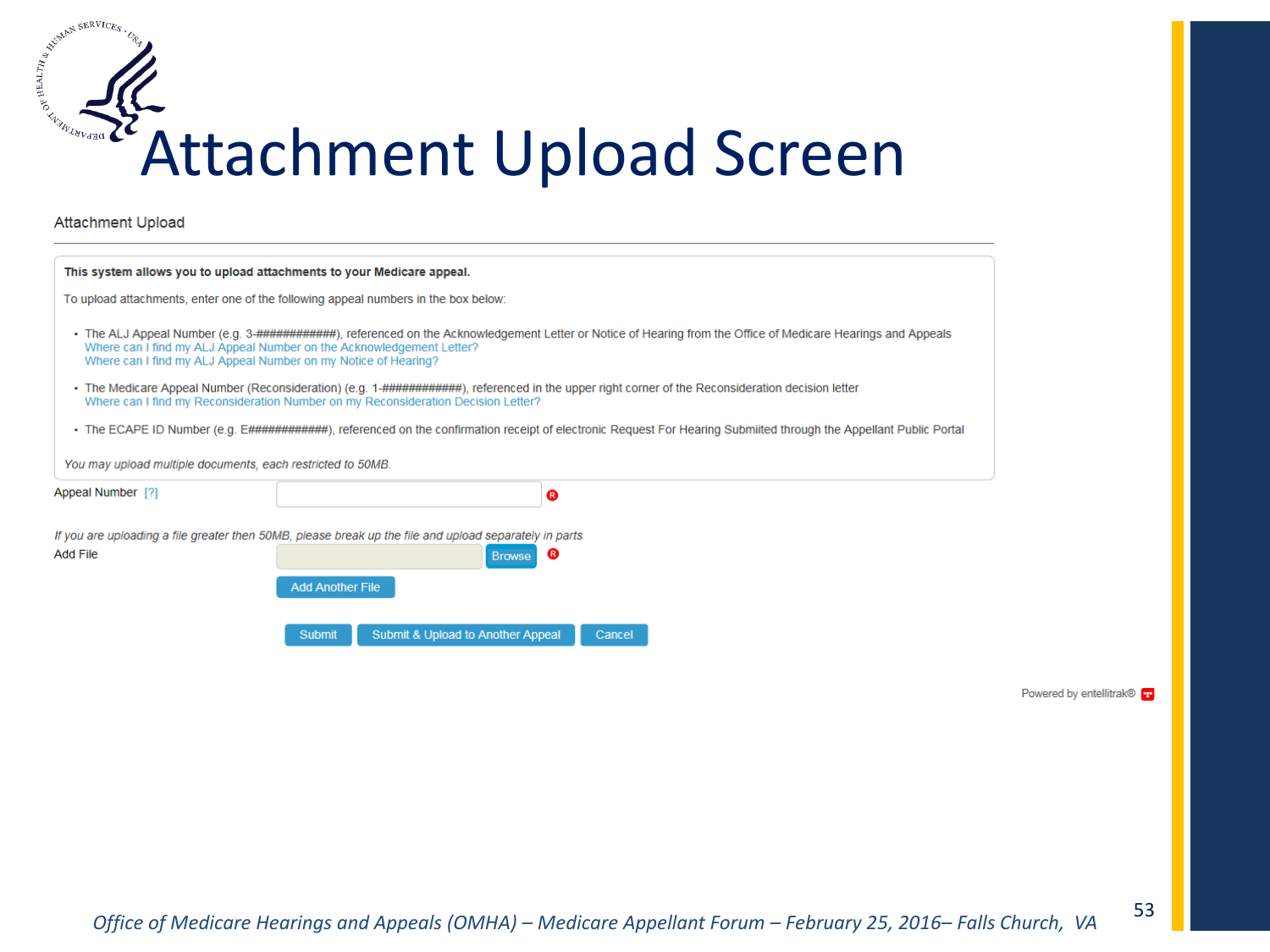# $_6$  of HEALTH  $_6$ Check Status Capability

- **Mirrors the functionality of AASIS.**
- **Phase I functionality allows the user to** check the status of up to 10 appeals at a time.
	- For appeals filed in ECAPE Only
- Expanded functionality is anticipated for Phase II of development.
	- **Pending appeals will be migrated into** ECAPE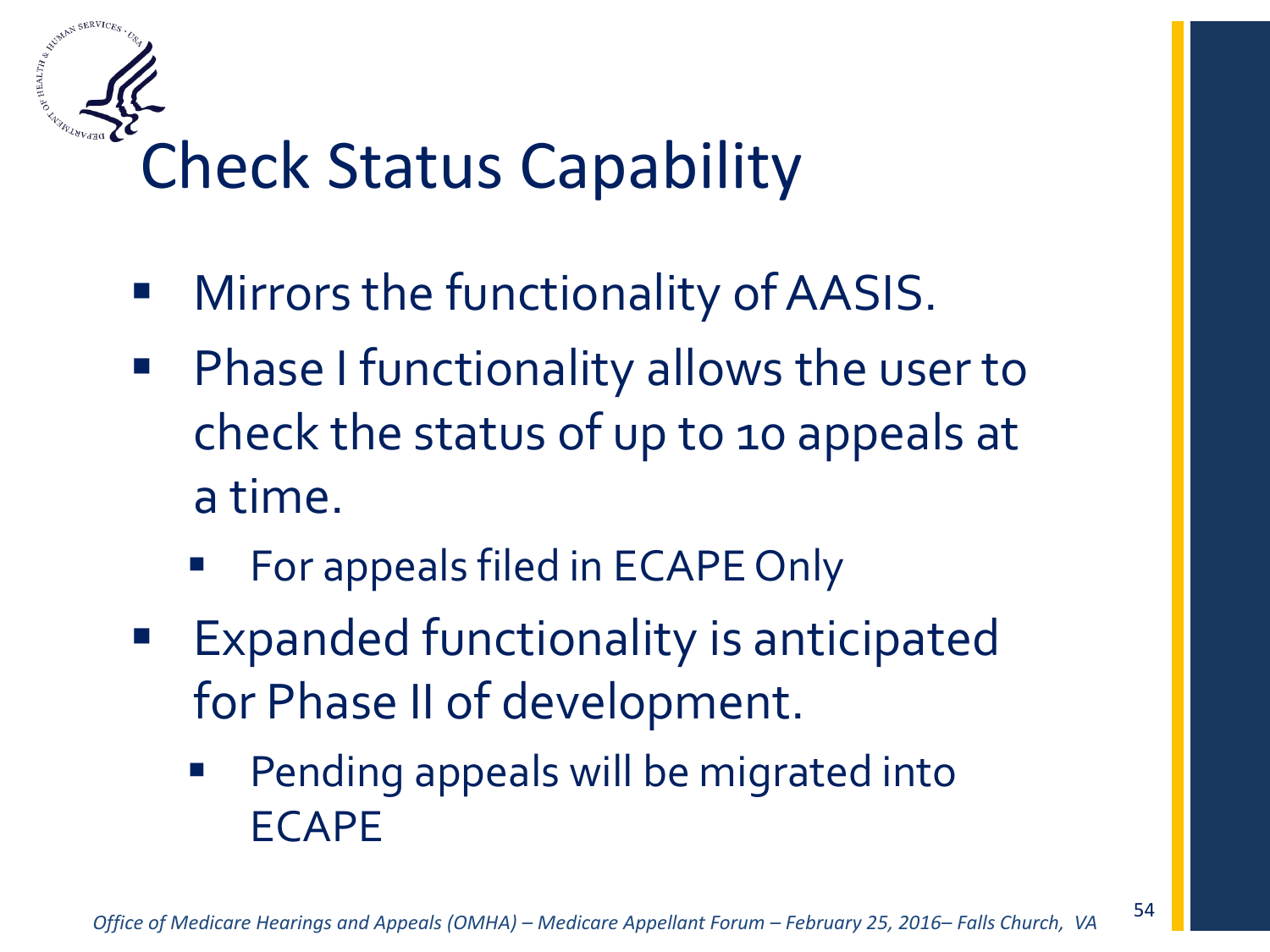

### Portal Testing

- Usability: Members of Appellant community have tested the product and changes are being implemented based on their results.
- Beta testing: System will go live for a limited number of users who are part of an Appellant Portal Group.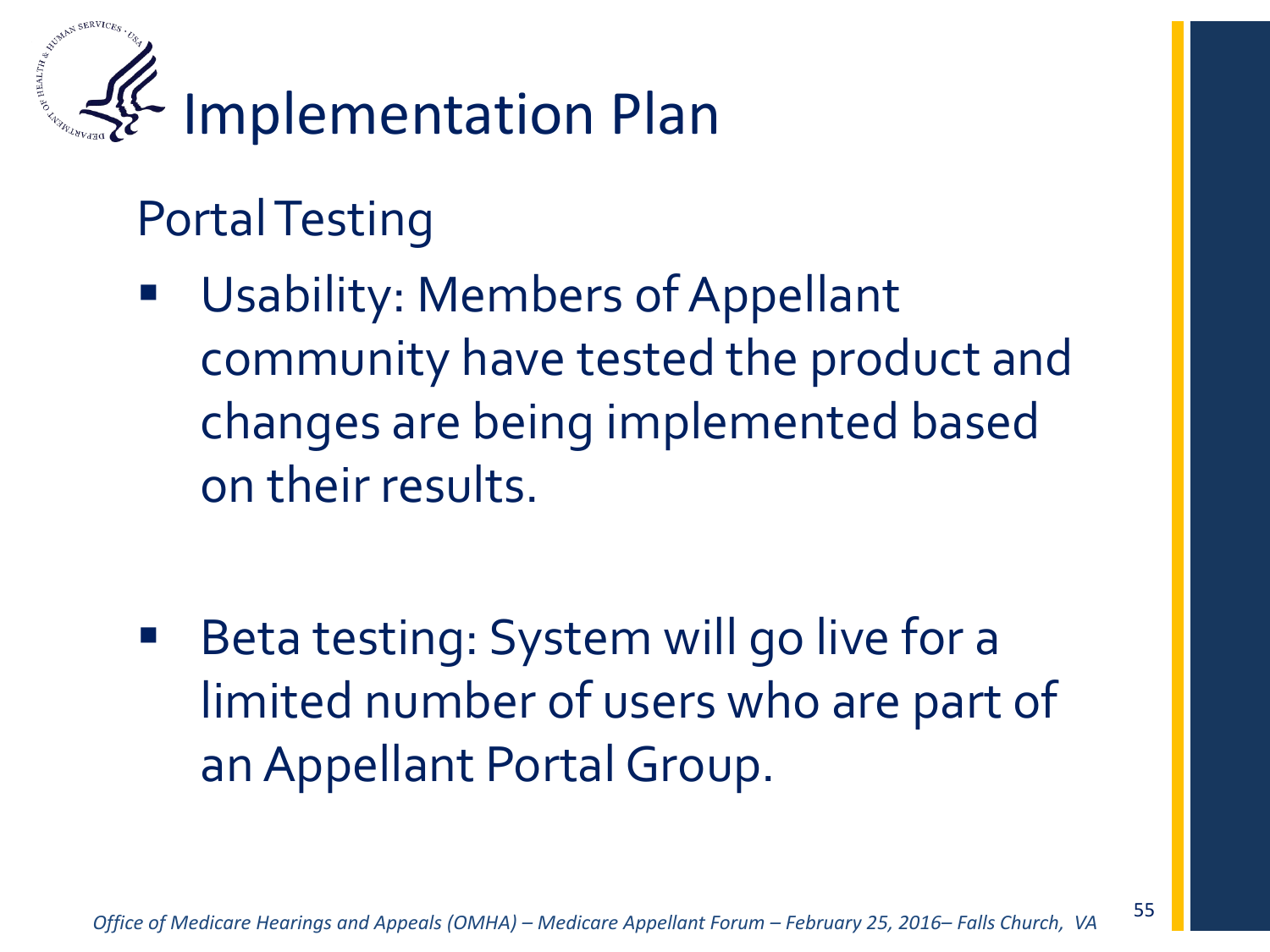

### Piloting

■ Will pilot with a small group of Appellants and gradually increase the number of users.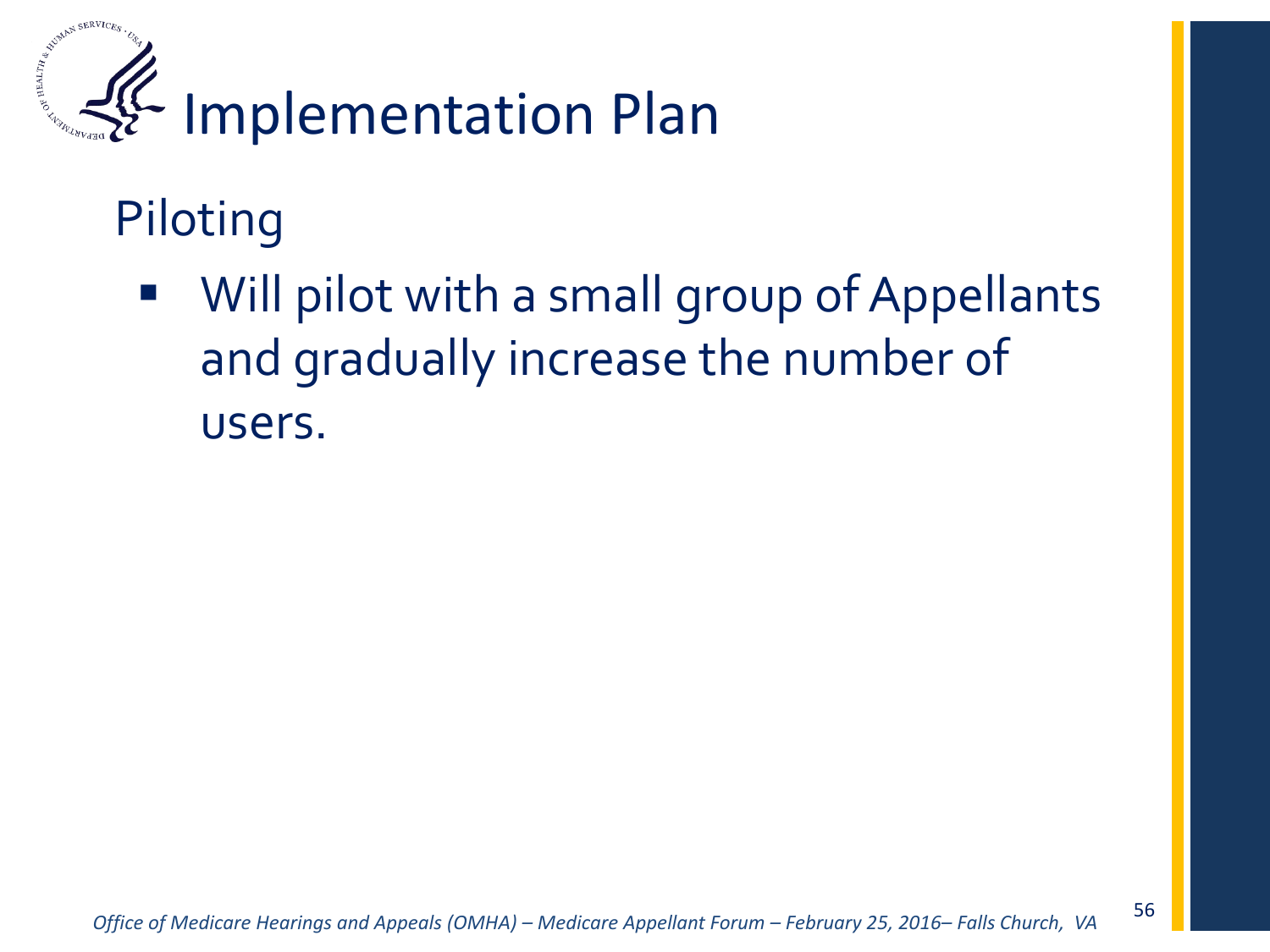

### Appellant Public Portal Phase II

- **Will start with requirements early this** spring
	- **Already started collecting general** feedback.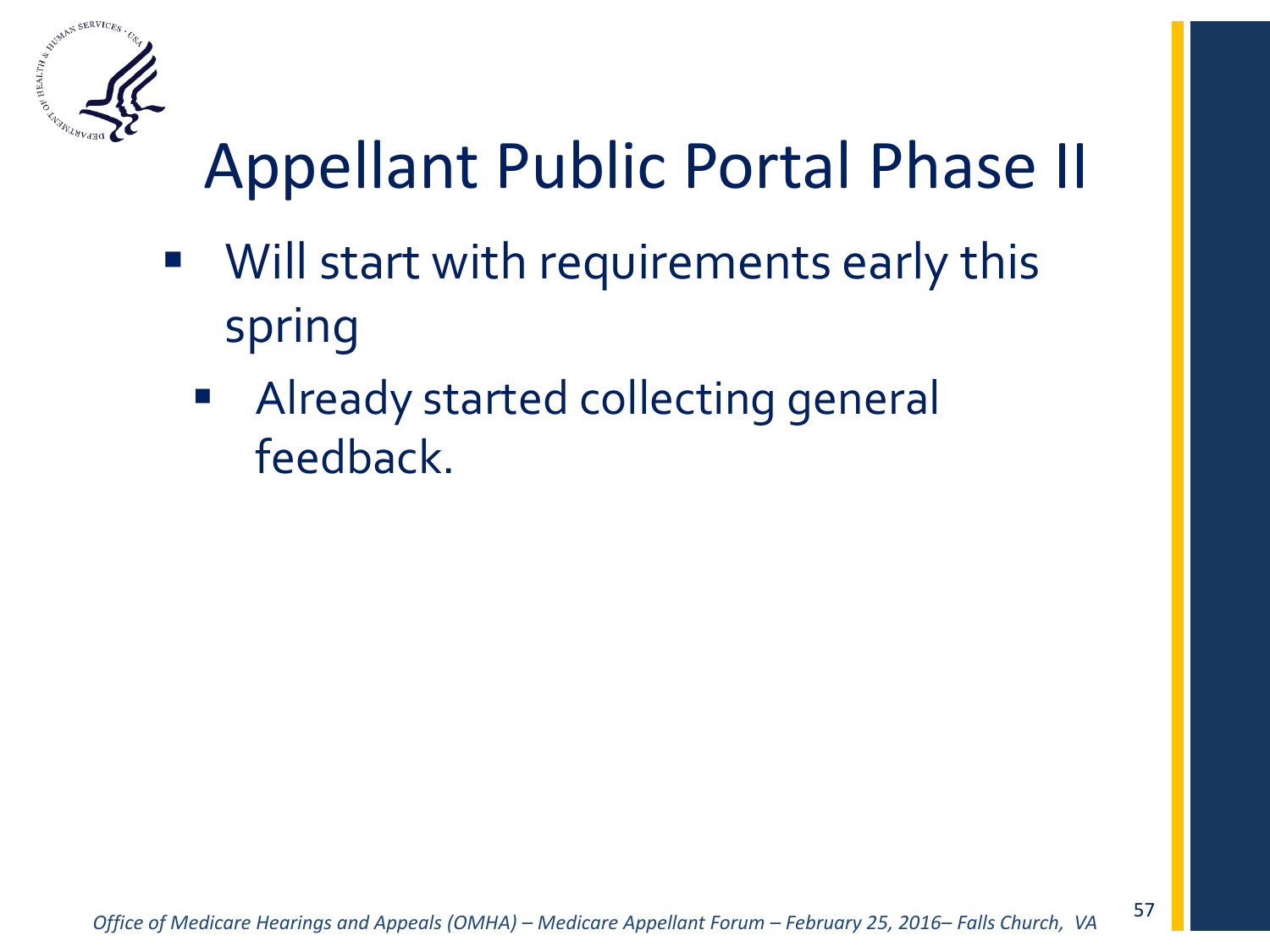

### Question and Answer Period



 *Office of Medicare Hearings and Appeals (OMHA) – Medicare Appellant Forum – February 25, 2016– Falls Church, VA*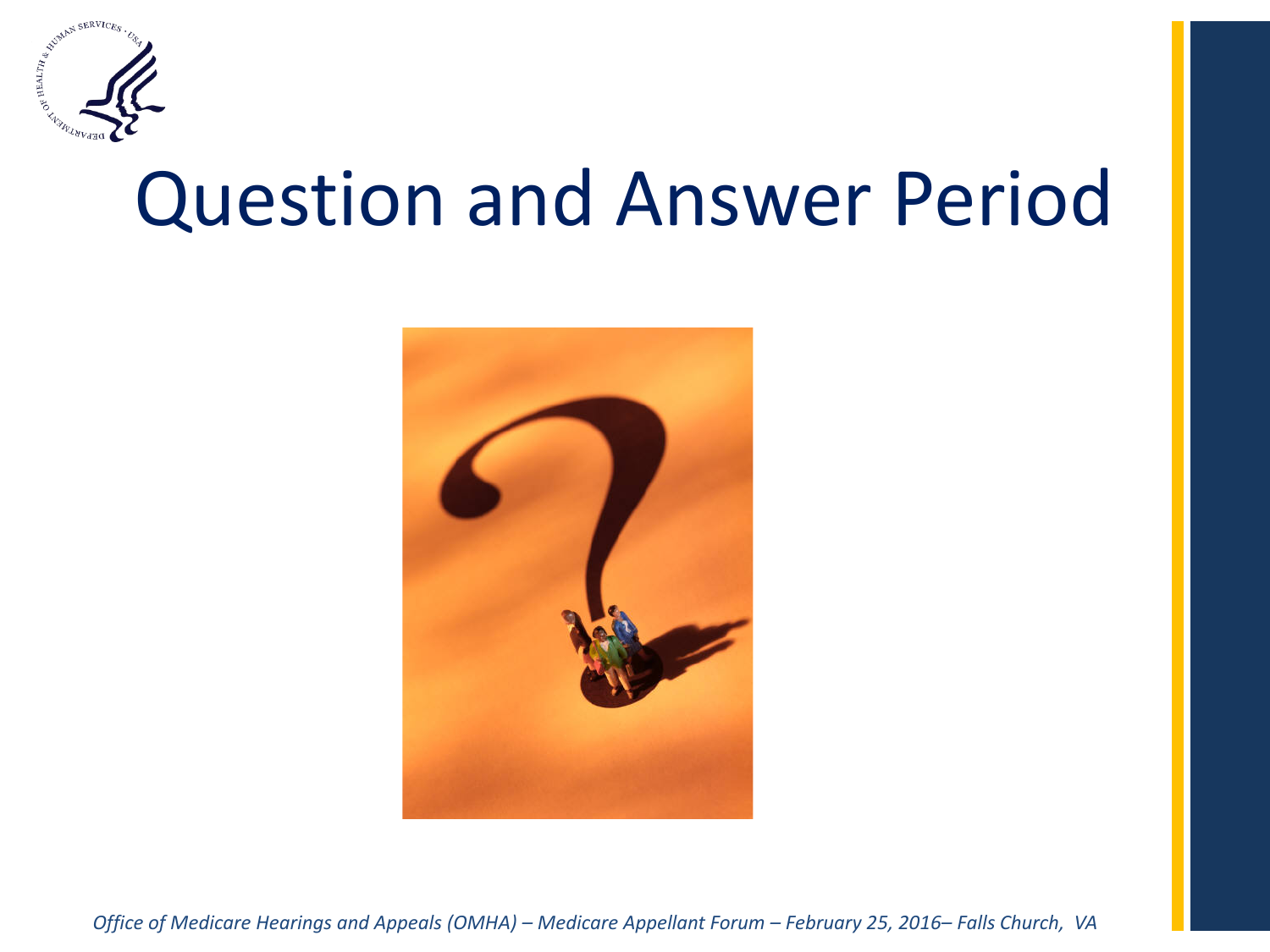

# **SETTLEMENT CONFERENCE FACILITATION**

Cherise Neville Senior Attorney Office of the Chief Judge

 *Office of Medicare Hearings and Appeals (OMHA) – Medicare Appellant Forum – February 25, 2016– Falls Church, VA*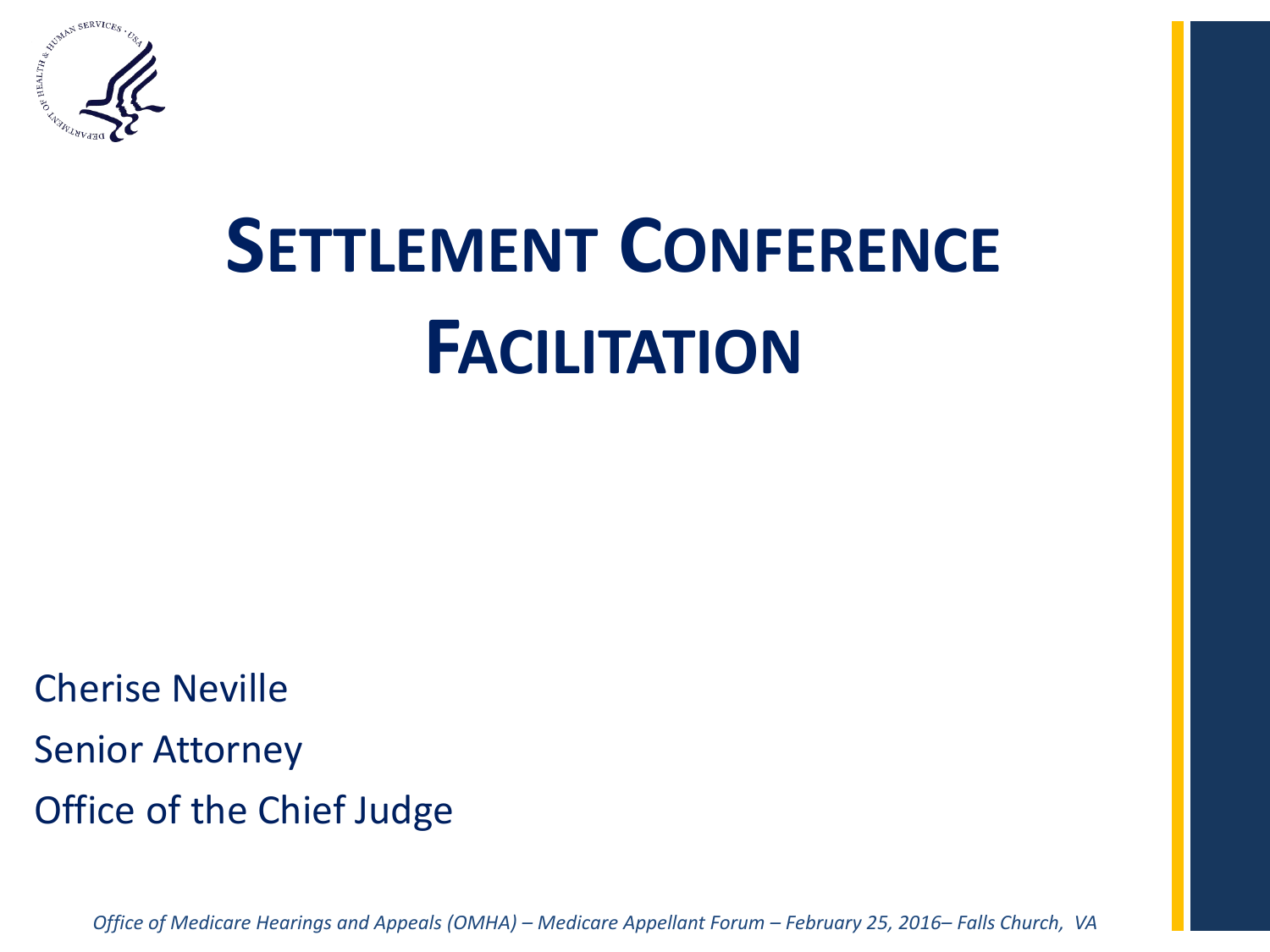

### **Teleconference Objectives**

- Understand the concept of Settlement Conference Facilitation (SCF) or mediation at the Administrative Law Judge level;
- Understand the basic eligibility requirements for Phase III of the SCF Pilot; and
- Understand the SCF Phase III process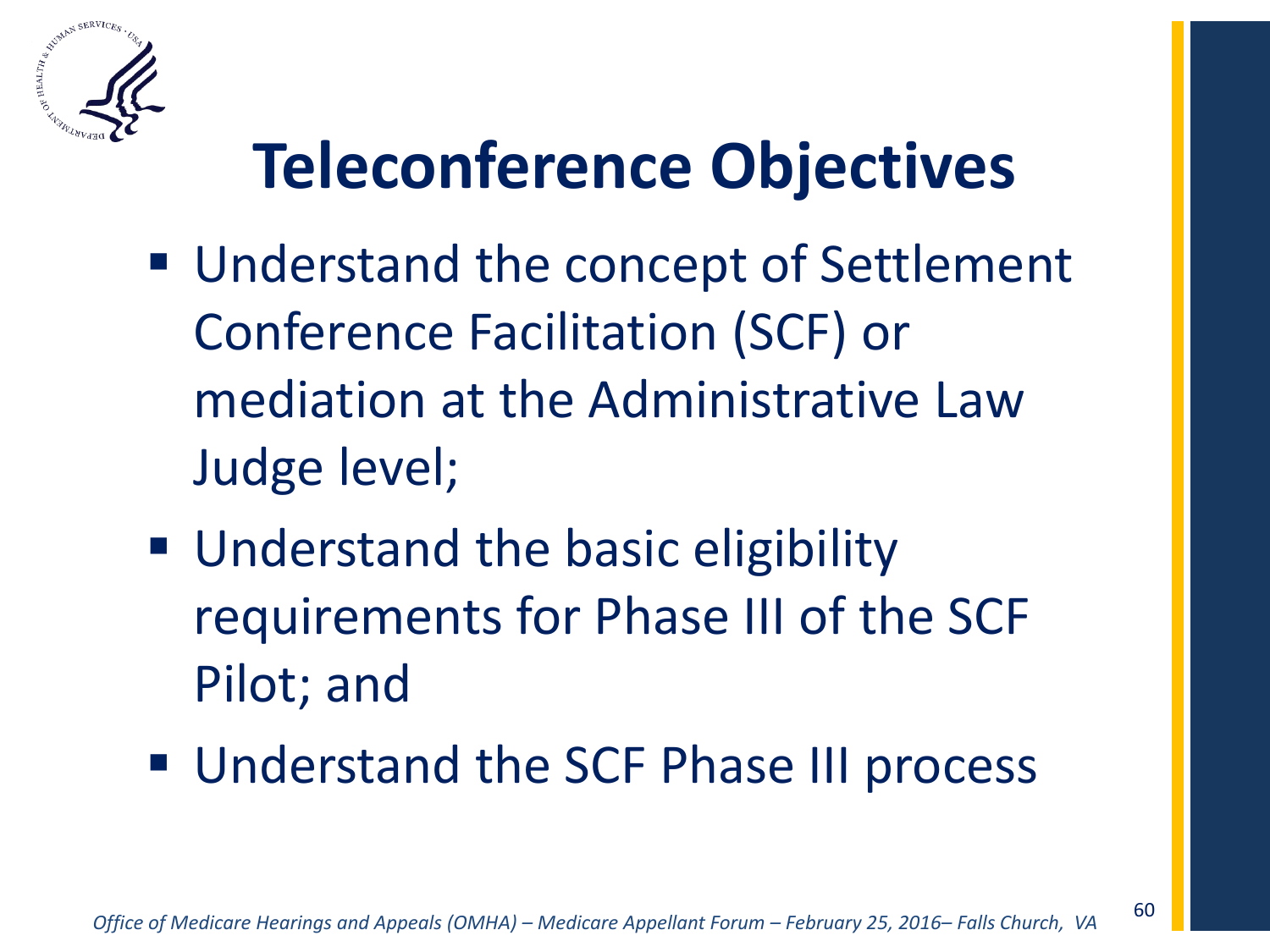

### **What is Settlement Conference Facilitation?**

- Settlement Conference Facilitation is an alternate dispute resolution process designed to bring the appellant and the Centers for Medicare & Medicaid Services (CMS) together to discuss the potential of a mutually agreeable resolution for claims appealed to the Administrative Law Judge hearing level.
- **If a resolution is reached, the settlement conference** facilitator drafts a settlement document to reflect the agreement. As part of the agreement, the request(s) for an Administrative Law Judge hearing for the claims covered by the settlement will be withdrawn and dismissed.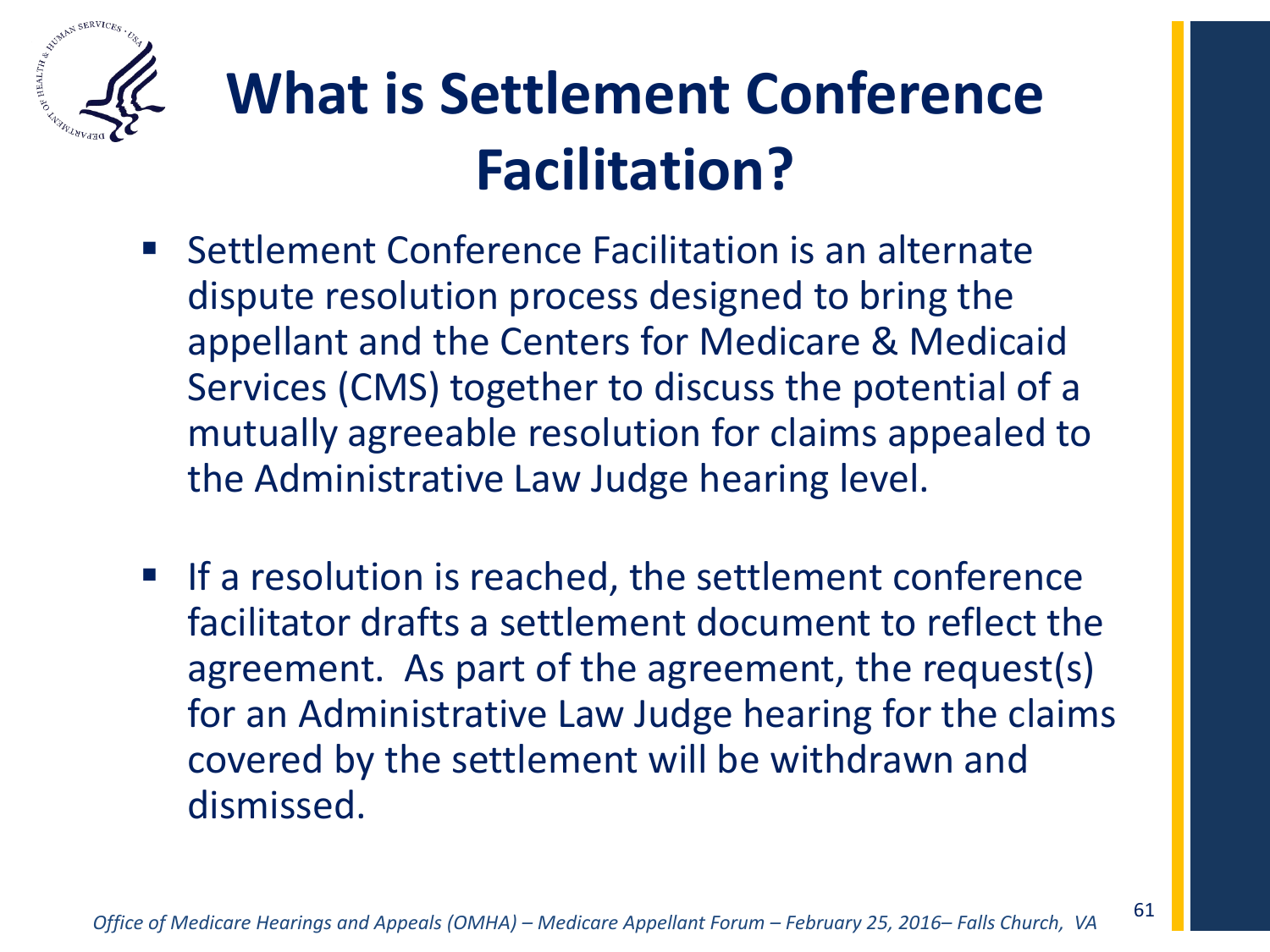

### **Who is the Settlement Conference Facilitator?**

Settlement conference facilitators are specially trained employees of the Office of Medicare Hearings and Appeals (OMHA), which is a component of the HHS Office of the Secretary, and is organizationally and functionally separate from CMS.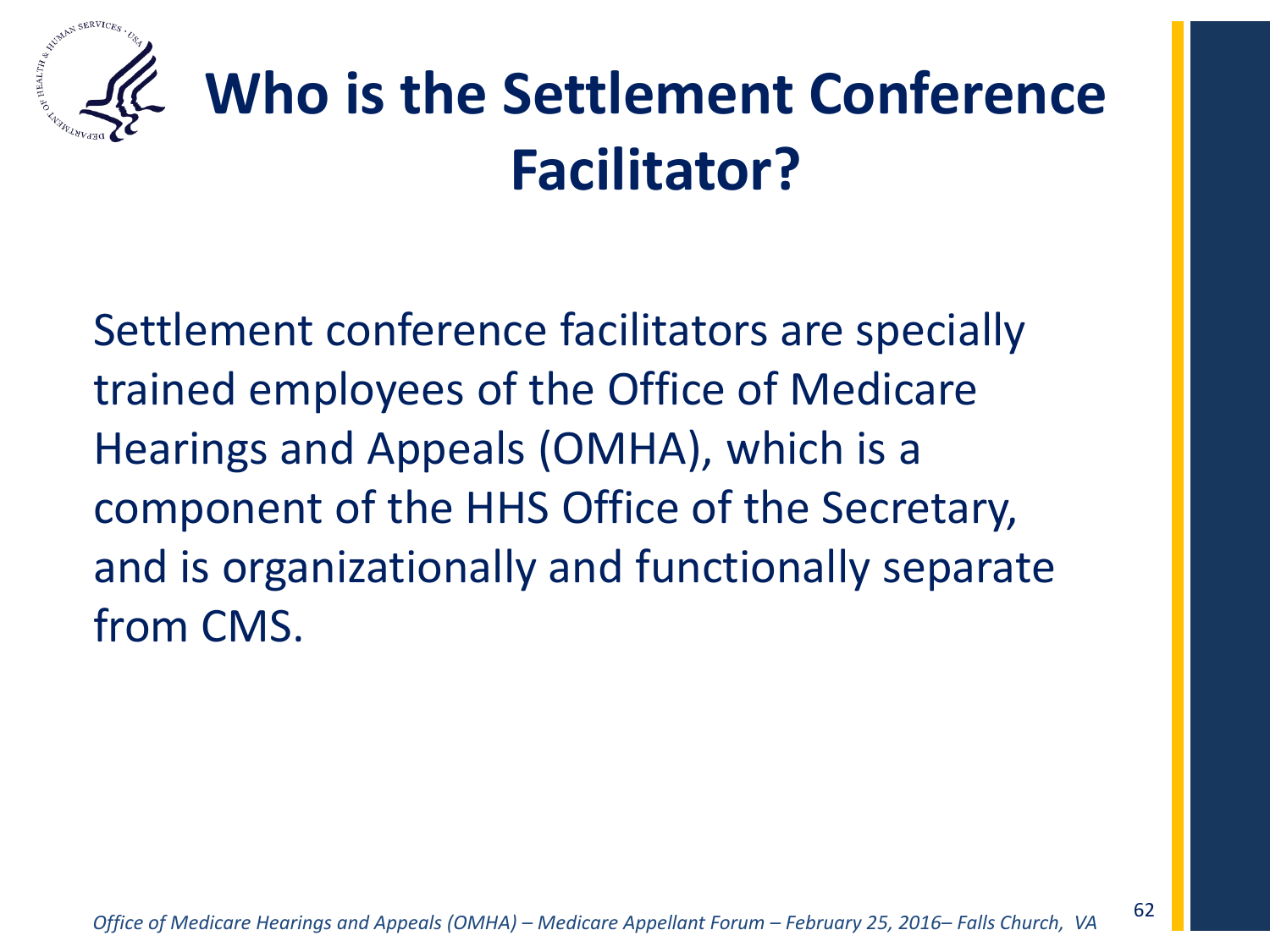# **What Does the Facilitator Do?**

- Uses mediation principles to assist the appellant and CMS in working toward a mutually agreeable resolution.
- **Does not make official determinations on the** merits of the claims at issue and does not serve as a fact finder.
- May help the appellant and CMS see the relative strengths and weaknesses of their positions.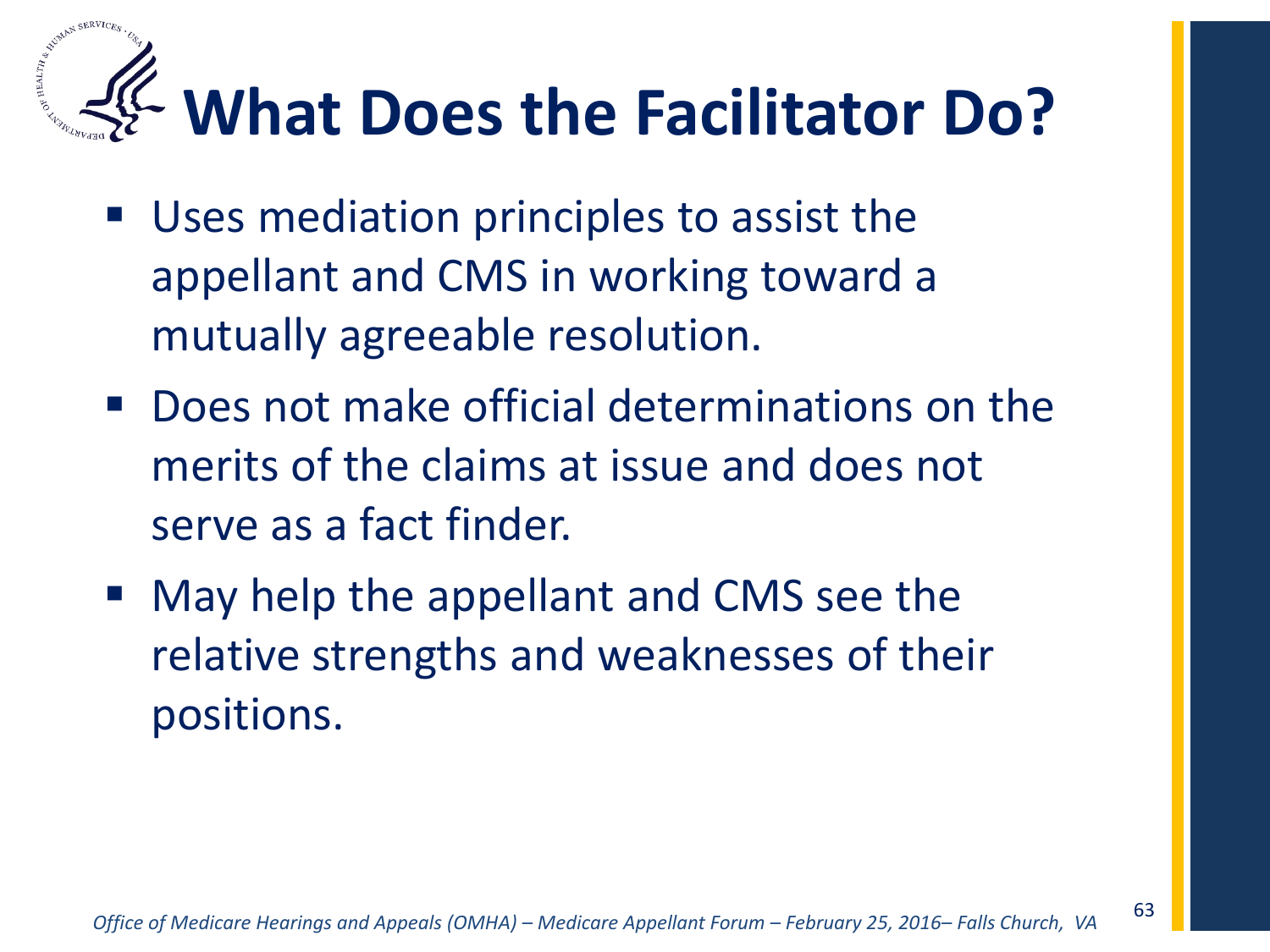

## **Settlement Conference Facilitation: Phase I**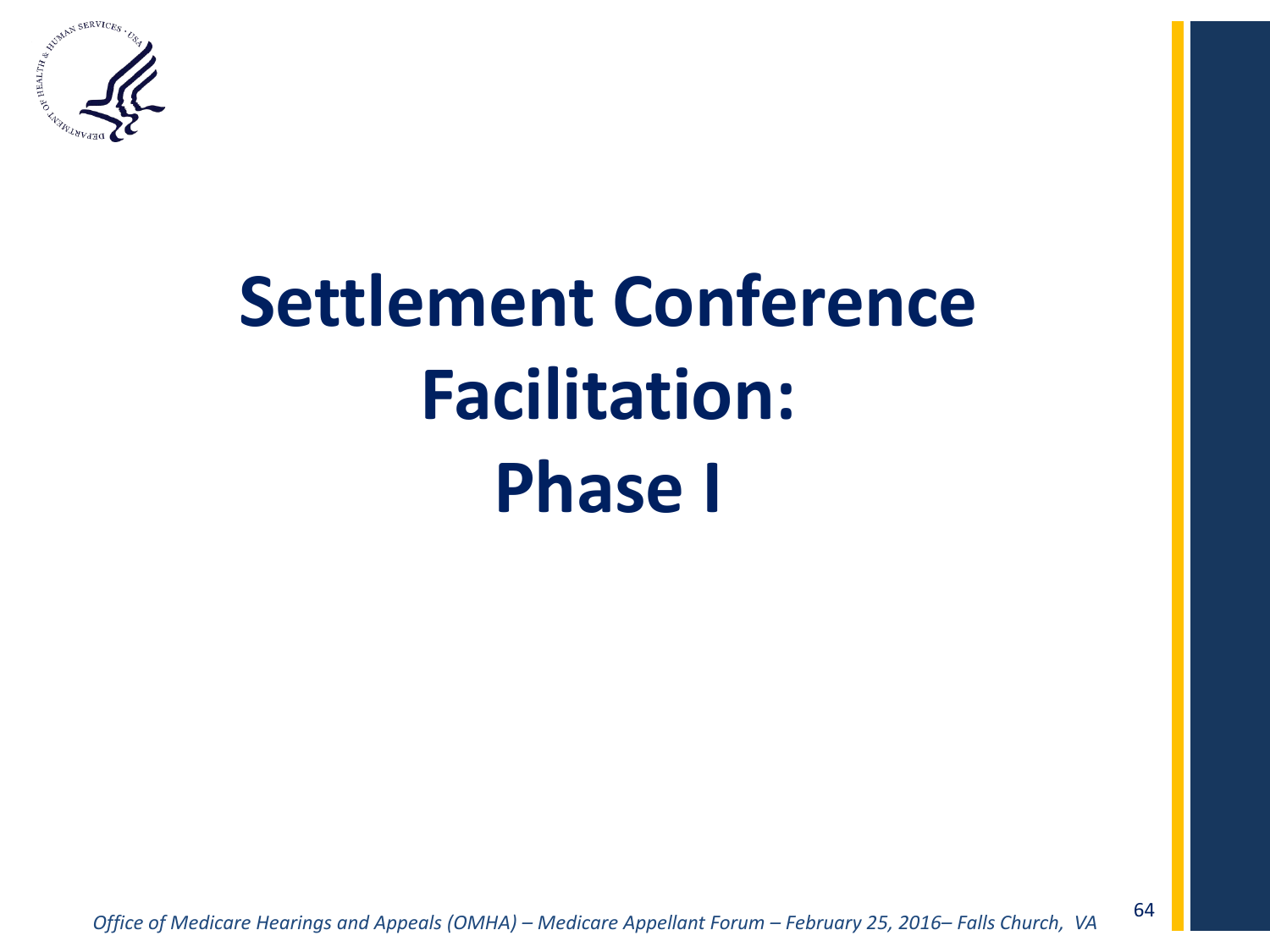

**SCF: Phase I**

- The first phase of OMHA's SCF pilot began in June 2014.
- **EXTERG** 10 Limited to Part B claims appealed to OMHA in calendar year 2013.
- Phase I of the pilot successfully resolved over 2,400 unassigned Administrative Law Judge appeals.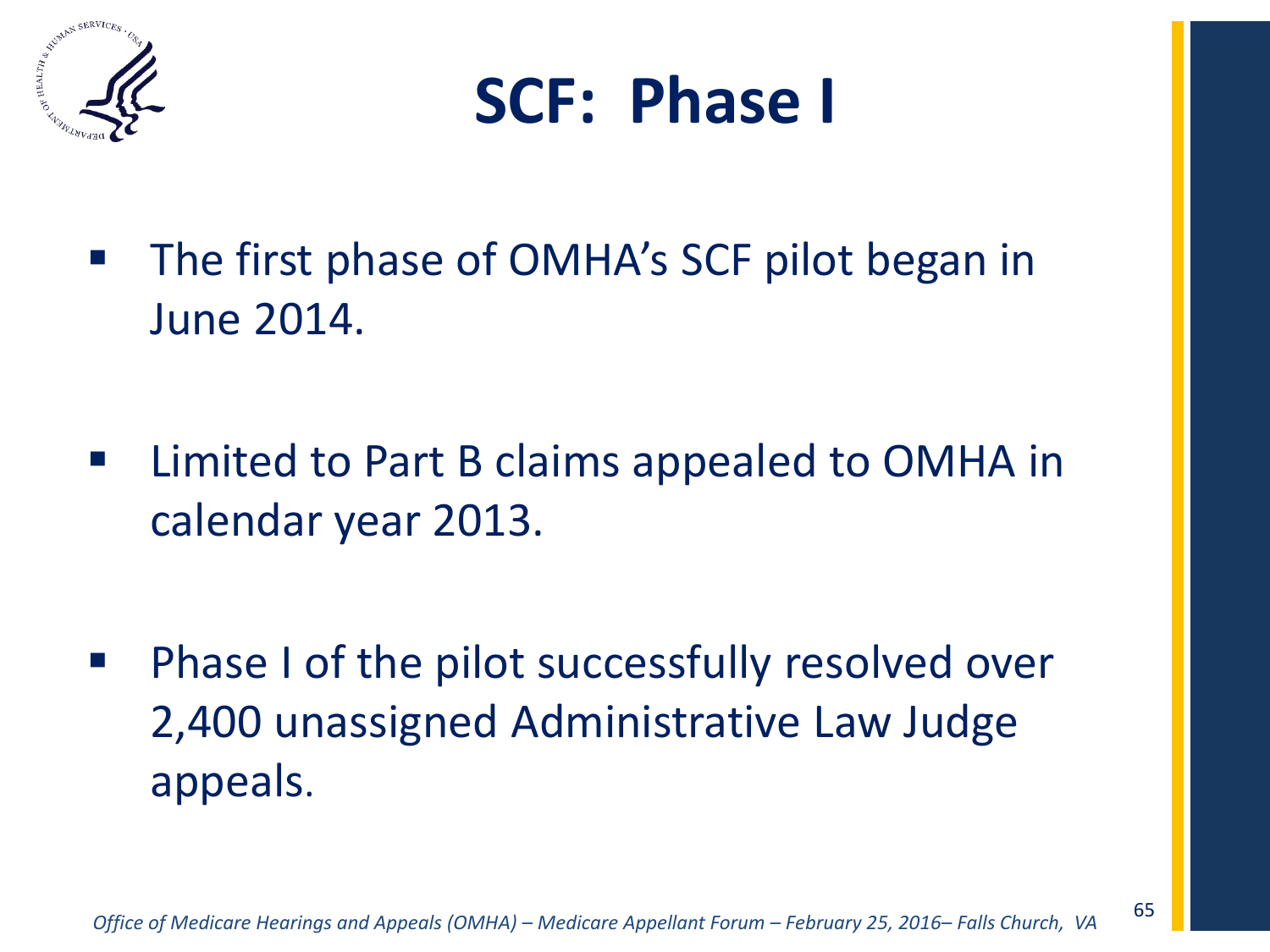

# **Settlement Conference Facilitation Expansion**

 *Office of Medicare Hearings and Appeals (OMHA) – Medicare Appellant Forum – February 25, 2016– Falls Church, VA*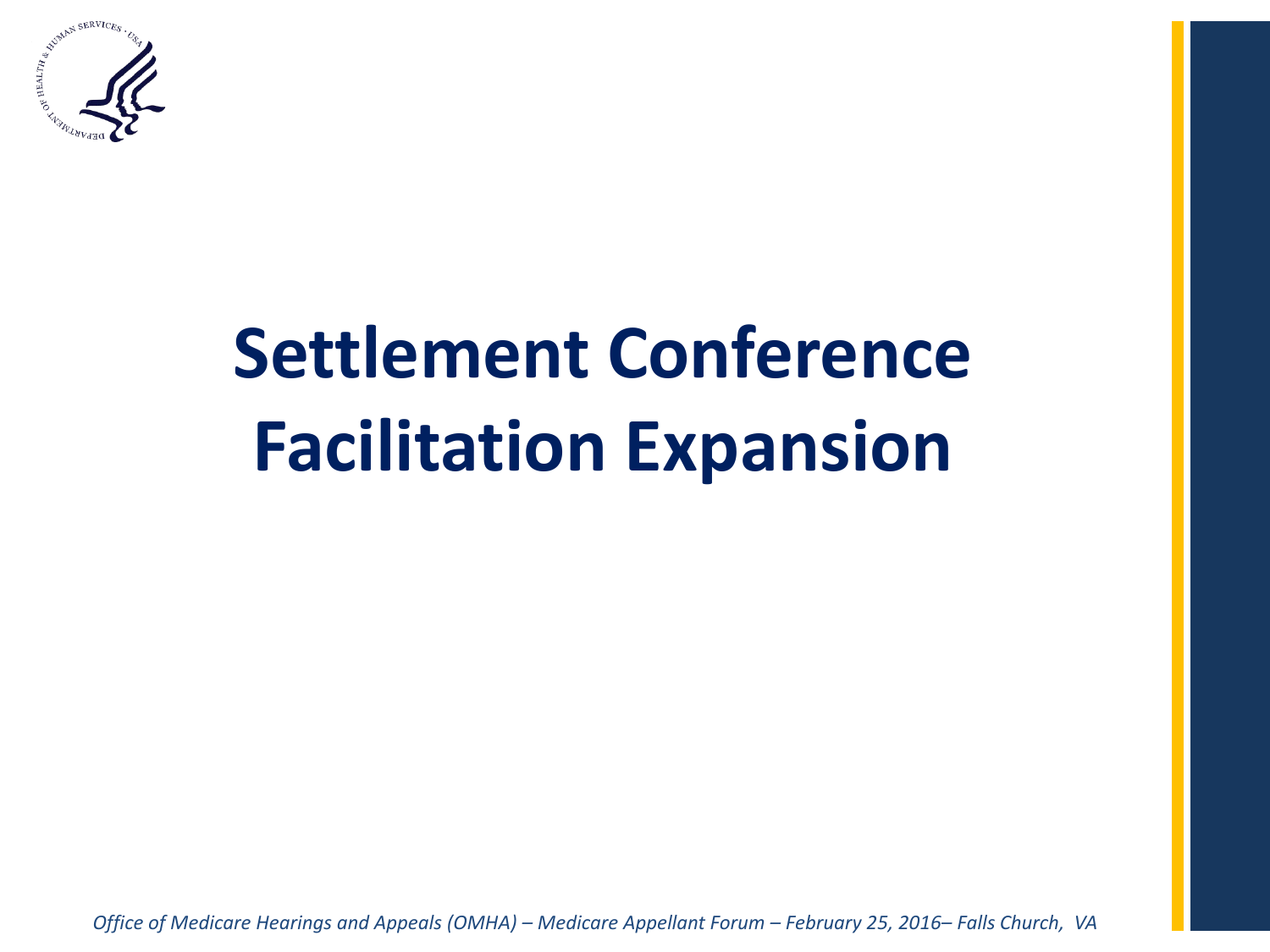

**SCF Expansion**

SCF has been expanded in two phases:

- Phase II: Expanded SCF to most provider/supplier Part B appeals where the request for ALJ hearing was filed prior to October 1, 2015. Phase II began on October 1, 2015.
- Phase III: Expands the pilot to include certain Part A appeals. Phase III opens on February 25, 2016.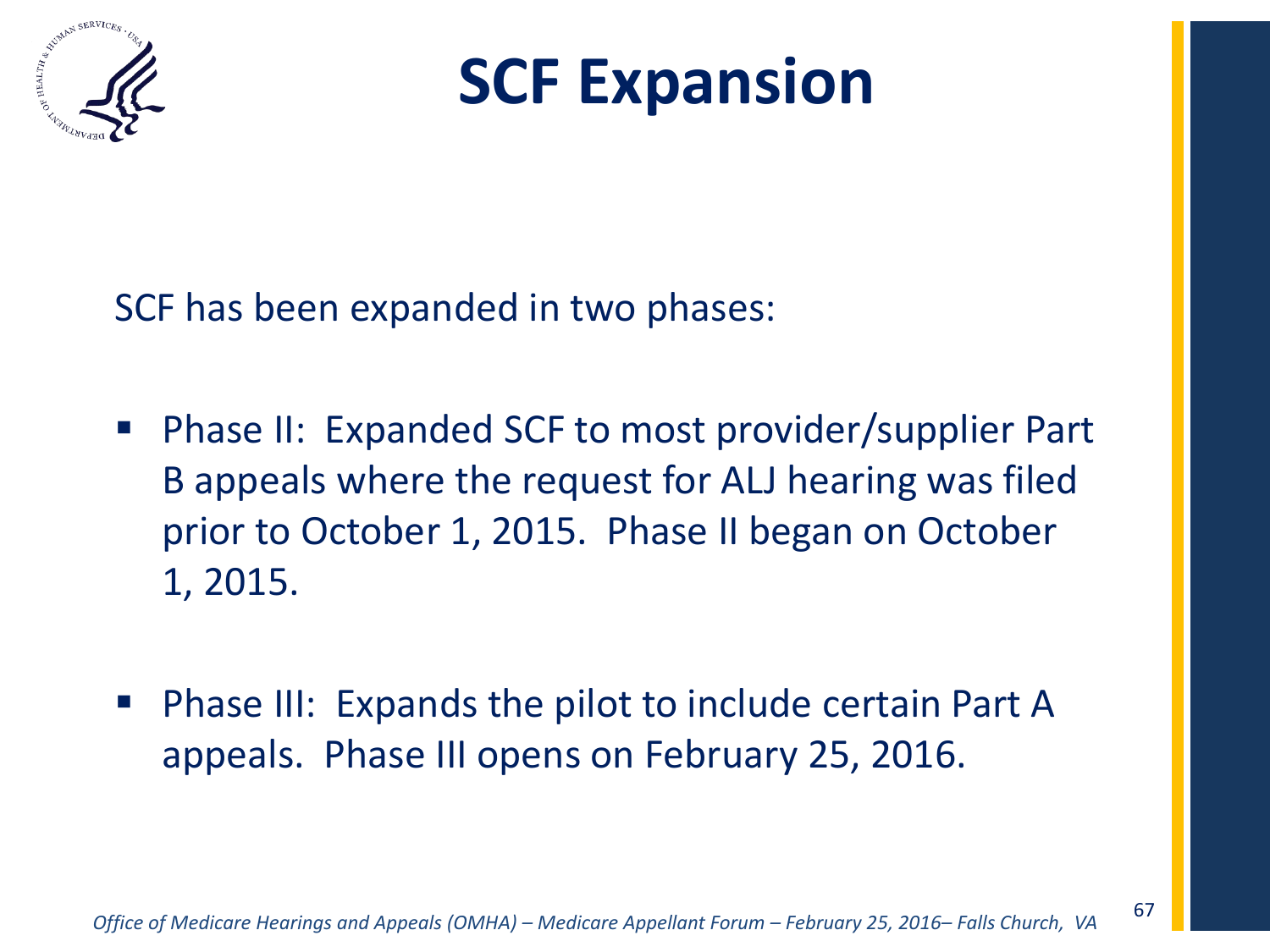# **SCF Phase III: Eligibility Requirements**

- The appellant must be a Medicare provider or supplier (for the purposes of this pilot, "appellant" is defined as a Medicare provider or supplier that has been assigned a National Provider Identifier (NPI) number);
	- $\triangleright$  All Part A provider types are eligible to request participation in the OMHA SCF Pilot, including acute care hospitals.
	- $\triangleright$  Claims that were eligible for the CMS Part A Hospital Appeals Settlement option are **ineligible** for the pilot regardless of actual provider participation in the settlement process with CMS.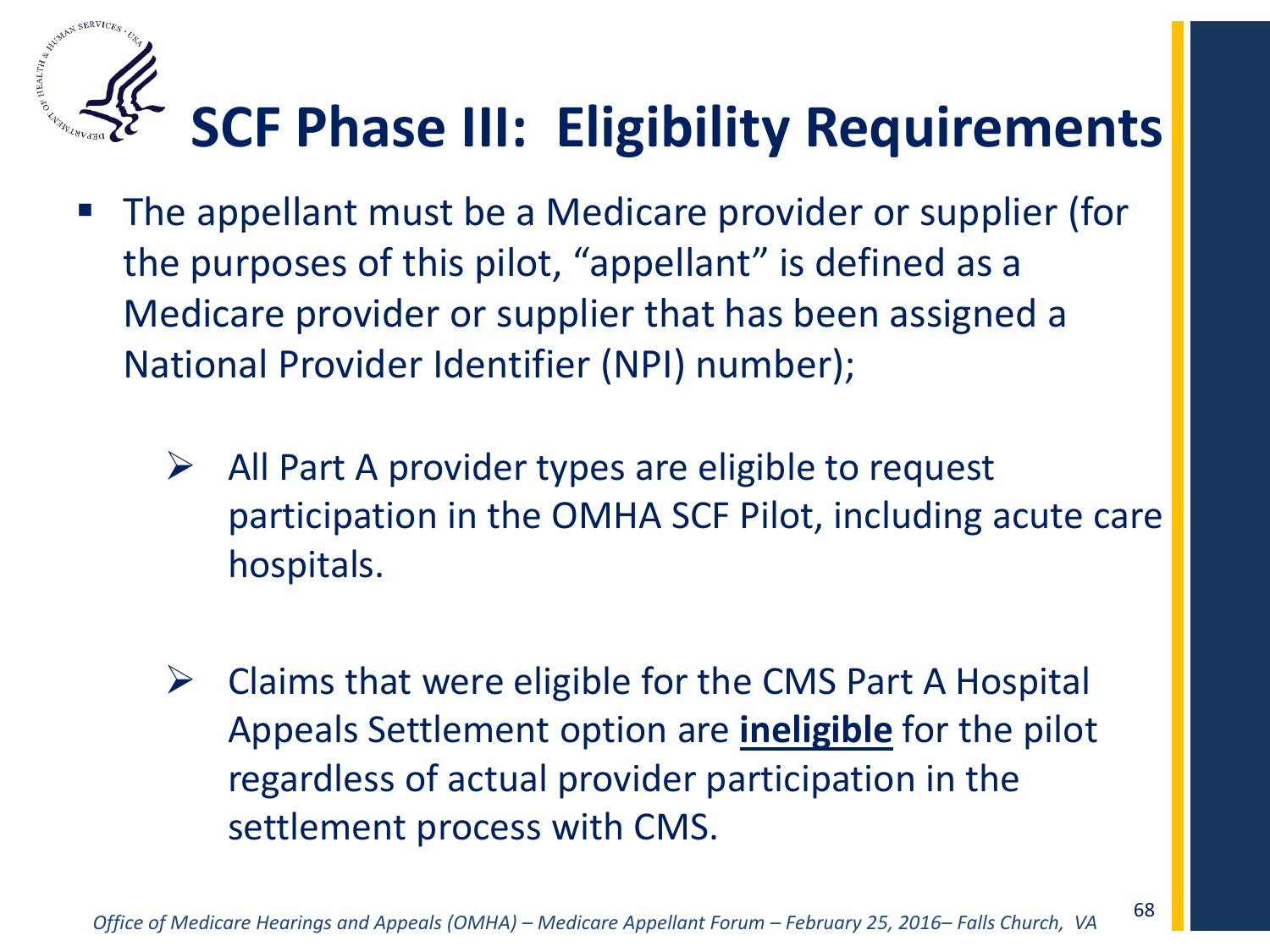

- A request for hearing must appeal a Medicare Part A Qualified Independent Contractor (QIC) reconsideration decision;
- The claims at issue are covered under Medicare Part A law and policy;
- **The beneficiary must not have been found liable after the** initial determination or participated in the QIC reconsideration;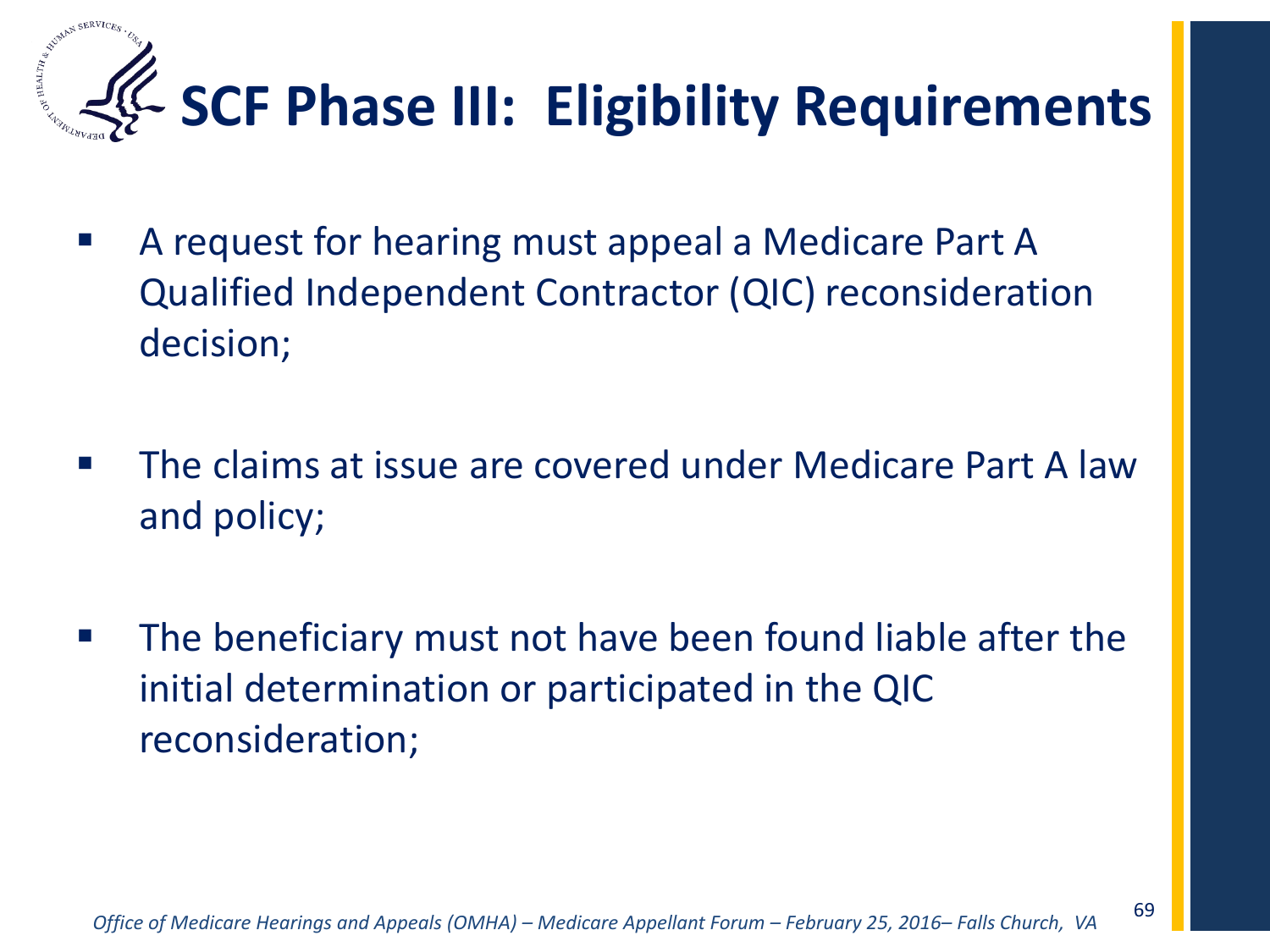# **SCF Phase III: Eligibility Requirements**

- All jurisdictional requirements for a hearing before an Administrative Law Judge must be met for the request for hearing on all appealed claims;
- **The request for hearing must not be scheduled for an** Administrative Law Judge hearing;
- **The request for hearing must have been filed by** December 31, 2015;
- The amount of each individual claim must be \$100,000 or less (for the purposes of an extrapolated statistical sample, the overpayment amount extrapolated from the universe of claims must be \$100,000 or less);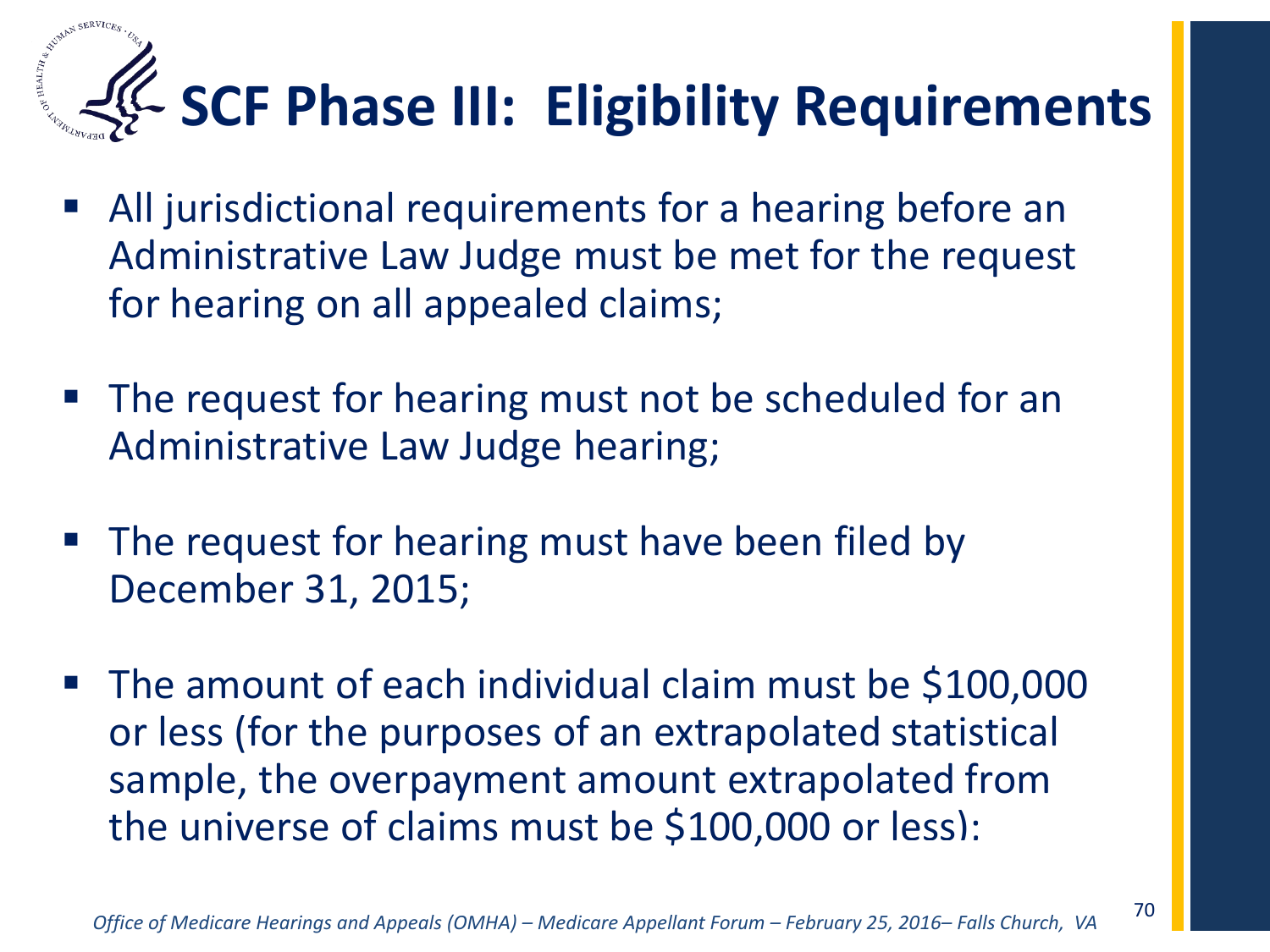

- Minimum number of claims/amount in controversy;
- There cannot be an outstanding request for OMHA statistical sampling for the same claims;
- The request must include all of the appellant's pending appeals for the same item or service at issue that meet the SCF criteria.
	- $\triangleright$  Appellants may not request SCF for some, but not all of the items or services included in a single appeal.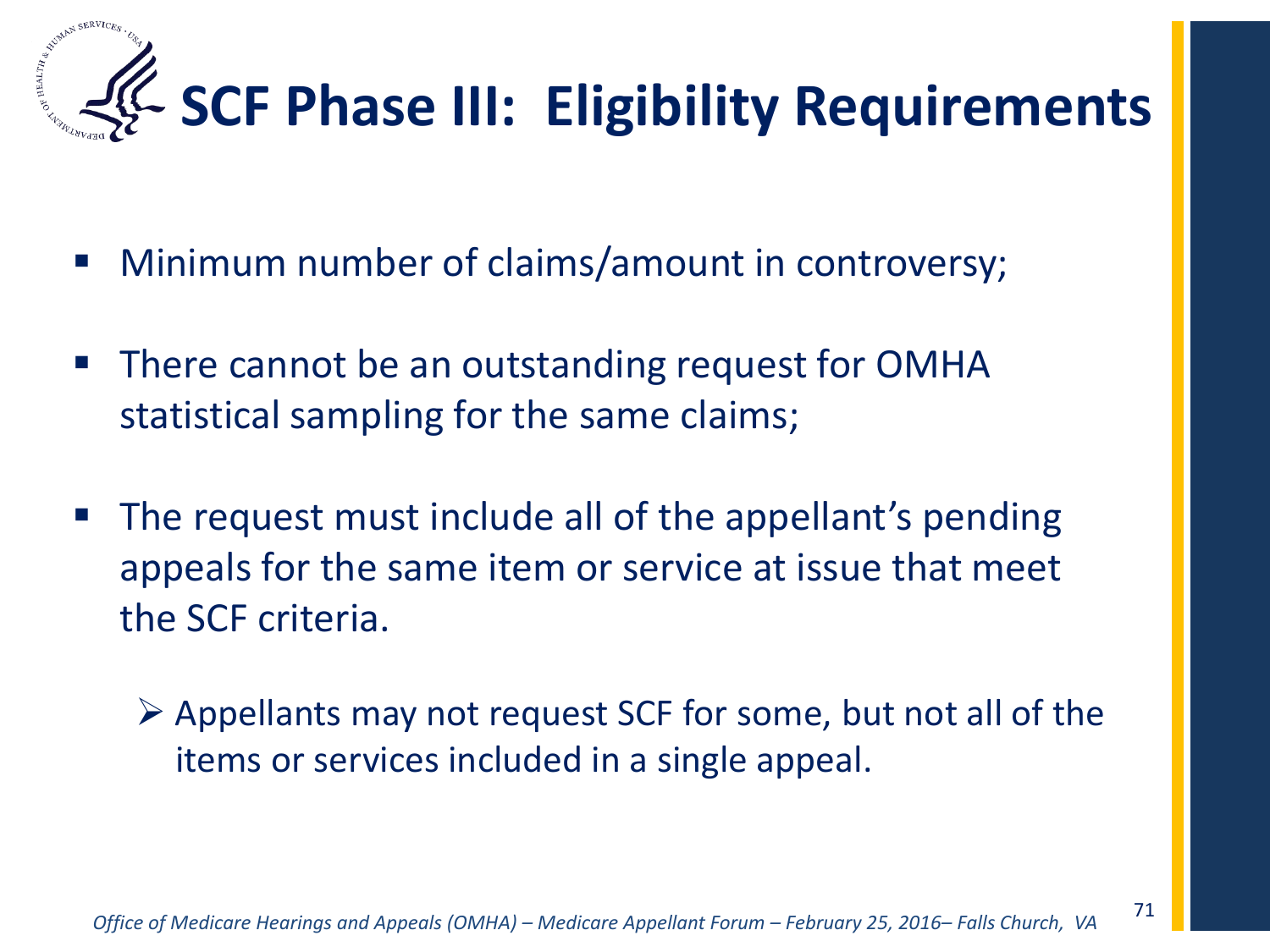

- The appealed claim(s) must not involve services, drugs, or biologicals billed under unlisted, unspecified, unclassified, or miscellaneous healthcare codes (e.g., *J3490 Unclassified drugs*)
	- $\triangleright$  Equipment or items (excluding drugs or biologicals) which are billed under unlisted, unspecified, unclassified, or miscellaneous healthcare codes **are eligible** for SCF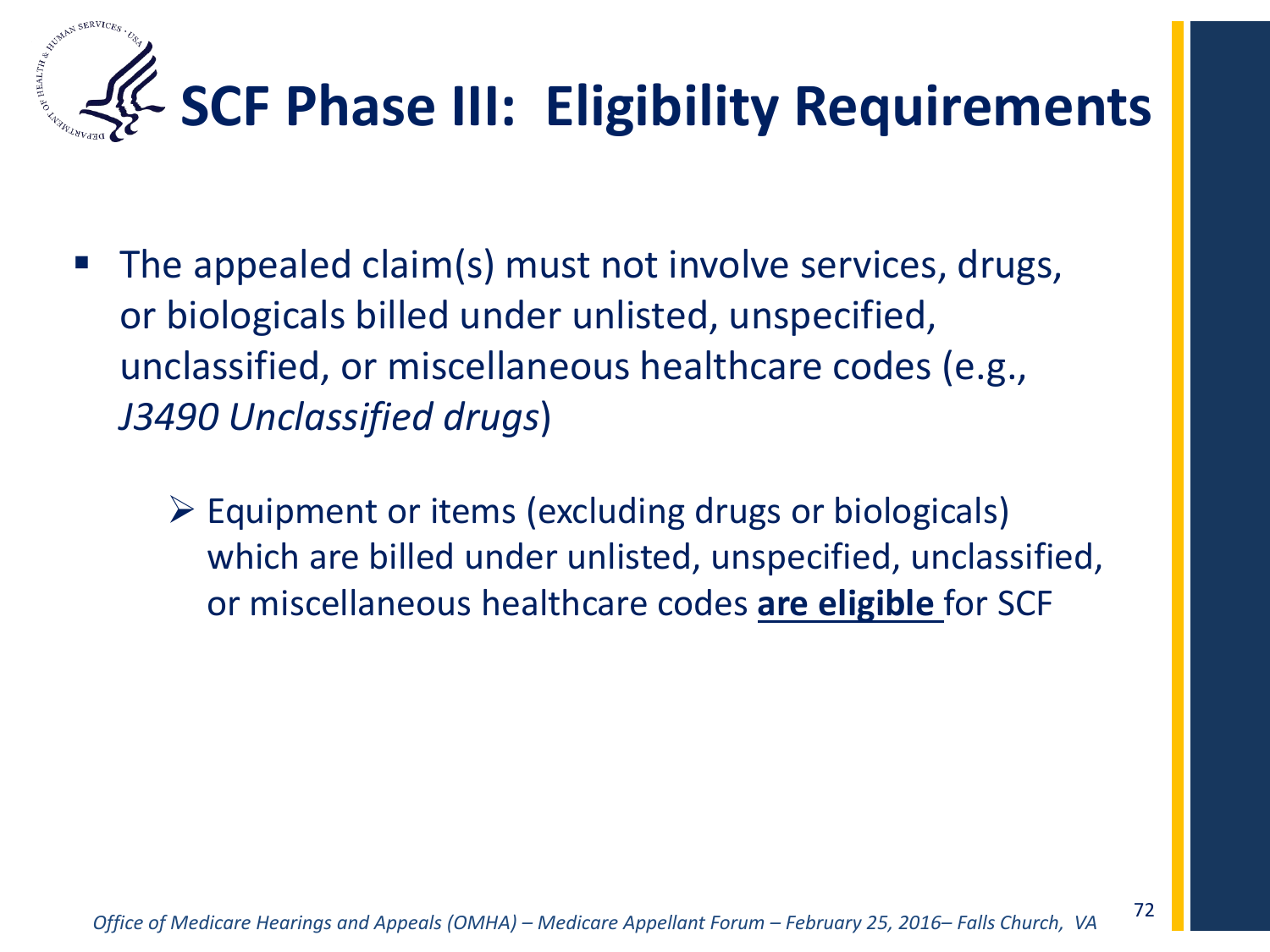

- The appellant has not filed for bankruptcy and/or does not expect to file for bankruptcy in the future; **and**
- The appellant has received a *Settlement Conference Facilitation Preliminary Notification* stating that the appellant may request SCF for the claims identified in the SCF spreadsheet.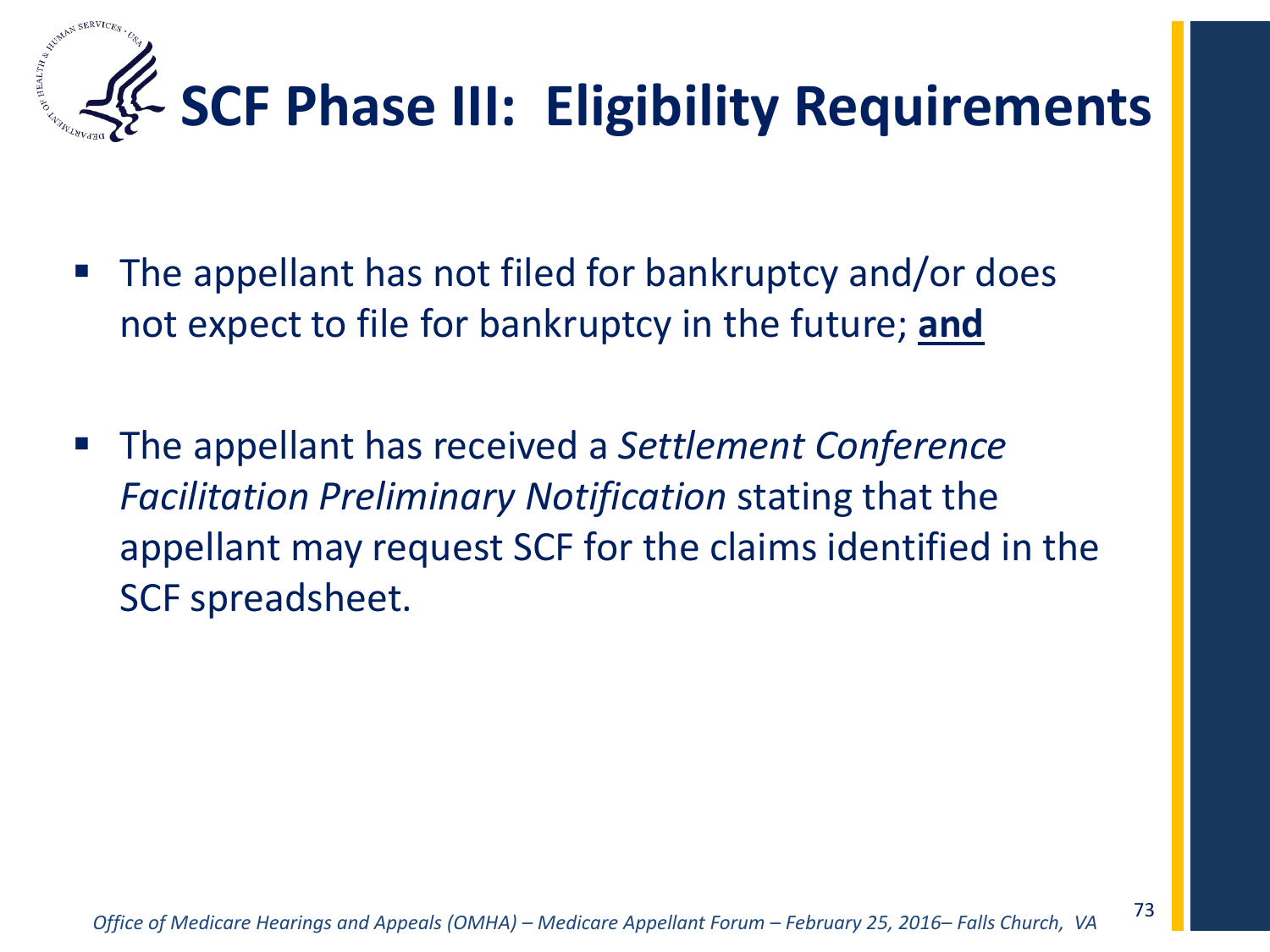

## **Requesting SCF**

- Appellant submits an SCF *Expression of Interest*  which requests that OMHA run a preliminary report of its pending appeals and initiate the SCF process.
- OMHA creates the preliminary report containing appellant claims which are eligible for SCF and sends to CMS.
- CMS will then have the opportunity to indicate whether it will participate in SCF for the appellant based on the preliminary report.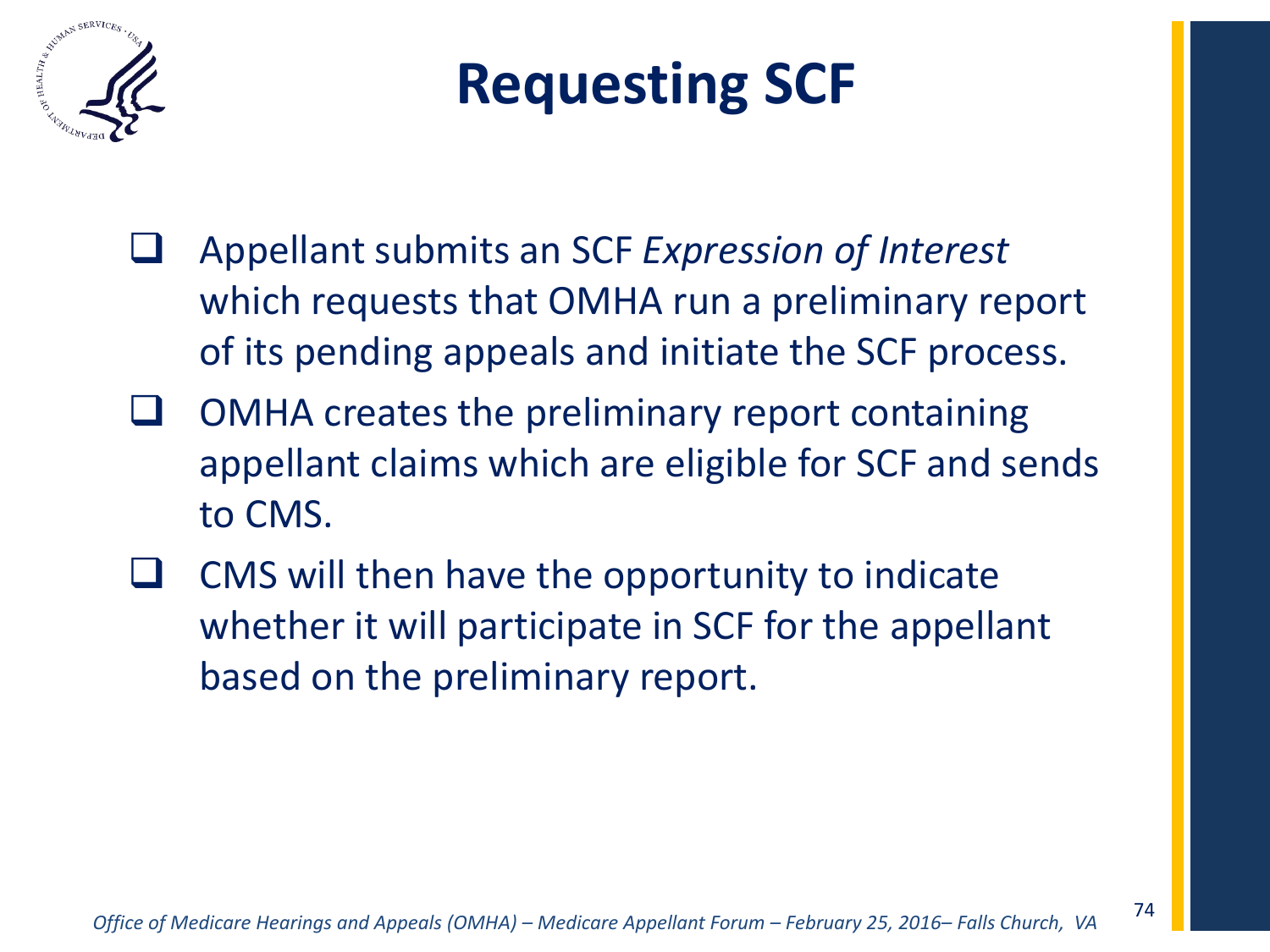

■ Post CMS response, OMHA will complete an SCF Spreadsheet for the appellant(s) listed on the preliminary report. The SCF Spreadsheet will contain all OMHA appeals which OMHA believes are eligible for SCF.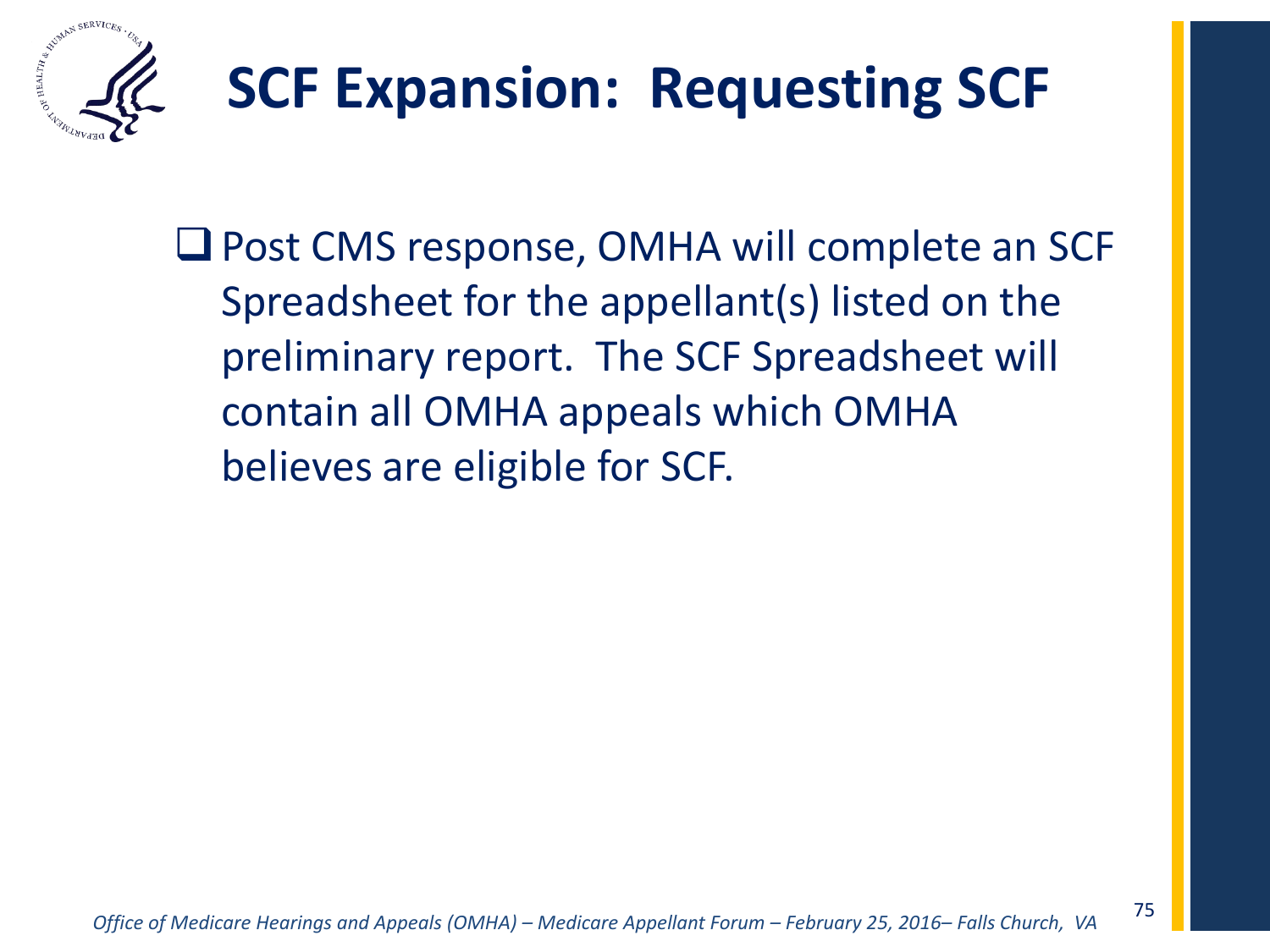

 OMHA will send the *SCF Preliminary Notification* and *SCF Spreadsheet* to the appellant(s). The appellant will have **15 calendar days** from receipt of the *SCF Preliminary Notification*  to file a complete SCF Request package.

The appellant request package must include the following items on a flash drive or a compact disc:

- *❖ Request for SCF form*
- *SCF Agreement of Participation* form
- A complete *SCF Request Spreadsheet*: the responsibility of ensuring all claims meet SCF eligibility requirements lies with the appellant

*\*We will presume the appellant received the preliminary notification within 5 calendar days of the date of the notification.*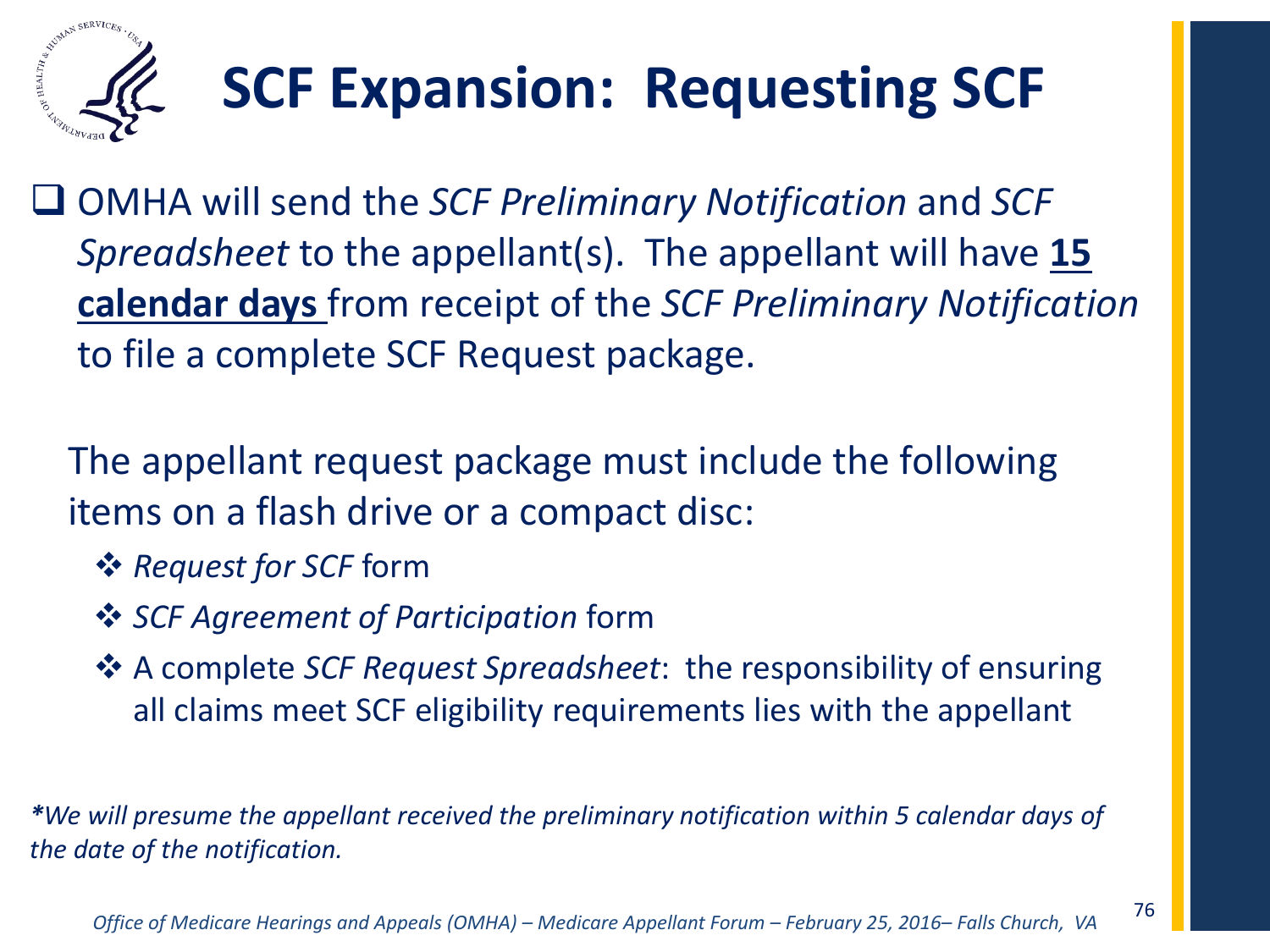

 $\Box$  If an appellant objects to an appealed claim on the *SCF Spreadsheet* (e.g., the claim was never appealed) or believes some claims are missing from the spreadsheet, the SCF administrative team will work with the appellant to address any issues and produce a revised *SCF Spreadsheet*, if necessary. Appellants may not request that claims be removed from the spreadsheet simply because they prefer Administrative Law Judge review of specific claims.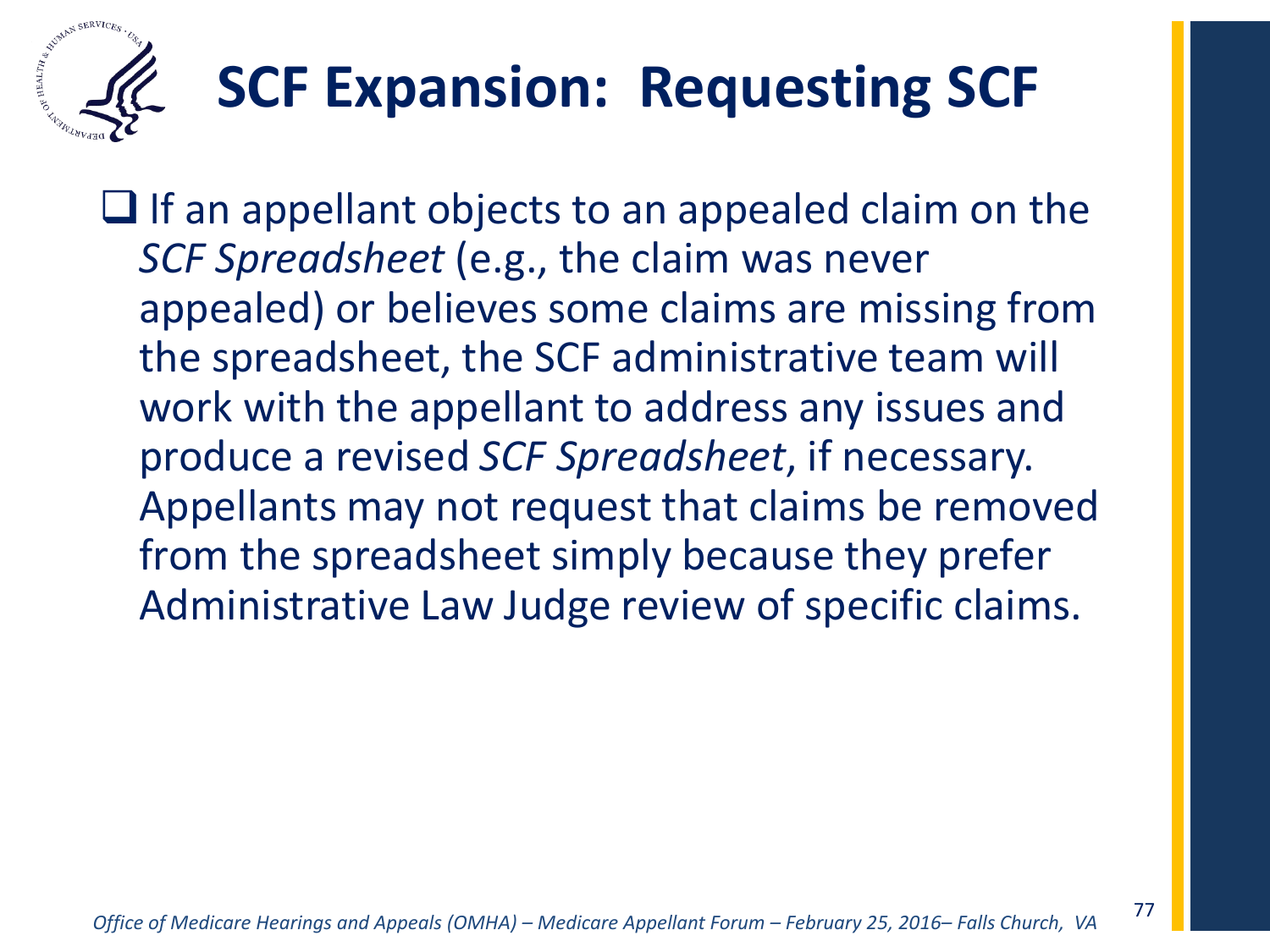

- $\Box$  If an appellant does not submit a proper SCF request package within 15 calendar days of receipt of the preliminary notification, the SCF process will close for the appeals at issue on the SCF spreadsheet.
- $\square$  Once OMHA has received the appellant's complete SCF package, OMHA will issue a confirmation notice to the appellant and CMS identifying all of the appealed claims which will be subject to the settlement conference.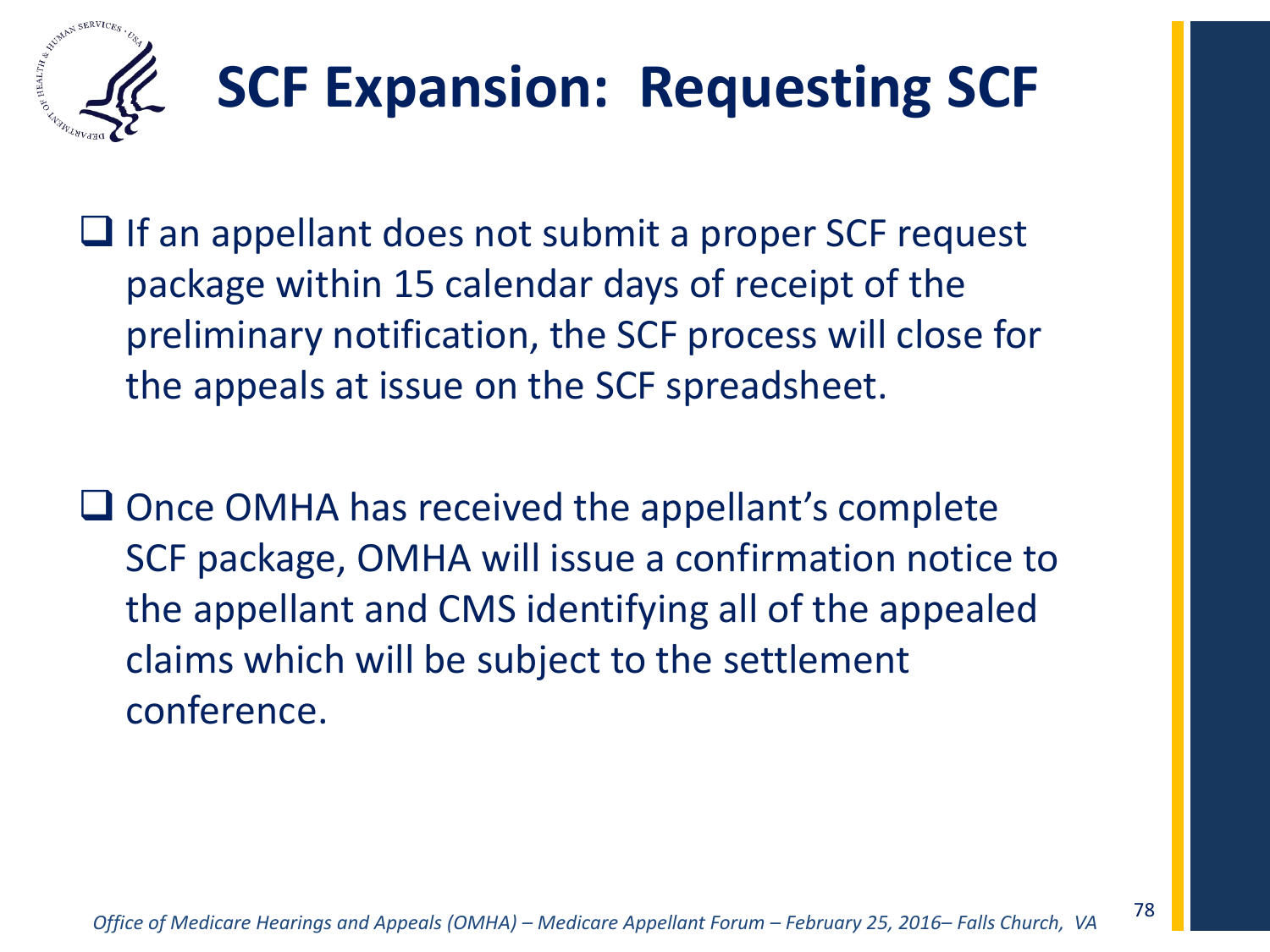

- OMHA facilitates Pre-Settlement Conference Call between all parties
- OMHA facilitates Settlement Conference between all parties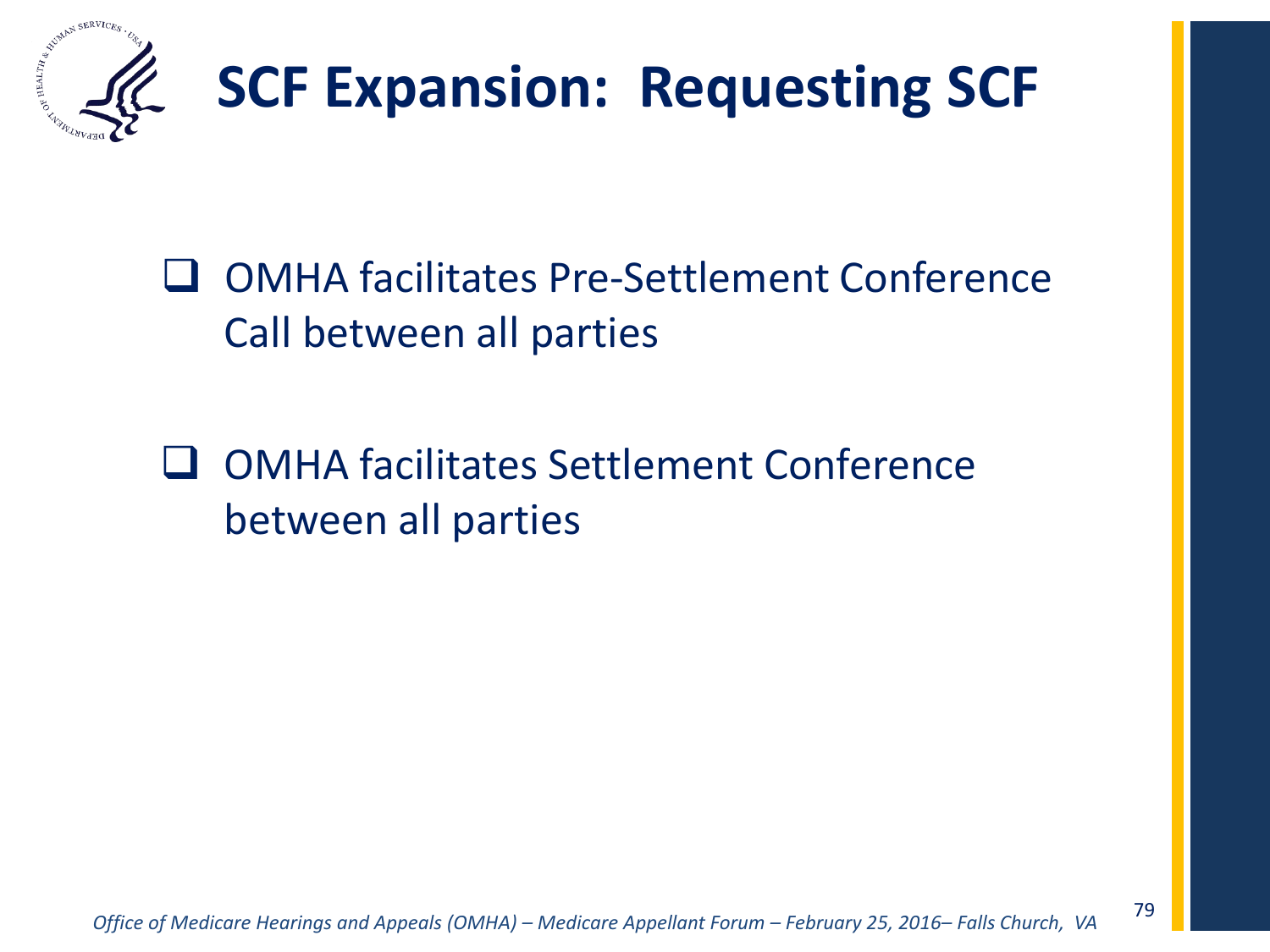

#### **SCF Expansion: Completing the SCF Process**

- $\Box$  If an agreement is reached:
	- **❖** The OMHA facilitators will draft a settlement agreement in accordance with the instructions of all of the parties.
	- ❖ CMS and the appellant will sign the settlement agreement. The appellant must sign the agreement on the date of the settlement conference and not later.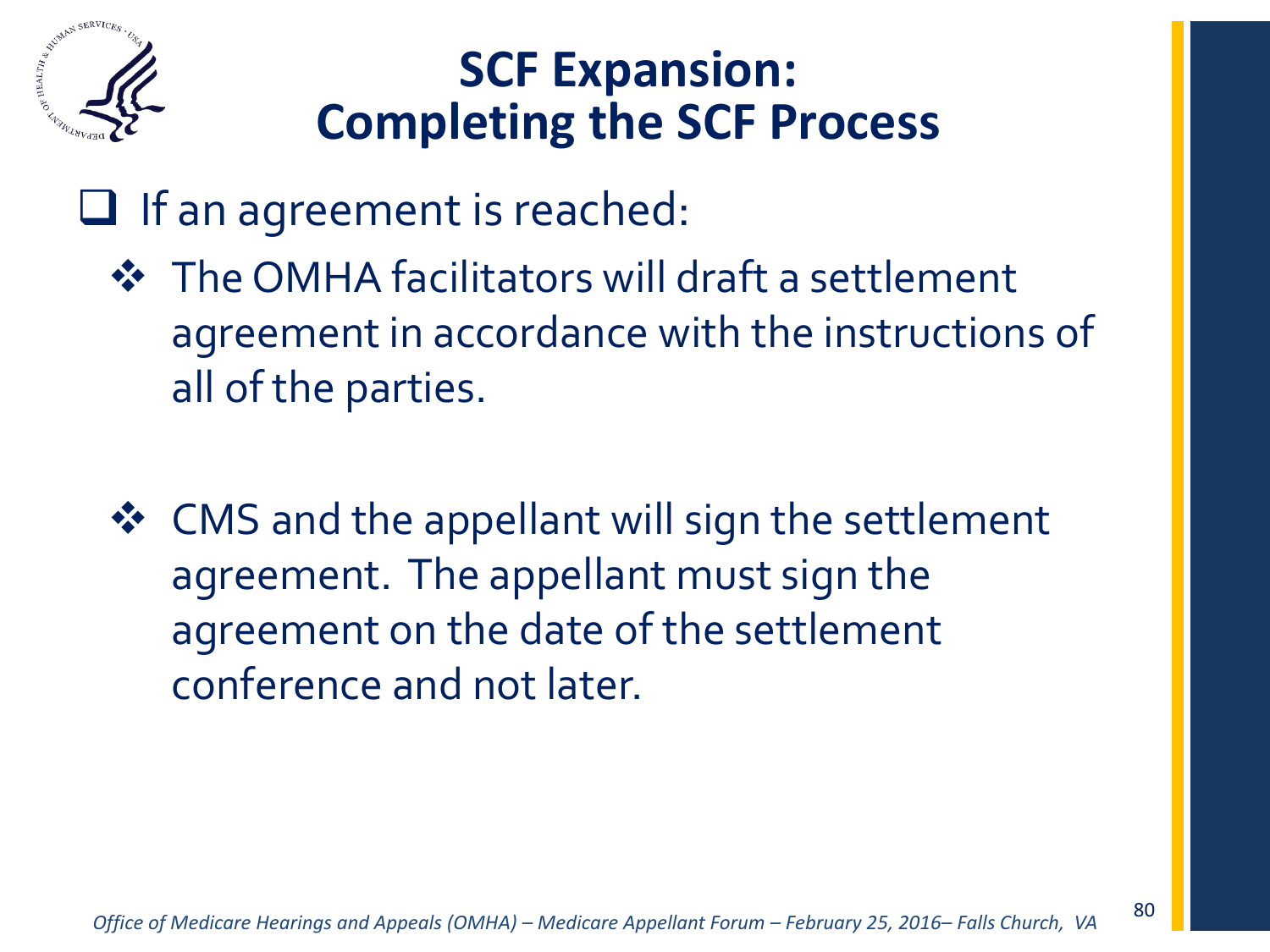

#### **SCF Expansion: Completing the SCF Process**

- $\Box$  If an agreement is reached:
	- ◆ OMHA will combine the appealed claims subject to the settlement agreement into one Administrative Law Judge Appeal number for administrative efficiency and issue a single dismissal order.
	- CMS Medicare Administrative Contractors (MACs) will effectuate the settlement agreement.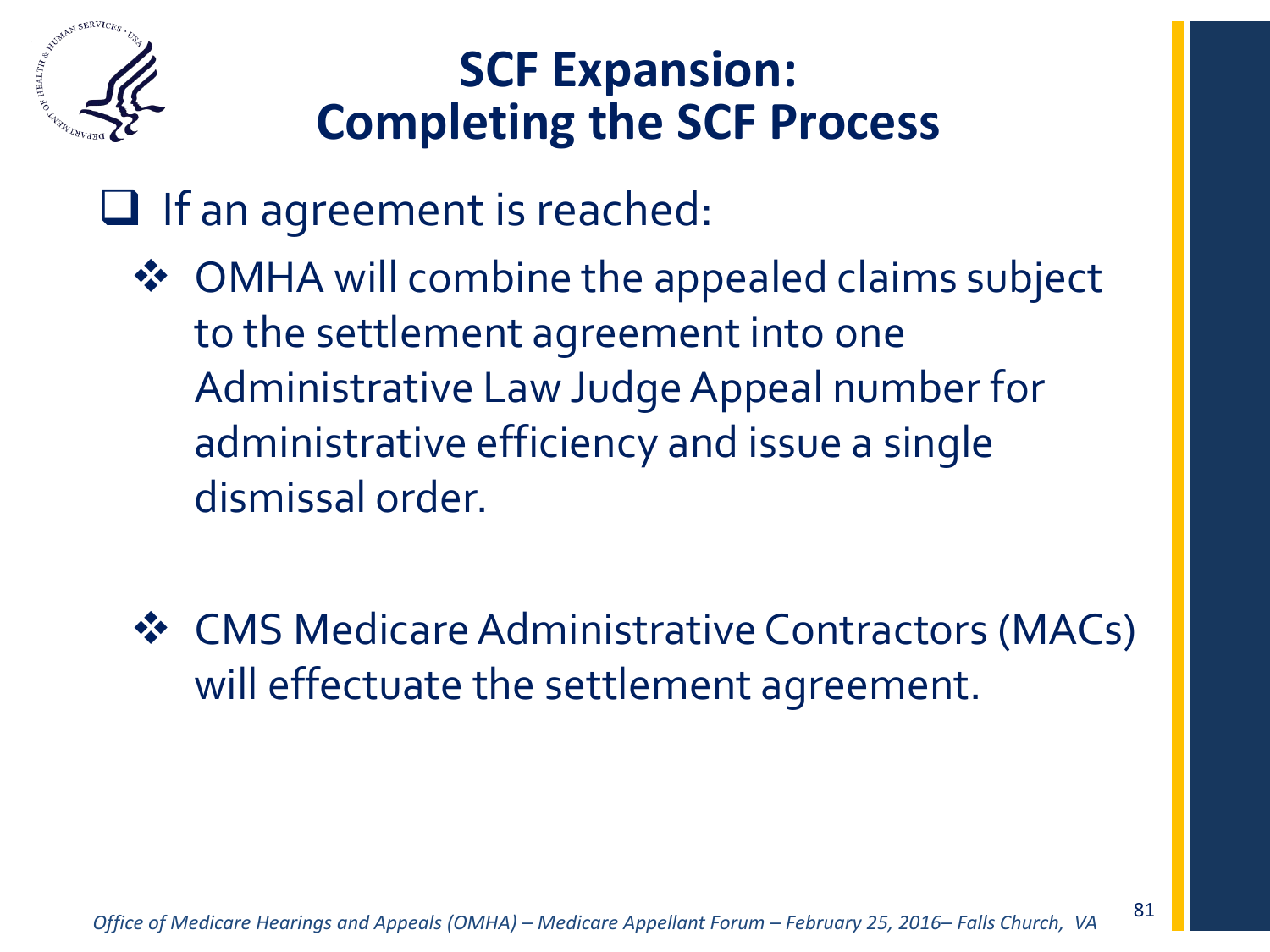

#### **SCF Expansion: Completing the SCF Process**

- $\Box$  If the an agreement is not reached, the appealed claims will be returned to their prior place in OMHA's docket:
	- ❖ If the appeal(s) was assigned to a judge, it will return to the same judge.
	- ❖ If the appeal(s) had not been assigned to a judge, it will return to its original place in the queue for assignment (based on the date the request for hearing was received.)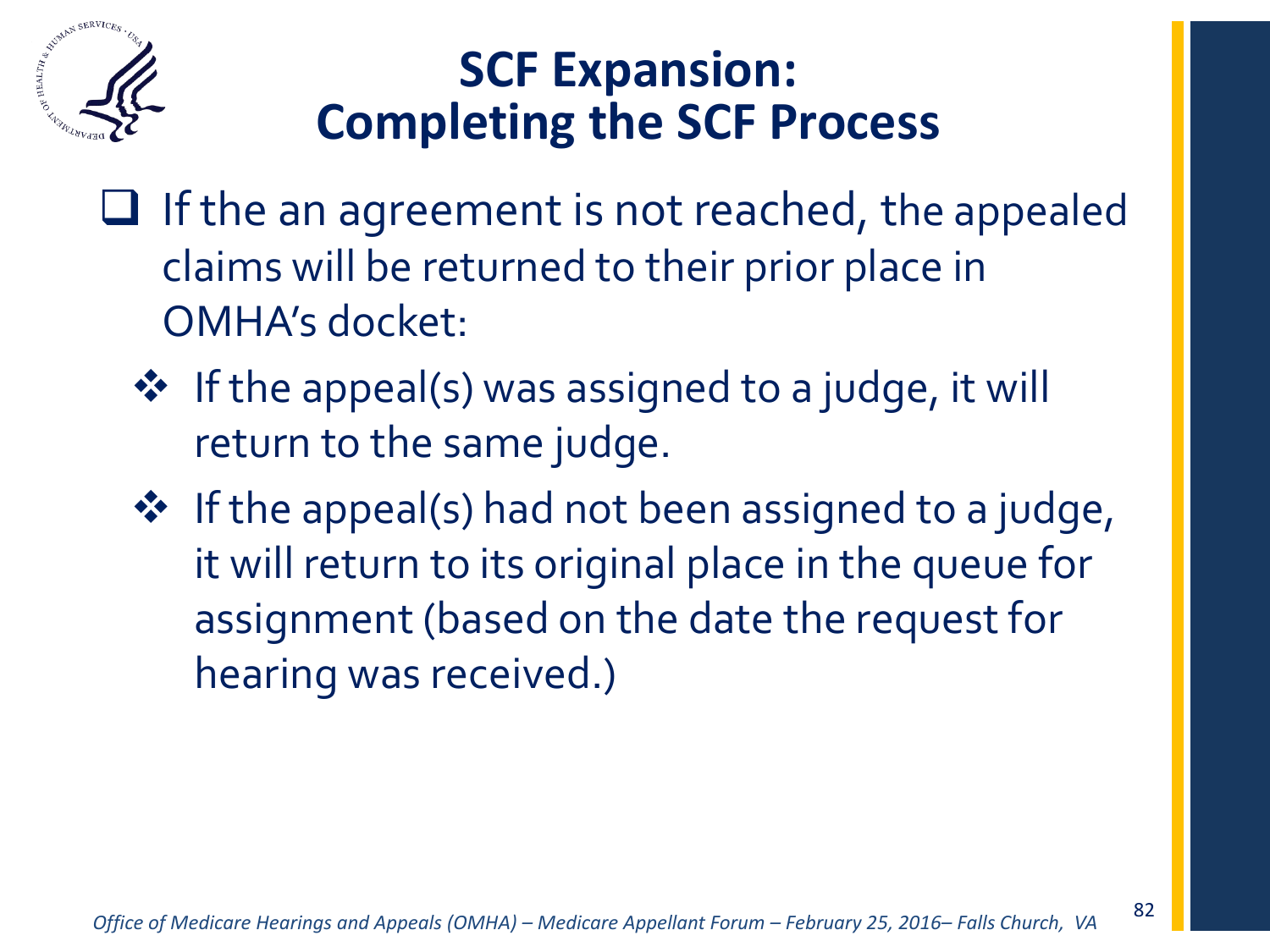

# **Settlement Conference Facilitation Expansion: Forms**

 *Office of Medicare Hearings and Appeals (OMHA) – Medicare Appellant Forum – February 25, 2016– Falls Church, VA*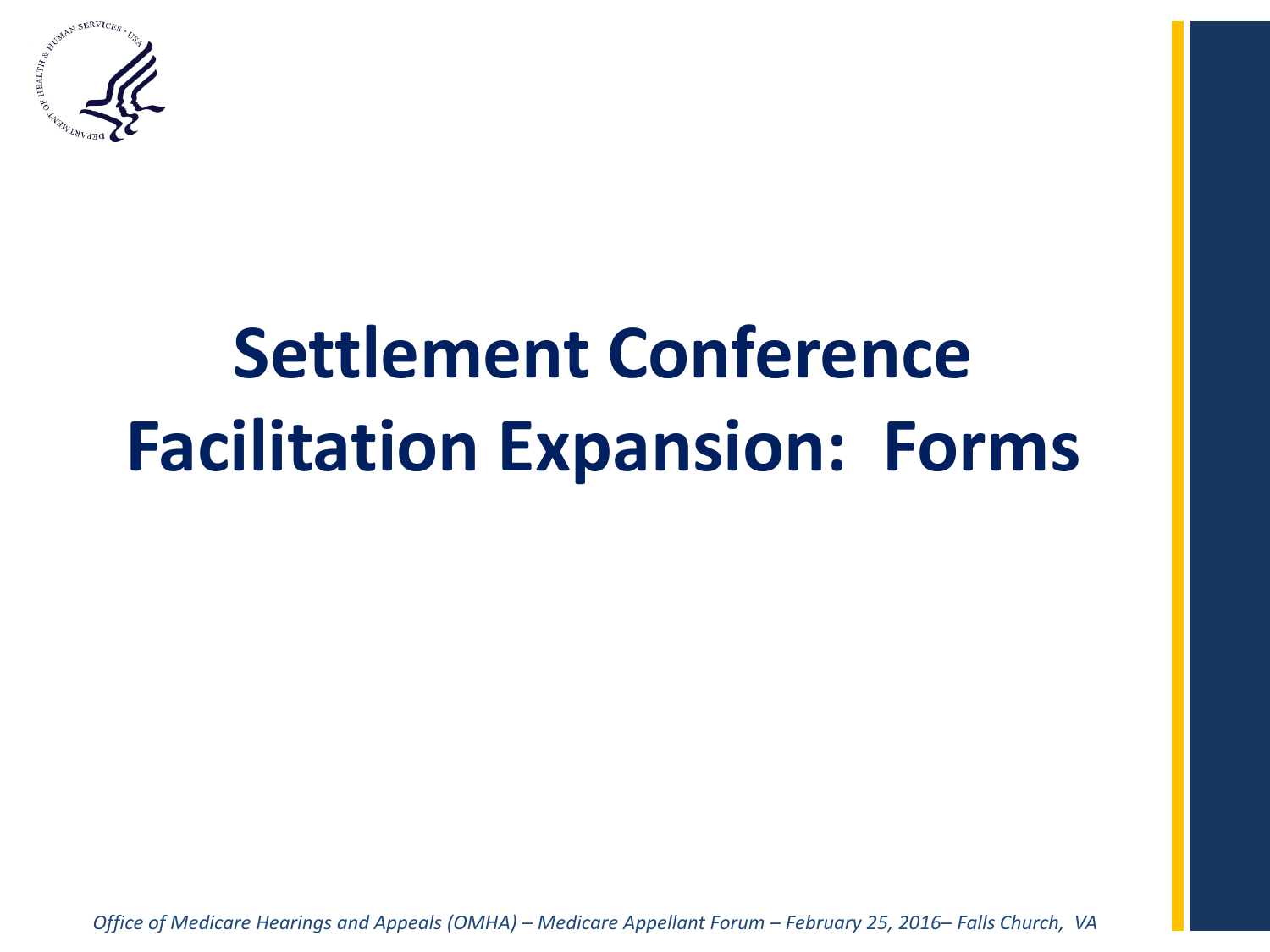

# **SCF Expression of Interest Form**

Medicare Part A National Provider Identifier (NPI) and corresponding Provider Transaction Access Number (PTAN) or CMS Certification Number (CCN). If claims were submitted under multiple identification numbers, list all of the identification numbers at issue.

Please do not handwrite NPI/PTAN or CCN numbers. If you need additional space, please attach in a separate document:

| $NPI$ | <b>PTAN or CCN</b> |  |  |  |  |
|-------|--------------------|--|--|--|--|
|       |                    |  |  |  |  |
|       |                    |  |  |  |  |
|       |                    |  |  |  |  |
|       |                    |  |  |  |  |
|       |                    |  |  |  |  |
|       |                    |  |  |  |  |
|       |                    |  |  |  |  |
|       |                    |  |  |  |  |

Indicate whether the appealed claims pending are pre-payment denials, post-payment denials, or both:

□ Post-Payment Pre-Payment

Has the appellant filed for bankruptcy and/or is expected to file for bankruptcy in the future? If yes, the appellant is not eligible for SCF.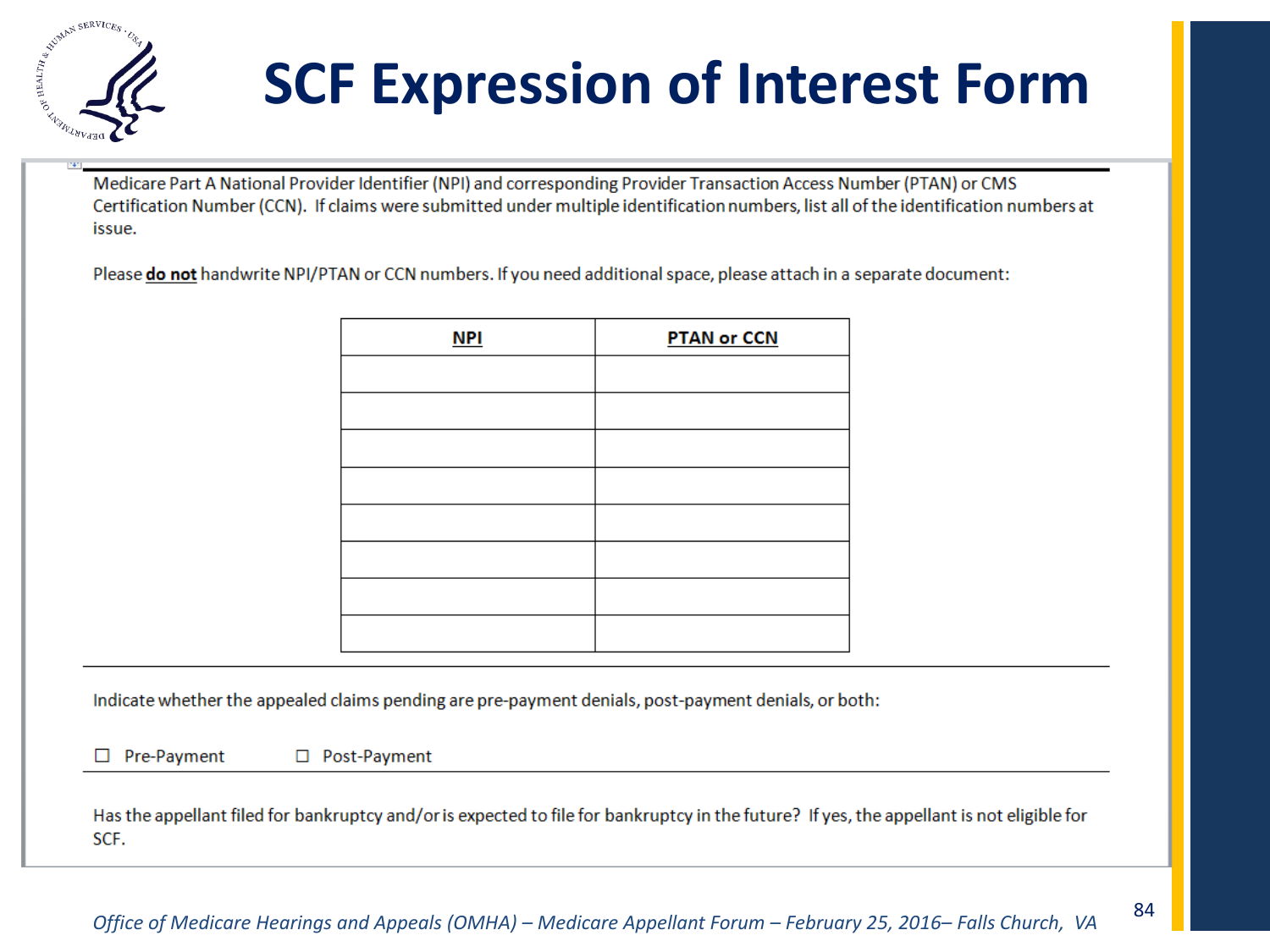

# **SCF Request Spreadsheet**

| equest package. You must review the<br>f the SCF Spreadsheet via flash drive or CD is<br>of the information requested in this<br>iny way editing column headers. NOTE: The<br>egarding this spreadsheet, please contact |             |                                                                                                                                              |                                            |                                               |       |                                              |                                                           |
|-------------------------------------------------------------------------------------------------------------------------------------------------------------------------------------------------------------------------|-------------|----------------------------------------------------------------------------------------------------------------------------------------------|--------------------------------------------|-----------------------------------------------|-------|----------------------------------------------|-----------------------------------------------------------|
|                                                                                                                                                                                                                         |             |                                                                                                                                              | Appellant must complete the columns below. |                                               |       |                                              |                                                           |
| Line<br>ns<br><b>Y</b> Payer Claim Control Number <b>Y</b> Denied<br>iied                                                                                                                                               |             | <b>Post-Payment</b><br><b>Claim?</b> (Enter Y for Claim Adjustment<br>Billed Amount "Yes", leave blank Reason Code<br>$\overline{\ }$ if no) | $\sqrt{\phantom{a}}$ (CARC)                | MIA/MIAO or HCPCS/CPT<br>▼ RARC (if an ▼ Code |       | <b>To/From Date of</b><br>$\sqrt{2}$ Service | <b>QIC Decisio</b><br><b>Letter Mail</b><br><b>Z</b> Date |
| 3 0123456789874                                                                                                                                                                                                         | \$10,000.00 |                                                                                                                                              | M25                                        |                                               | A0000 | 1/1/2014                                     | 3/1                                                       |
|                                                                                                                                                                                                                         |             |                                                                                                                                              |                                            |                                               |       |                                              |                                                           |
|                                                                                                                                                                                                                         |             |                                                                                                                                              |                                            |                                               |       |                                              |                                                           |
|                                                                                                                                                                                                                         |             |                                                                                                                                              |                                            |                                               |       |                                              |                                                           |
|                                                                                                                                                                                                                         |             |                                                                                                                                              |                                            |                                               |       |                                              |                                                           |
|                                                                                                                                                                                                                         |             |                                                                                                                                              |                                            |                                               |       |                                              |                                                           |
|                                                                                                                                                                                                                         |             |                                                                                                                                              |                                            |                                               |       |                                              |                                                           |
|                                                                                                                                                                                                                         |             |                                                                                                                                              |                                            |                                               |       |                                              |                                                           |
|                                                                                                                                                                                                                         |             |                                                                                                                                              |                                            |                                               |       |                                              |                                                           |

 *Office of Medicare Hearings and Appeals (OMHA) – Medicare Appellant Forum – February 25, 2016– Falls Church, VA*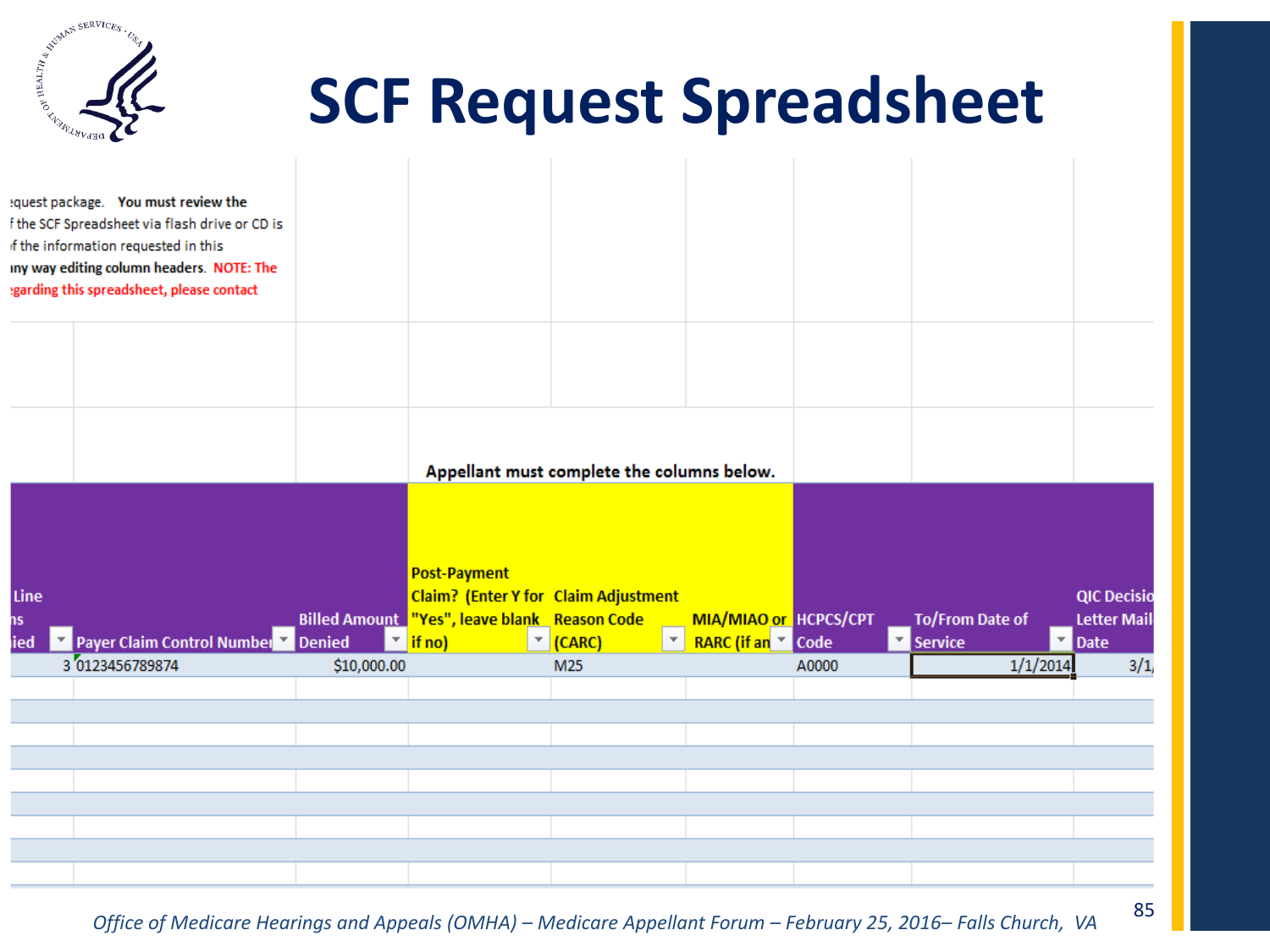### HEALTH **Settlement Agreement Template**

- Basic Agreement: The claims at issue are specified in the Spreadsheet and pages Page X– Page Y of this agreement. CMS agrees to calculate payment based upon a percentage term of **[agreed percentage number].**
- Percentage (%) terms in this agreement: For pre-payment denials at issue in this agreement (including down-coding), the percentage agreed to by CMS is a percentage of the Medicare approved amount less the applicable deductible and/or co-insurance (that is, the percentage is applied only after the deductible and/or co-insurance has been subtracted from the Medicare approved amount), if any. Where down-coding is involved, the amount already paid by Medicare (constructively or otherwise) is subtracted from the preceding calculated amount. For post-payment denials at issue in this agreement, the percentage agreed to by CMS is the percentage by which CMS will reduce the overpayment(s) at issue.